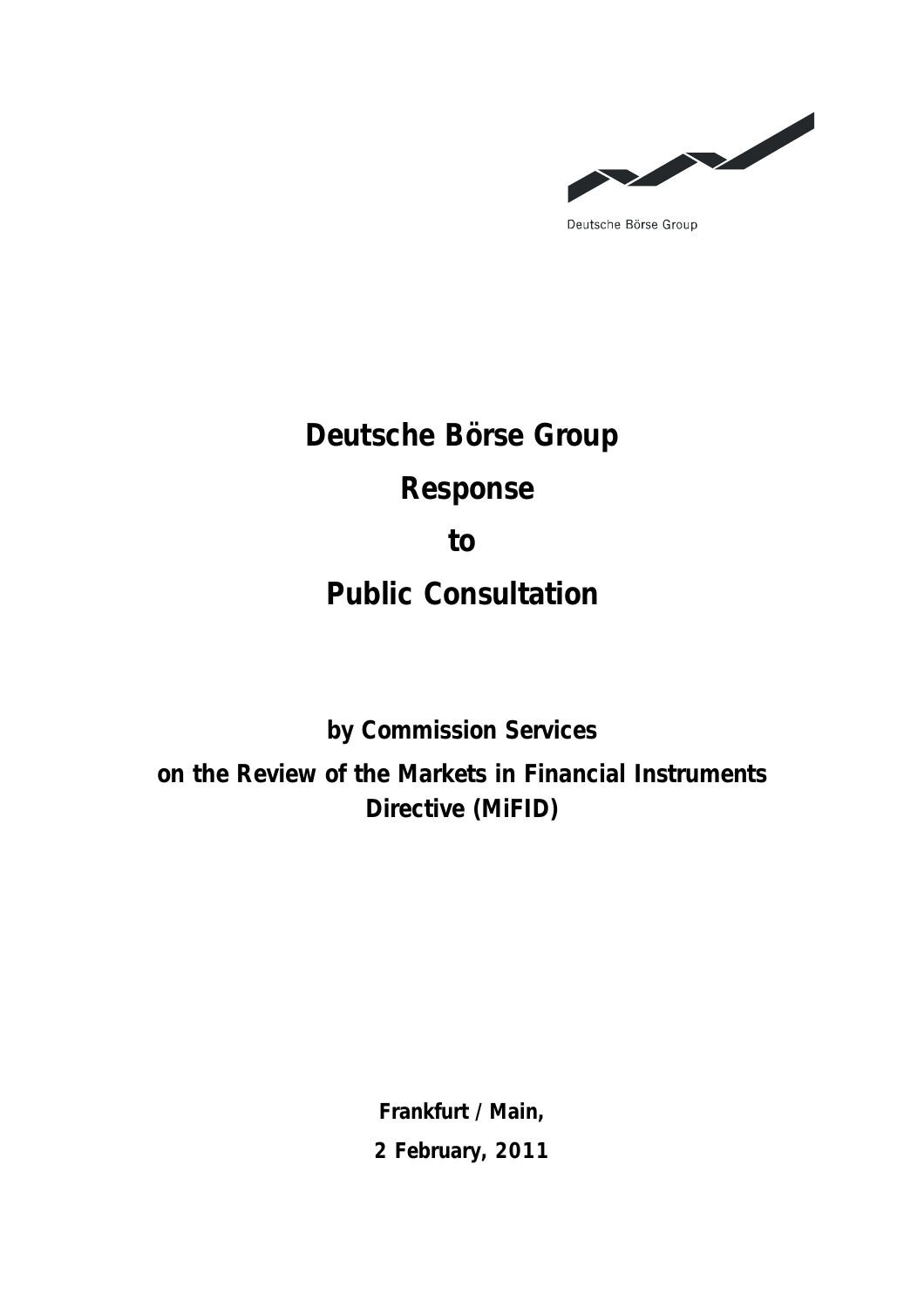1

**Introductory remarks**

Deutsche Börse Group (DBG)<sup>1</sup> appreciates the opportunity to respond to Commission service's public consultation paper on the Review of the Markets in Financial Instruments Directive (MiFID).

DBG expressly welcomes the fact that the consultation has been started, providing the opportunity to articulate views on what we believe should be improved in the course of the Review. On the one hand, although this Review may be farther ahead on the heavy regulatory agenda of the EU, some critical issues have unfolded since MiFID became applicable and several of them would need immediate action. On the other hand, it would be most appreciated if areas where healthy competition is at work, such as data consolidation, would be left to market forces and no unnecessary monopolies would be introduced. We appreciate it is difficult to strike the right balance between these from the regulatory perspective, and we hope that our set of recommendations in the context of the MiFID Review will help the EU Commission in identifying aspects of MiFID and its implementing measures that need amendment in a justifiable way.

Being guided by the much stated MiFID objectives of competition under a level playing field, investor protection and market transparency, DBG takes the opportunity to highlight the following:

- As the consultation document stands, there seems to be a different regulatory treatment of cash equity Broker Crossing Networks (BCNs) and Organised Trading Facilities (OTFs) for non-equity financial instruments.
- As regards cash equity BCNs, DBG firmly rejects the idea to authorise BCNs as a sub-category of OTFs. We rather believe that MiFID is fully sufficient to describe BCNs already today. BCNs should be authorised and supervised as either Multilateral Trading Facilities (MTFs) or Systematic Internalisers (SIs) depending on the nature of their business model.
- As regards derivatives markets and the debate on organised trading of over-thecounter (OTC) derivatives, the ultimate goal should be that all market places/trading venues arranging or facilitating trades need to comply with MIFID market rules. Ideally, the existing MIFID trading venue categories should cover all market places. If that is not possible, the introduction of OTFs for certain derivatives market business models such as voice-arranged markets may be a sensible way forward, including firm and enforceable thresholds for conversion of OTFs into MTFs.
- On standardisation and organised trading of OTC derivatives, we note that standardisation is not the issue in OTC derivatives markets. It is the vested interests

j

<sup>&</sup>lt;sup>1</sup> Deutsche Börse Group Interest Representative Register ID: 20884001341- 42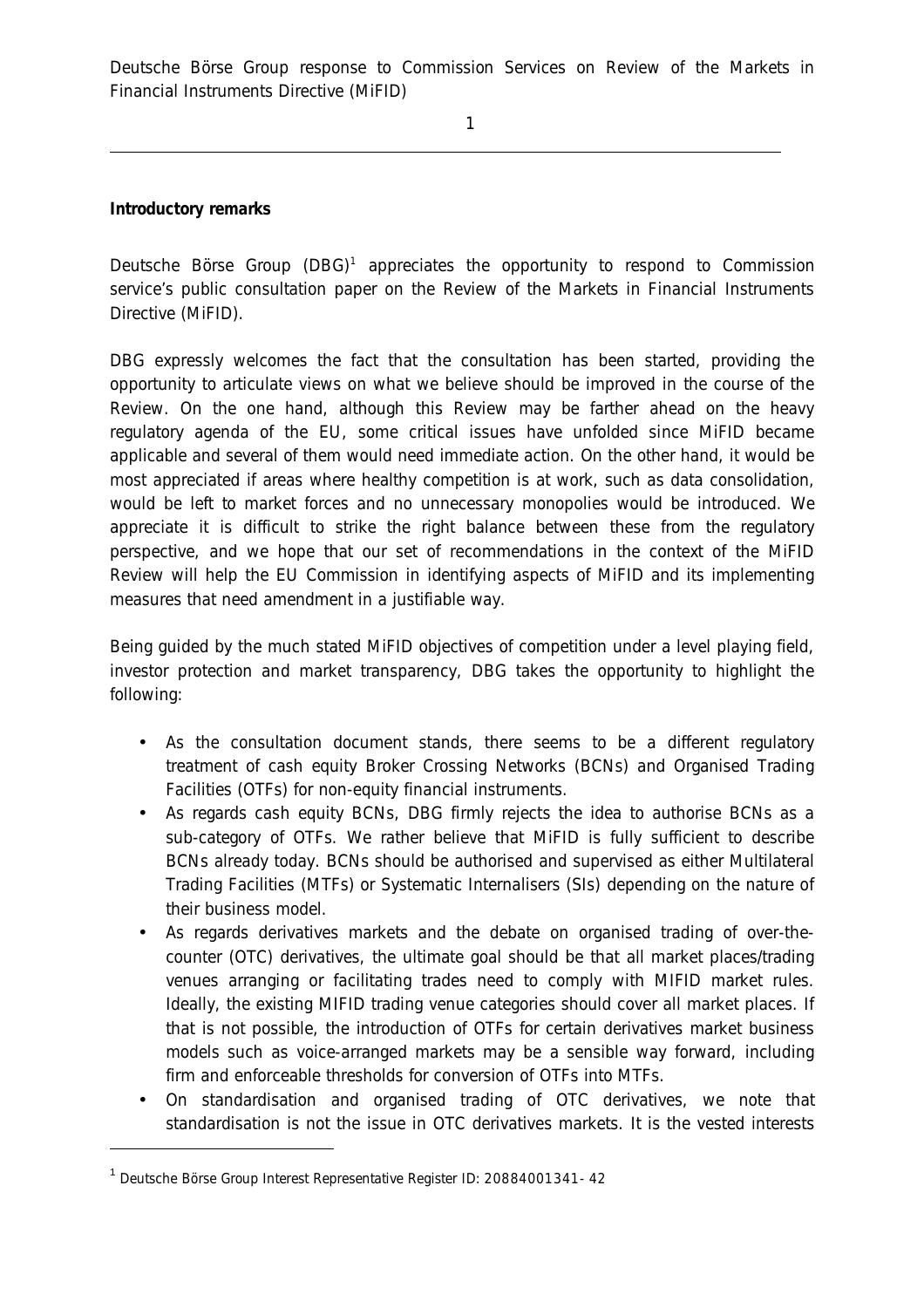and the lack of willingness by market participants to take advantage of market infrastructures offering central clearing and organised trading. In the view of this, a clear roadmap for enforcing and implementing clear rules regarding more organised trading of OTC derivatives is necessary.

- The market structure aspects go hand in hand with the effort to improve transparency and resilience of financial markets in the view of the financial markets crisis. Therefore, from the trading and clearing perspective we appreciate an extension of pre- and post-trade transparency to non-equity markets in an asset specific manner, independent of whether executed on Regulated Markets (RMs), MTFs, OTFs or OTC.
- It is by no means necessarily the case that data consolidation either in equities or non-equities represents a problem as of today or in the future. Data consolidation will work once quality and reliability of OTC equity market data are improved.
- DBG strongly supports the Approved Publication Arrangement (APA) regime which will deliver – if being set-up correctly – OTC post-trade data of good quality and in a harmonised structure which will then be easy to consolidate.
- Several industry initiatives are underway to deliver a decentralised Tape of Record. Therefore, DBG strongly opposes the introduction of a Centralised Consolidated Tape due to various reasons outlined in more detail below.
- All data comes at cost and costs vary amongst suppliers due to their different set-ups, offerings, applied quality controls or infrastructures used. DBG does not see the necessity to define what constitutes a "reasonable" commercial term for market data fees as competitive forces provide this duty already. The definition of reasonable commercial terms, other than provided by market forces, is almost a philosophical task per se. As long as there is choice of market data from various data sources, data fees should be left to competitive market forces which is in line with the spirit of MiFID.
- In case the EU Commission considers that the consolidation of trade data should be done in a central hub, thereby accepting additional latency created by this decision, we like to raise the question if it might not be sensible to provide a Consolidated Tape with latency, or even at 15 minutes delayed which would anyway be free of data fees for public view.
- As regards pre-trade data consolidation, a mandatory consolidation, be it decentralised or be it centralised through a single entity, is neither necessary nor reasonable due to the different regulatory set-up in the EU compared to the US. Compared to RegNMS with its trade-through-rule and best execution defined by price only, MiFID allows best execution on a principle-based approach and thus does not require a complete consolidated view, but rather a customised one. Additional latency introduced by a centralised approach would furthermore hinder efficient trading.
- We wish to stress that for the European market the principle-based approach of MiFID is superior and should be maintained as it allows to take into account the particularities of the European market structure such as different tax regimes, settlement cycles, post-trade infrastructures, etc.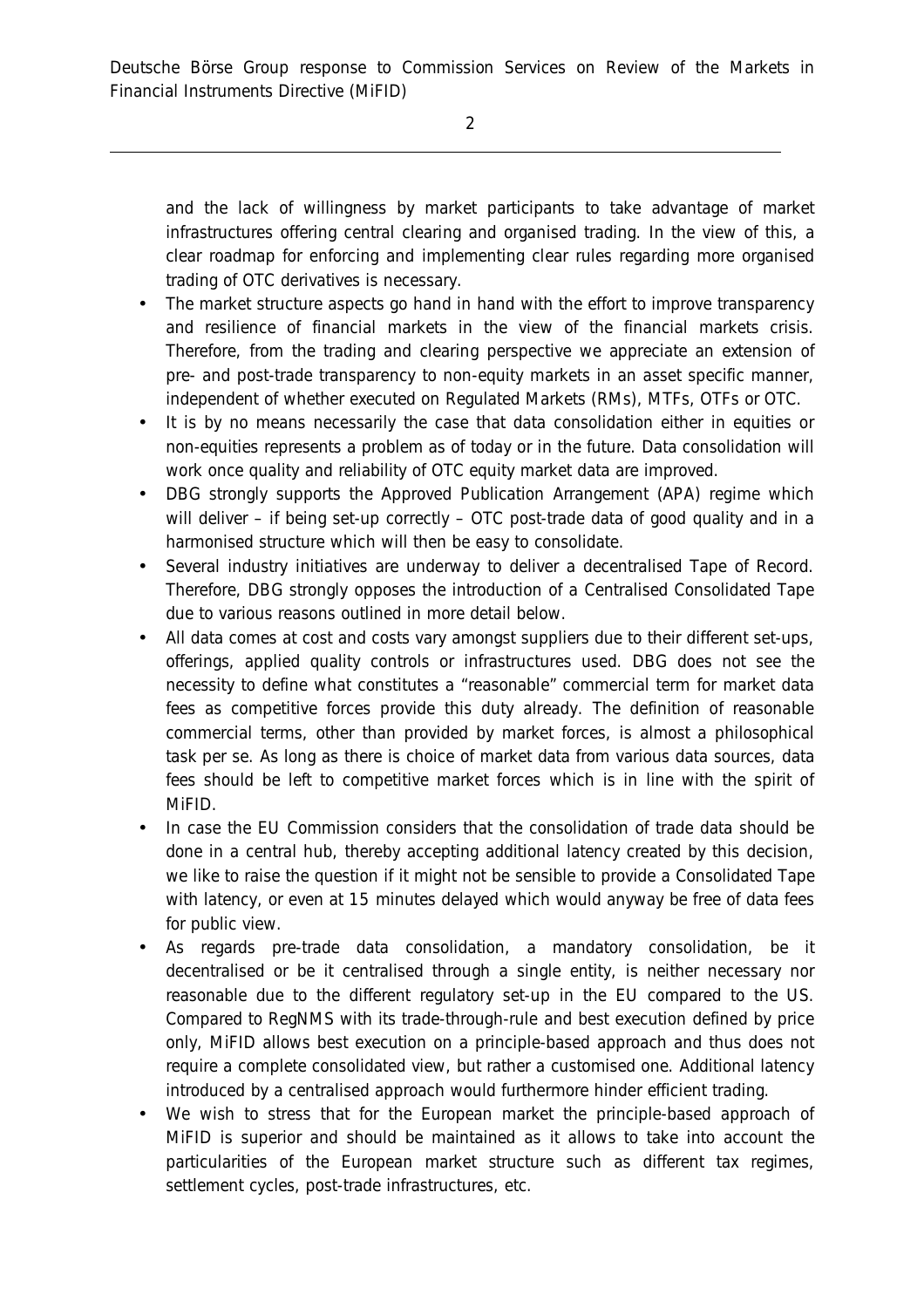• Finally and as a general principle, we would appreciate to read a legislative amendment proposal for MiFID in due time that is coordinated with and takes account of the impact from other legislative initiatives underway such as Regulation on OTC derivatives, central counterparties and trade repositories (EMIR), Securities Law Directive (SLD) and Central Securities Depositories (CSD) legislation. We stand ready to provide our market expertise in identifying interdependencies and provide recommendations as to how to avoid overlaps while closing the loopholes.

The above is just a fraction of our major messages we wish to convene as a starting point for discussion. We elaborate on these and further questions raised in the EU Commission consultation paper on the MiFID Review in more detail below.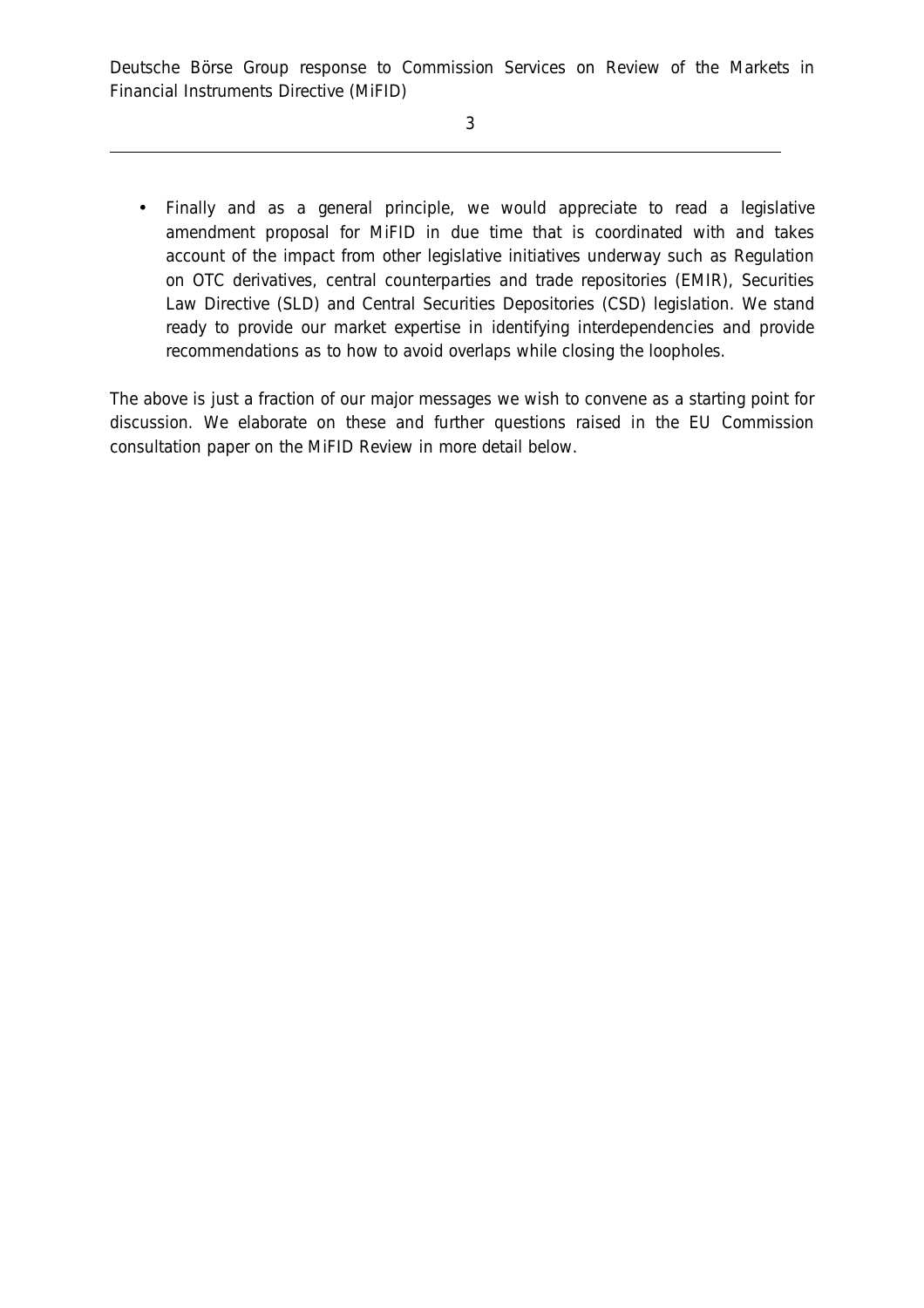4

## **Detailed Remarks**

# **2 Developments in market structures**

### *2.1 Defining admission to trading*

**Question 1: What is your opinion on the suggested definition of admission to trading? Please explain the reasons for your views.** 

### **Question 1:**

DBG generally welcomes the proposals of the EU Commission to amend the definition of "admission to trading" in order to include financial instruments beyond those admitted to trading on a RM.

Regarding equities as one sub-set of financial instruments, the EU Commission services might want to consider two exemptions due to the following reasons:

- Not all companies might be comfortable with the strict requirements that result from the listing on a RM. Some companies, especially small and medium-size enterprises (SMEs), might prefer the benefits of being listed on an MTF (see our answer to question 25).
- DBG has a special offering for German retail investors, allowing this client group to trade foreign equities on the German market. This helps investors to save explicit trading costs, since trading, clearing, settlement and custody of these shares is handled nearly in the same way as trading in German shares. The majority of these approx. 9,000 foreign shares is admitted to trading outside of a German / European regulated market (e.g. US equities). Often, these equities are included to trading without the explicit consent of the issuer. In order to preserve the benefits for local investors, these shares should continue to be exempt from the requirements that result from the amendment of the definition "admission to trading".

Please also see answer to Question 35 below.

## *2.2 Organised trading facilities*

## *2.2.1 General requirements for all organised trading facilities*

**Question 2: What is your opinion on the introduction of, and suggested requirements for, a broad category of organised trading facility to apply to all organised trading functionalities outside the current range of trading venues recognised by MiFID? Please explain the reasons for your views.** 

**Question 3: What is your opinion on the proposed definition of an organised trading facility? What should be included and excluded?**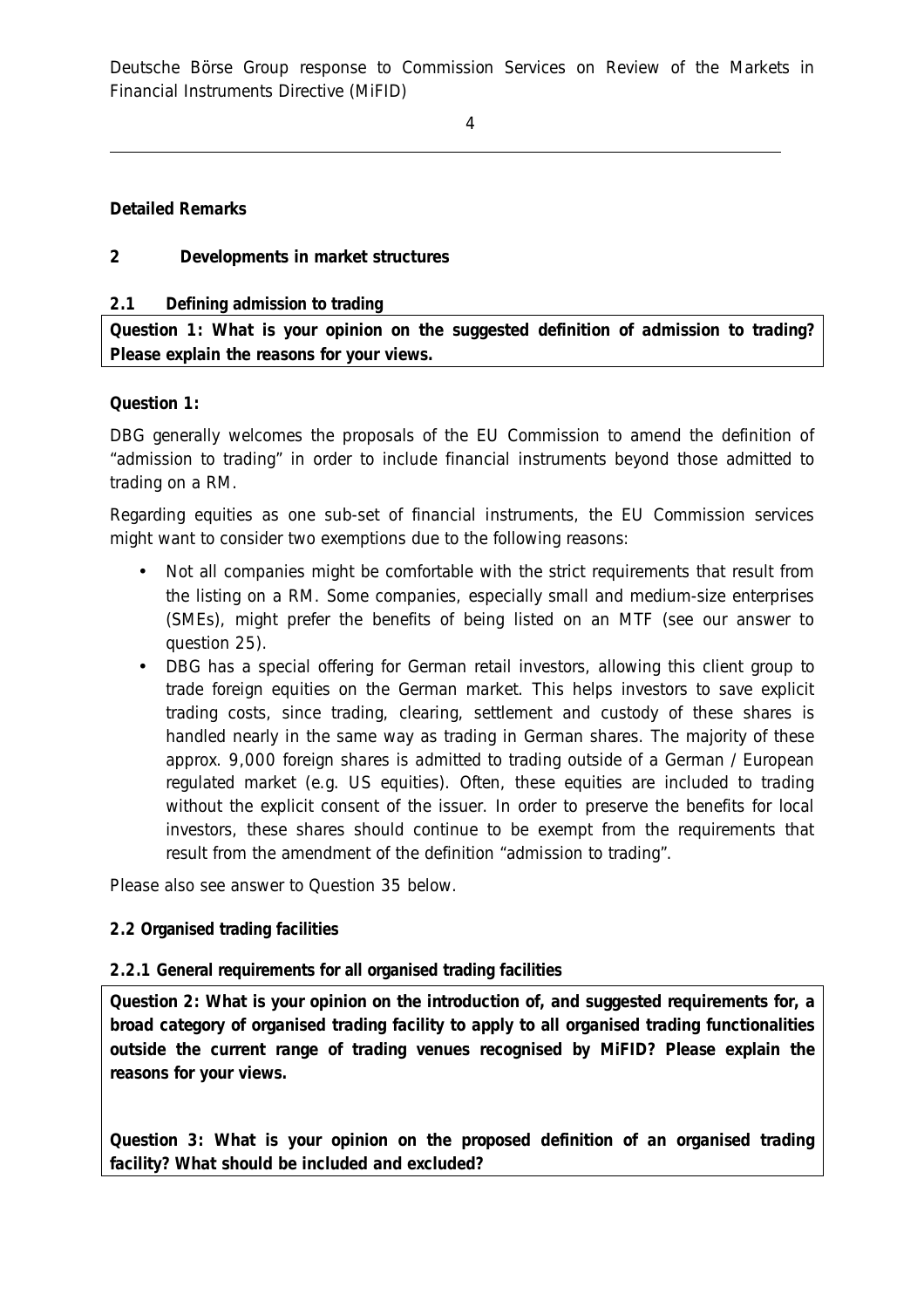5

**Question 4: What is your opinion about creating a separate investment service for operating an organised trading facility? Do you consider that such an operator could passport the facility?** 

**Question 5: What is your opinion about converting all alternative organised trading facilities to MTFs after reaching a specific threshold? How should this threshold be calculated, e.g. assessing the volume of trading per facility/venue compared with the global volume of trading per asset class/financial instrument? Should the activity outside regulated markets and MTFs be capped globally? Please explain the reasons for your views.** 

# **Question 2-5:**

In order to provide a logical framework for the European financial market structure, MiFID defined a set of trading venues. These are RMs, MTFs and SIs, while the OTC market has also been described in Recital 53 of MiFID Level 1 directive. This logic has spurred intense competitiveness in European financial markets, while keeping the market structure clear-cut and comprehensive for end investors.

As a general principle for the MiFID Review, we believe that the financial market structure should be kept simple, as the interplay of fragmented markets already put high pressure for a level playing field and would result into a plethora of definition possibilities and resulting, inevitable, loopholes.

However, as the consultation document stands, there seems to be a differential regulatory treatment of cash equity BCNs and OTFs for non-equity financial instruments. Some examples:

- Although it is stated that cash equity BCNs should be a sub-category of OTFs, it is not envisaged that BCNs should fulfil strict pre- and post-trade transparency requirements as already applicable to RMs and MTFs, whereas non-equity OTFs are proposed to do so.
- Further to this, cash equity BCNs are not required to grant fair, non-discriminatory and open access to their respective liquidity pool, an issue which has been controversially discussed in the last two years since BCNs came into the spotlight. In contrast, non-equity OTFs are envisaged to be required to adopt and publish clear rules regarding access to the facility or system.

In conclusion, there seems to be a light touch treatment of cash equity BCNs vs. non-equity OTFs.

In the view of the inconsistency of EU Commission proposals described above, DBG has separate opinions as regards cash equity BCNs and non-equity OTFs.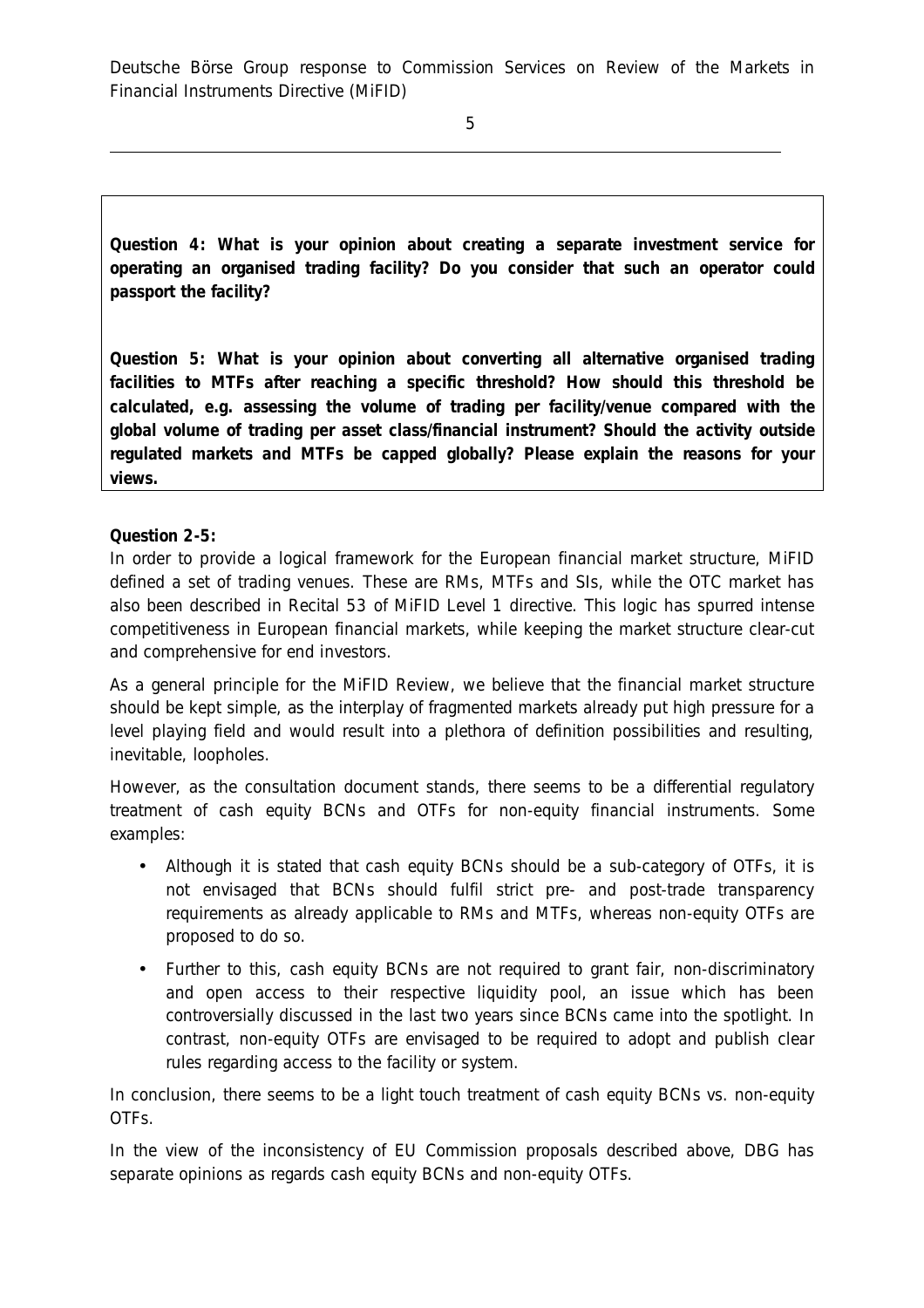- As regards cash equity BCNs, DBG firmly rejects the idea to authorise BCNs as a sub-category of OTFs. We rather believe that MiFID is fully sufficient to describe BCNs already today. BCNs should be authorised and supervised as either MTFs or SIs depending on the nature of their business model. Provided that the definitions of execution venues according to MiFID are enforced and more stringent application of Recital 53 is executed, BCNs can be defined along the lines of existing categories of execution venues according to MiFID. Concretely, regulators should confirm that OTC should be only for 1) large orders transacted between 2) wholesale counterparties on an 3) ad-hoc basis and 4) outside the investment firms' (IFs') systems for systematic internalisation. What is left is either systematic internalisation or multilateral order execution which already today should be treated as MTF if MiFID was enforced accordingly. DBG also rejects the idea of a cash equity BCN being converted into an MTF once a specific threshold is achieved. There are practical questions such as what would be the basis for calculation (country level volume, EU level volume), how difficult would it be to circumvent a threshold, etc. Market participants' vested interests have resulted into exploiting definition shortcomings. Thus, market participants should be called upon to provide for a level playing field, and adhere to the regulatory framework.
- As regards derivatives markets and the debate on organised trading of OTC derivatives, the ultimate goal should be that all market places/trading venues arranging or facilitating trades need to comply with MIFID market rules. Ideally, the three existing MIFID trading venue categories should cover all market places. If that is not possible, the introduction of OTFs for certain derivatives market business models such as voice-arranged markets may be a sensible way forward. Thresholds for conversion to a derivatives MTF should be introduced and it is important that these thresholds are clearly defined and enforced. The thresholds would ideally be defined per asset class and products within asset class based on its global volume. In contrast to EU Commission proposals on equities executed in BCNs where only aggregate reporting end of day is envisaged, the reporting requirements on nonequities are supposed to be much more granular. So calculation of thresholds for conversion of a non-equity OTF to an MTF should not represent as high an obstacle because the data would be available, but still the thresholds would need to be carefully calibrated.

# *2.2.2 Crossing systems*

**Question 6: What is your opinion on the introduction of, and suggested requirements for, a new sub-regime for crossing networks? Please explain the reasons for your views.** 

**Question 7: What is your opinion on the suggested clarification that if a crossing system is executing its own proprietary share orders against client orders in the system then it would prima facie be treated as being a systematic internaliser and that if more than one firm is**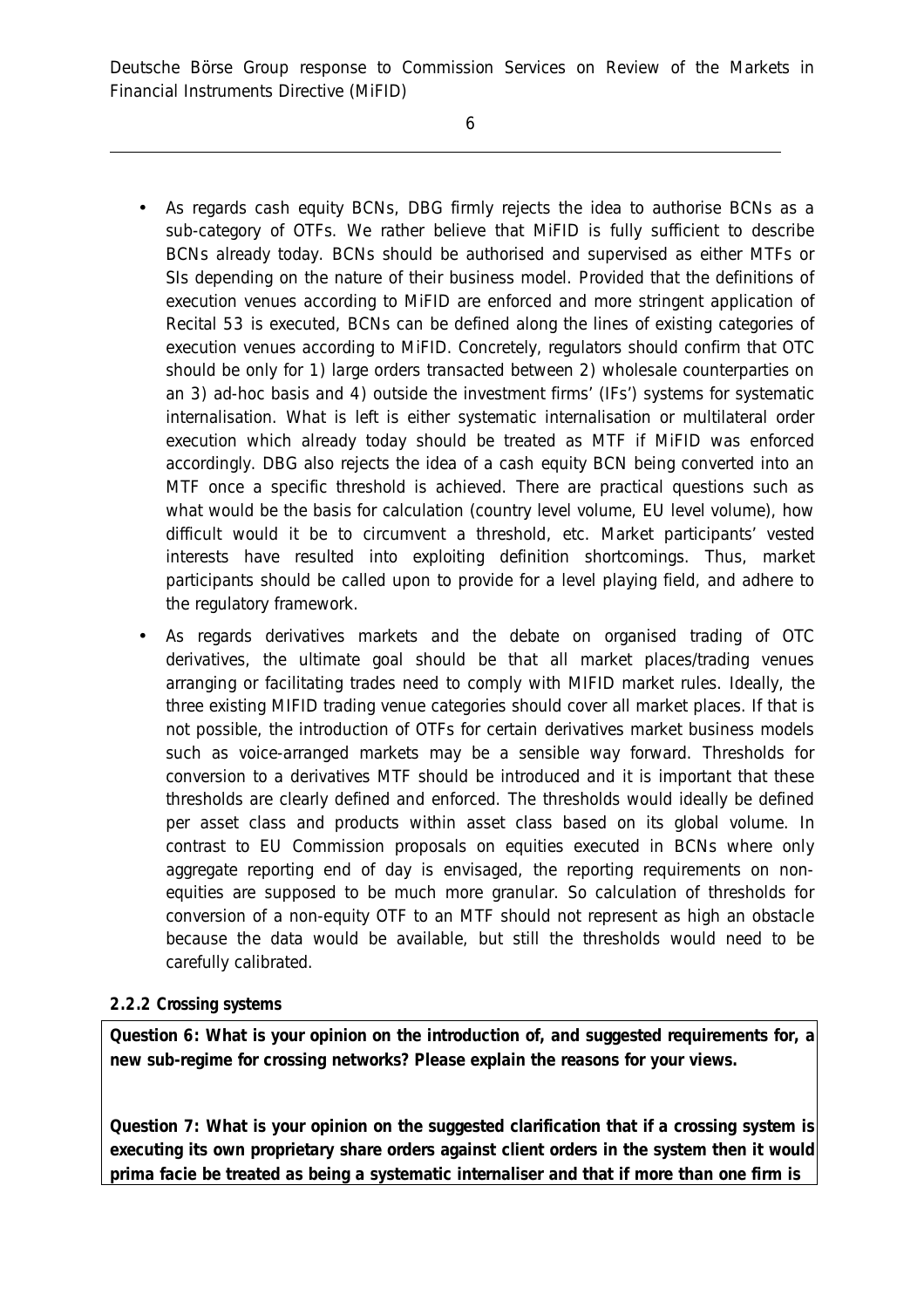7

**able to enter orders into a system it would be prima facie be treated as a MTF? Please explain the reasons for your views.** 

**Question 6-7**: Please see our comments above.

*2.2.3 Trading of standardised OTC derivatives on exchanges or electronic trading platforms where appropriate* 

**Question 8: What is your opinion of the introduction of a requirement that all clearing eligible and sufficiently liquid derivatives should trade exclusively on regulated markets, MTFs, or organised trading facilities satisfying the conditions above? Please explain the reasons for your views.** 

**Question 9: Are the above conditions for an organised trading facility appropriate? Please explain the reasons for your views.** 

**Question 10: Which criteria could determine whether a derivative is sufficiently liquid to be required to be traded on such systems? Please explain the reasons for your views.** 

**Question 11: Which market features could additionally be taken into account in order to achieve benefits in terms of better transparency, competition, market oversight, and price formation? Please be specific whether this could consider for instance, a high rate of concentration of dealers in a specific financial instruments, a clear need from buy-side institutions for further transparency, or on demonstrable obstacles to effective oversight in a derivative trading OTC, etc.** 

**Question 12: Are there existing OTC derivatives that could be required to be traded on regulated markets, MTFs or organised trading facilities? If yes, please justify. Are there some OTC derivatives for which mandatory trading on a regulated market, MTF, or organised trading facility would be seriously damaging to investors or market participants? Please explain the reasons for your views.** 

**Question 8-12**: We welcome the EU Commission's reflection of the G20 recommendations in a European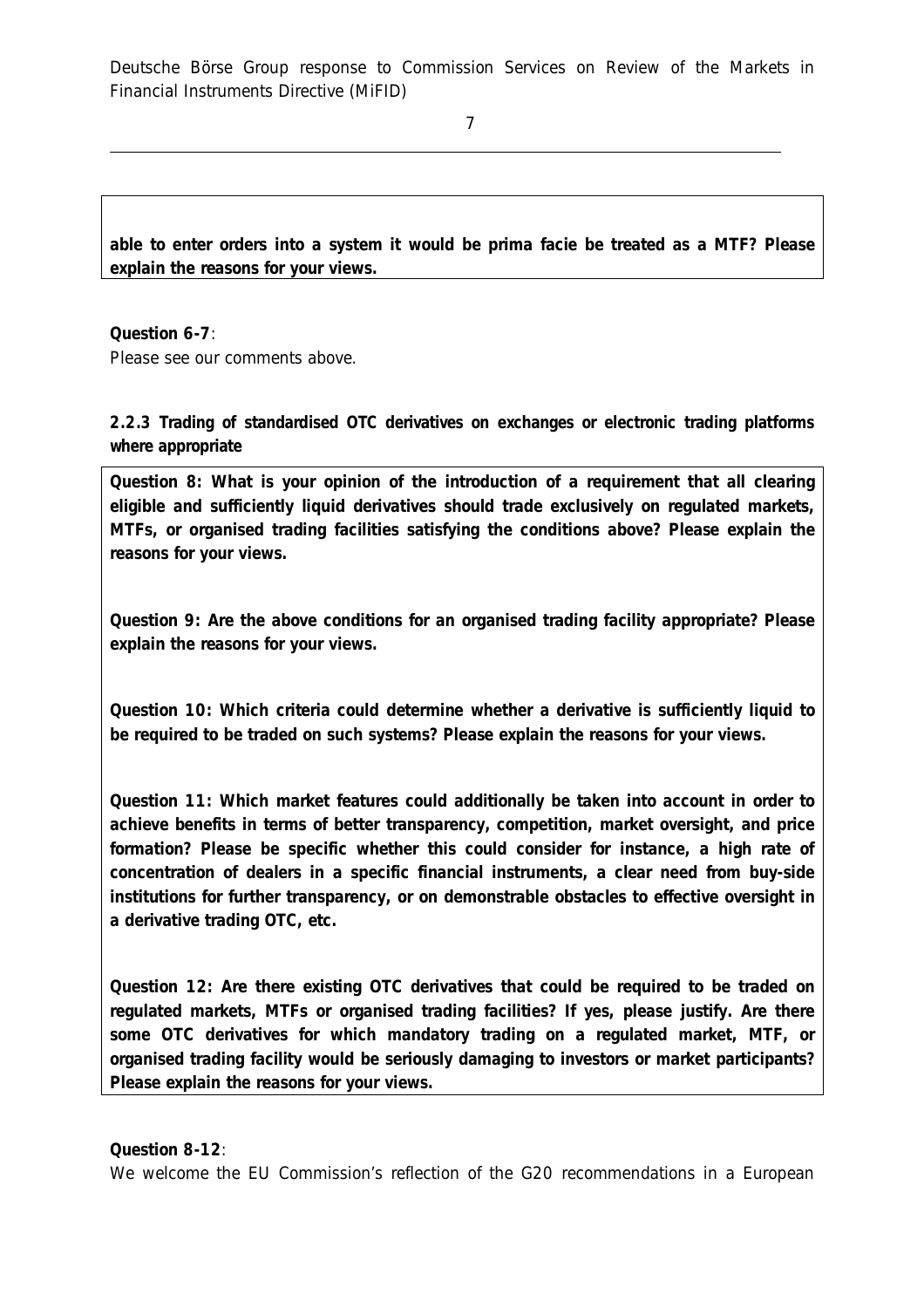8

setting, namely facilitating OTC derivatives into central market infrastructures. These infrastructures like exchange trading and central counterparty (CCP) clearing serve financial markets, the economy and the public as a whole. These robust and resilient central market infrastructures serving the public are at risk though, because the OTC derivatives market suffers from a lack in transparency. The market structure in OTC derivatives markets is under pressure, as no true competition is possible, due to the inflated use of OTC derivatives in an opaque fashion.

The logic chain for the G20 resulted into the goal to move OTC derivatives into the robust exchange environment, which safeguards the effective handling of resilient trading and clearing platforms. The subsequent graph displays the various phases derivatives trading and clearing might pass, given the degree of standardisation. Notably, with increasing standardisation, systemic risk should decrease.



Phase 1 reflects the state where derivatives should be so far developed to show at least the market maturity to be electronically captured, ideally affirmed/confirmed. In the second phase derivatives are more actively exchanged and develop into more organised traded and cleared markets. In the third phase, the derivatives markets liquidity pools usually are mature enough to be facilitated by central trading and clearing market infrastructures serving effective market processes and market stability. As a result, the higher the degree of standardisation the higher the likelihood that these products can be facilitated by central clearing and trading infrastructures and the lower the degree of systemic risk will be.

Our analysis of major OTC derivative asset classes concluded that those products, responsible for at least 95% of the OTC volume, do not require further product standardisation in order to be electronically eligible and therefore could be served at least by Trade Repositories and in most cases also by CCP clearing. In addition, many of those products could and also should be served by transparent, non-discretionary electronic trading venues, as these are actively traded. The definition of actively traded needs to be product and instrument specific, and is mainly a function of total volume and transaction frequency across all markets. Accordingly, clear, transparent and verifiable thresholds need to be defined. In addition, the topic of liquidity and clearing eligibility of products is also discussed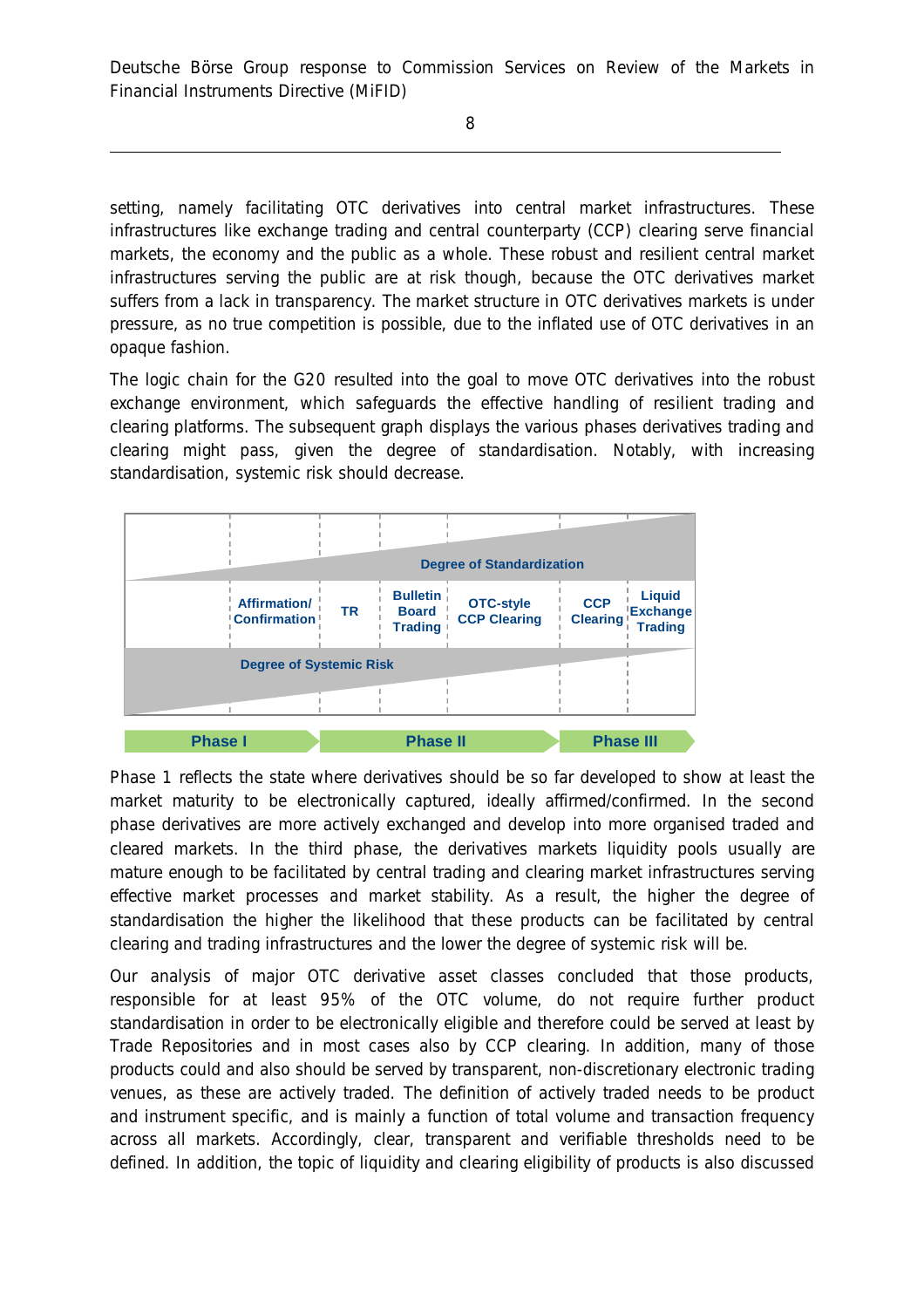in the context of EMIR.

j

Frequently, there are two arguments used for trading OTC derivatives, namely the demand for bespoke products by customers and the need to trade large in scale transactions OTC, in order to reduce market impact. While we can see the arguments, we have come to the conclusion that the main reason for other products not moving to a more transparent environment is the vested interest of the involved parties. This has been pointed out also in many of the responses to the CESR consultation paper on 'Standardisation and Exchange Trading of OTC Derivatives', e.g. AIMA, Optiver and Eurex.

The biggest driver for the vested interest is the higher profit margin for the sell-side in OTC arranged products. At the same time, their counterpart, the buy-side, is too fragmented and too much dependent on the sell-side in order to change the way business is dealt with<sup>2</sup>. Furthermore, there are situations where both parties have a mutual interest in nontransparency, as they are concerned that a potential market impact can arise, before complex transactions have been completed. These concerns should be addressed by measures such as the large in scale waiver, already applied under MiFID for equities markets. Taking the lessons from the study by Gomber and Pierron (2010) regarding the OTC cash equities, it has been depicted that the large in scale argument for OTC transactions is dubious. It has been proven that actually 75% of the equity orders could have been filled at the best bid and offer of a public order book. Hence, we would raise similar doubts for this argument regarding OTC derivatives.

The sell-side interest for high-profit margins from non-standardised/ non-commoditised products is totally comprehensible as in general businesses seek often to increase their profits through bespoke products and services resulting from innovation. However, in derivatives and financial products in general, this interest needs to be balanced with the greater good of reducing systemic risk for the financial industry and the society overall. To elaborate further, the products targeted and described above, and defined according to our view to be in scope for electronic services and increased transparency, are no innovation anymore. These products already exist for a long time and are kept away from transparent markets as long as possible, for the economic considerations mentioned above.

In many cases, previously OTC bilateral arranged products developed over time into an electronic environment. Examples include Dividend Index Future trading at Eurex, electronic CDS and CDS index trading at Creditex or other Inter-Dealer Brokers, clearing of CDS and CDS indices by various clearing houses or the clearing of interest rate swaps by LCH.

We have outlined that the degree of standardisation per asset class is already a reality in most cases, but organised trading is not taking off due to vested interest. With regards to standardisation and exchange trading of OTC derivatives, CESR implies an industry led initiative. We fully agree on CESR's position that in case that those targets will not be met

<sup>&</sup>lt;sup>2</sup> Gomber, P. and Pierron, A., (2010). 'MiFID - Spirit and Reality of a European Financial Markets Directive', Celent Research Report, p. 56-57.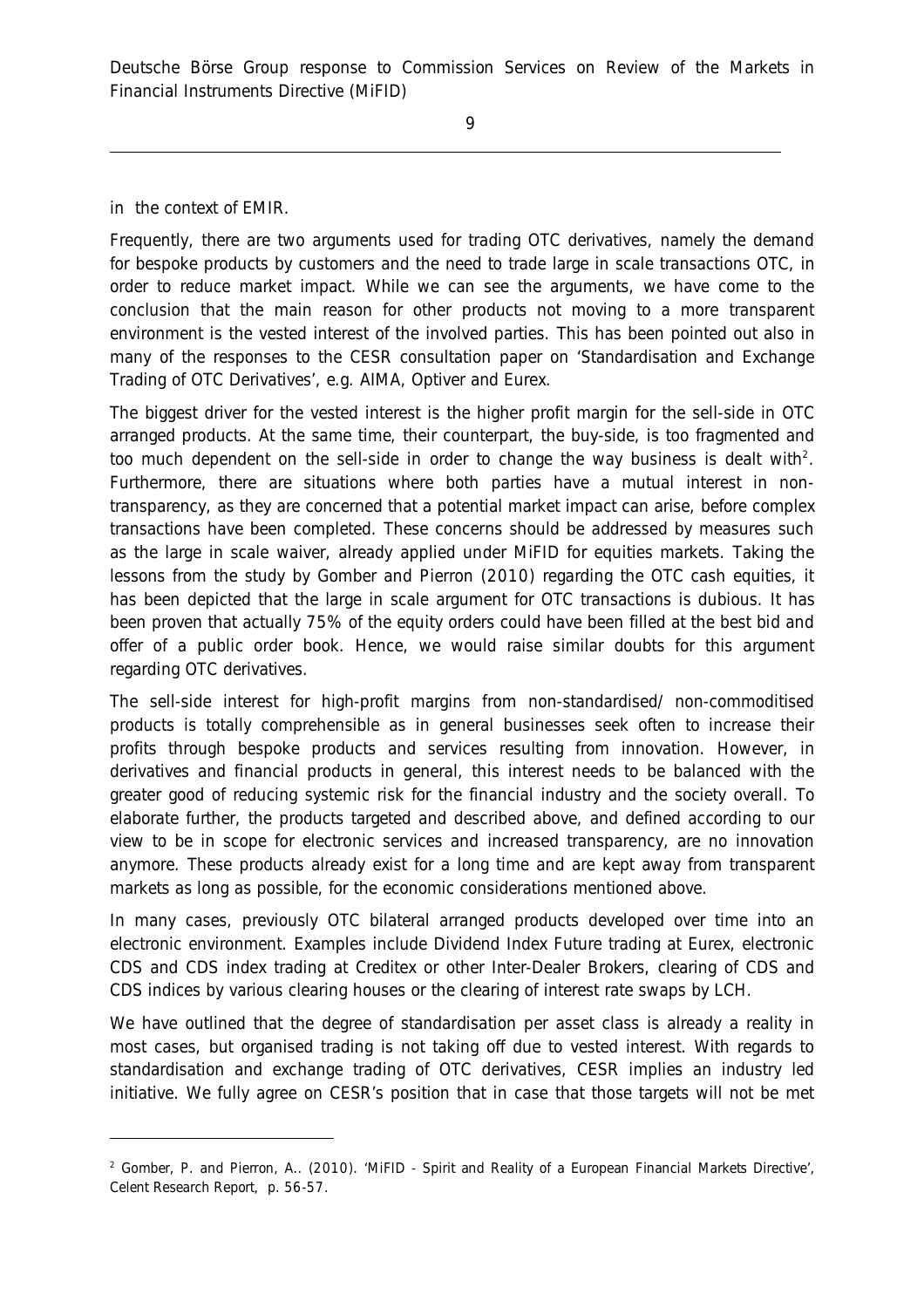10

through industry initiatives regulatory intervention is necessary. We believe ESMA should establish a clear roadmap for enforcing and implementing clear rules regarding more organised trading of OTC derivatives during 2011. The following steps are recommended:

- Define levels for the different elements of the electronic infrastructures as described in the graph above. For example:
	- o X%<sup>3</sup> of total volume of an asset class/product type to be captured by affirmation/confirmation and warehoused in Trade Repositories, and/or electronically cleared, and/or electronically traded (cumulatively Phase 1 to 3).
	- o Y% of total volume to be electronically cleared, and/or electronically traded (cumulatively Phase 2 and 3).
	- o Z% of total volume to be electronically traded (Phase 3).
- Definition of technical standards in relation to requirements on organised trading venues, the benchmark being RMs and MTFs according to MiFID in the view of improving integrity and transparency of OTC derivatives markets.
- Consider waiver rules for large in scale trades like for cash equities, where specific thresholds are determined. It needs to be safeguarded that threshold levels reflect the right sizes, in order to strengthen lit markets.
- Enforce the publication of information necessary for the whole market to have well functioning and effective processes, e.g. enforce publication of credit auction results.

With the goal to fulfil the following timeline and align the different relevant rule sets.



# 2.3 Automated trading and related issues

j

**Question 13: Is the definition of automated and high frequency trading provided above appropriate?** 

<sup>3</sup> For example, according to the 2010 ISDA Operations Benchmark Survey already 98% of the credit derivatives are electronically confirmed.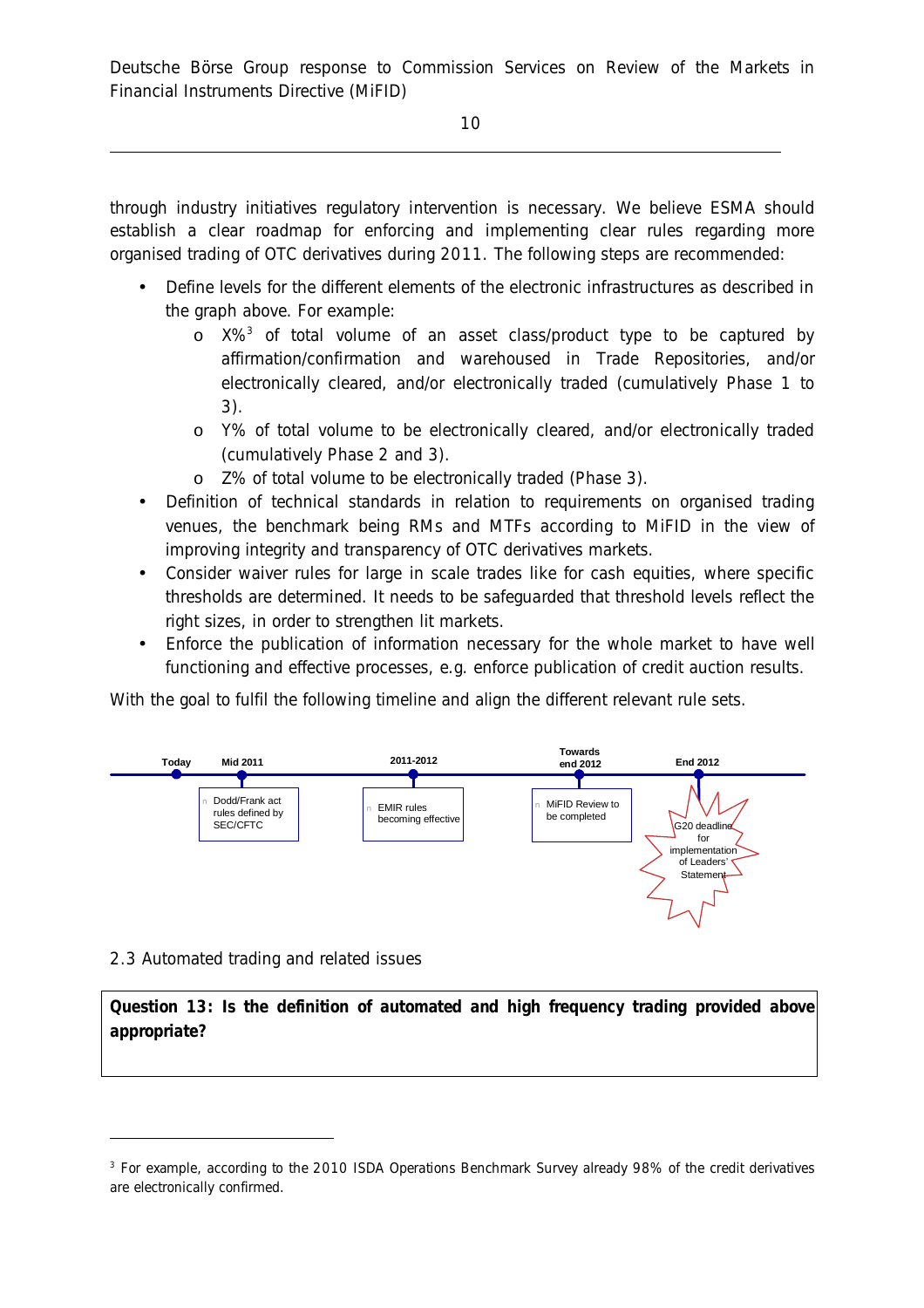11

**Question 14: What is your opinion of the suggestion that all high frequency traders over a specified minimum quantitative threshold would be required to be authorised?** 

**Question 15: What is your opinion of the suggestions to require specific risk controls to be put in place by firms engaged in automated trading or by firms who allow their systems to be used by other traders?** 

**Question 16: What is your opinion of the suggestion for risk controls (such as circuit breakers) to be put in place by trading venues?** 

**Question 17: What is your opinion about co-location facilities needing to be offered on a non-discriminatory basis?** 

**Question 18: Is it necessary that minimum tick sizes are prescribed? Please explain why.** 

**Question 19: What is your opinion of the suggestion that high frequency traders might be required to provide liquidity on an ongoing basis where they actively trade in a financial instrument under similar conditions as apply to market makers? Under what conditions should this be required?** 

**Question 20: What is your opinion about requiring orders to rest on the order book for a minimum period of time? How should the minimum period be prescribed? What is your opinion of the alternative, namely of introducing requirements to limit the ratio of orders to transactions executed by any given participant? What would be the impact on market efficiency of such a requirement?** 

**Question 13:** 

DBG welcomes the proposed definition of automated and high frequency trading (HFT). HFT indeed is no strategy but the use of very sophisticated technology.

**Question 14:** 

Exchanges and clearing houses already have strict admission criteria for trading and clearing members that ensure safe and sound conduct of business and orderly trading/clearing. DBG has strong capital requirements for all market participants in place (directly and via the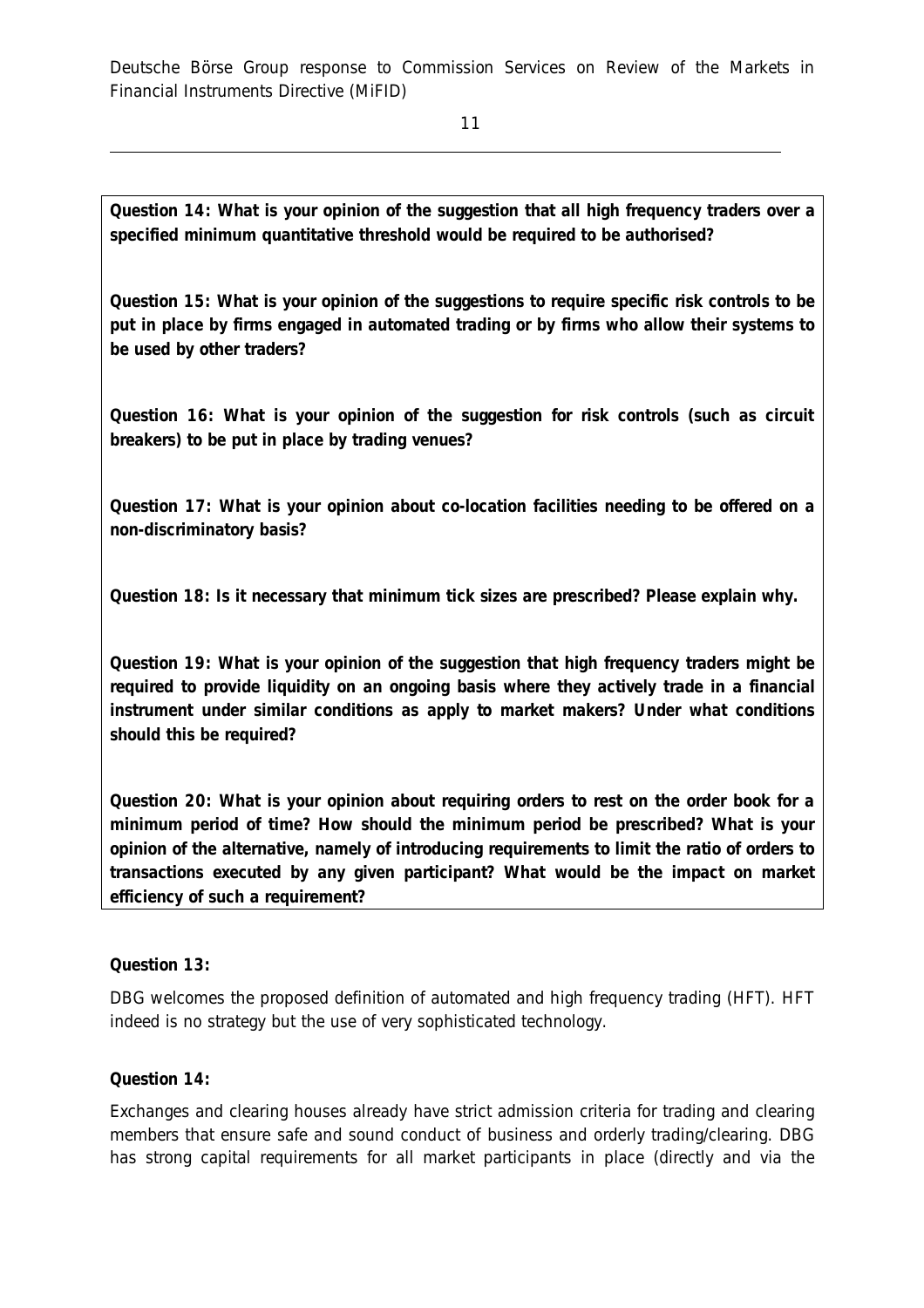clearing house). We consider these requirements as very important independent of the authorisation status of the trading/clearing entity in question.

While we believe it should be on high frequency traders to respond to the question of authorisation, we nevertheless consider the approach of having certain quantitative threshold as not beneficial. Assuming the reason for doing so is to tackle alleged risks associated with HFT, rules based on (ex-post) thresholds cannot cope with future development properly as they will always lag behind.

## **Question 15:**

DBG appreciates the idea of having organisational obligations and risk requirements in place.

## **Question 16:**

j

DBG appreciates the idea that trading venues should have controls and procedures in place to mitigate the risks that are related to automated trading. We believe that operating a market implies the obligation to have systems and procedures in place to ensure orderly trading.

DBG operates the following risk control mechanisms for the most liquid asset classes:

- Volatility interruptions are built-in safeguard against rapid price movements. The concept of volatility interruption provides a safety mechanism to ensure that trading is suspended when a price range is breached. During the interruption, orders may be modified or deleted by market participants. Hereby, rapid price movements are already caught in advance and effectively prevented.
- Prevention of input errors by traders through a limit on the order entry on the trader level and by plausibility checks.
- Furthermore, DBG restricts or stops trading when the deposited securities exceed certain limits.

Most European exchanges have a long-lasting tradition of effective safety mechanisms. Some of these measures have been introduced just lately in the US, due to the Flash Crash of May 6, 2010, which we believe is an unlikely scenario in Europe given fundamental differences between the European and US equity market structure<sup>4</sup>. The result of the analysis of the US Flash Crash suggests that the functioning of the entire exchange trading in the US needs to be improved, as regulators have already admitted that the connections and the communication between the large number of trading platforms (Trade-Through-Rule) in addition to a very fragmented market (there are more than 30 trading platforms) had worsened the problem.

<sup>4</sup> <http://www.sec.gov/news/studies/2010/marketevents-report.pdf>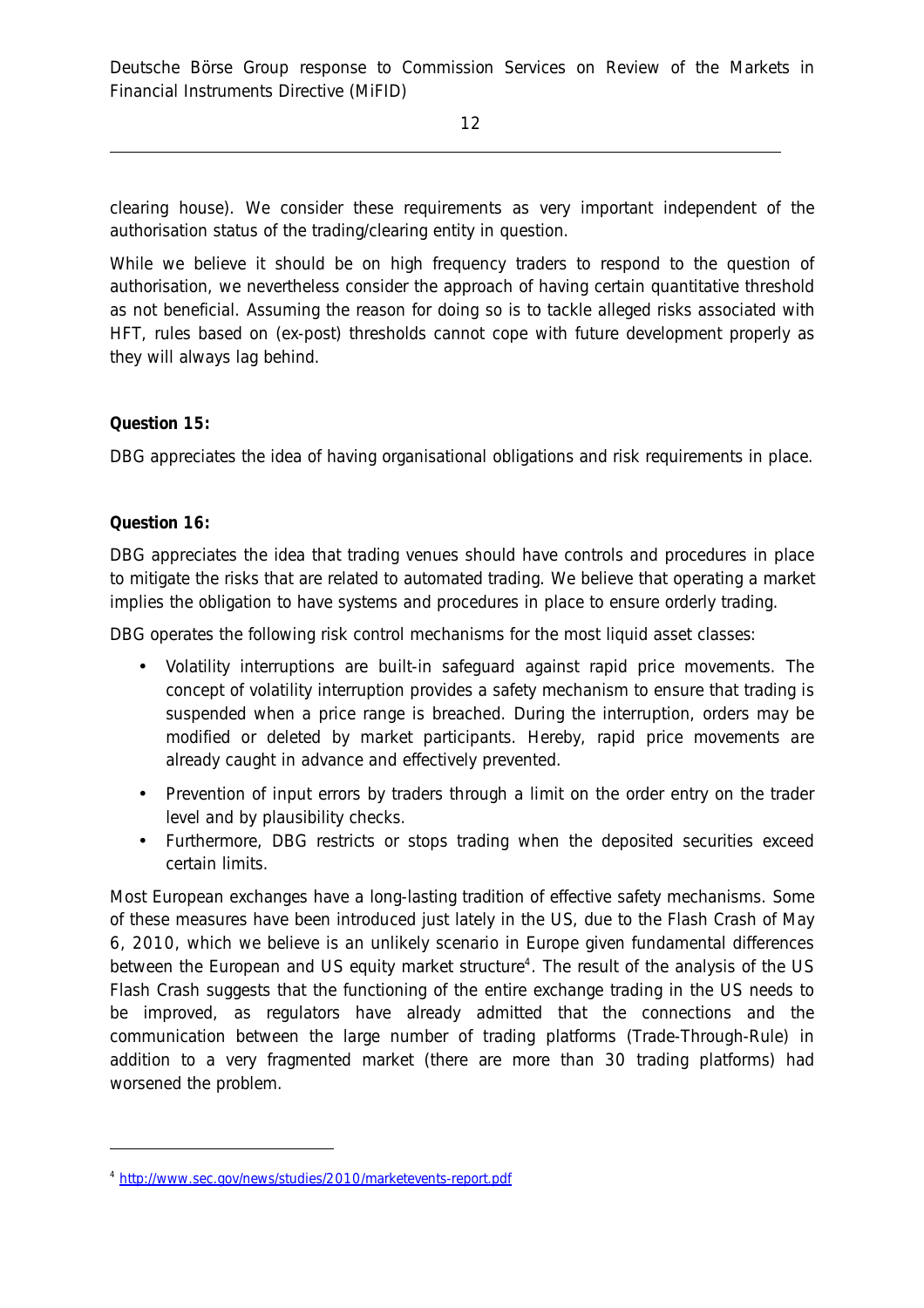As regards stress testing, we believe that no prescription is needed, as the competitive pressure will ensure that trading venues conduct the necessary investments into infrastructure.

### **Question 17:**

DBG supports non-discriminatory access to trading venues, co-location and proximity services by trading participants. This does include offering varieties of these services (e.g. differentiation by speed or service level) at different prices as long as all exchange members can purchase these services.

For the sake of clarity, there is a difference between co-location and proximity services. With co-location services the exchange member is able to locate its electronic trading machine in the same data centre like the exchange backend. With proximity services, the exchange member places its electronic trading machine in the data centre closest to the data centre with the exchange backend.

DBG has outsourced its co-location and proximity services offering to a third-party provider. The terms and conditions of the outsourcing agreement include the requirement that the third-party has to accept all trading participants for the co-location and proximity services under fair and non-discriminatory conditions.

**Question 18:** 

DBG is against a prescription of tick sizes. Trading venues define in general minimum tick sizes in a way which maximises their turnover which usually means it creates maximum liquidity to the benefit of the overall market. Defining the tick sizes requires in depth market knowledge and regular interaction with market participants in order to strike a balance between the different interests to the benefit of the overall market. If tick sizes are too large, a further narrowing of spreads may be constrained by size of the minimum price tick. If tick sizes are too small (too granular), liquidity suffers as the value of time priority is reduced.

There is an agreement on tick sizes for the most liquid stocks by market participants on the standards published under the FESE Tick Size Regime.<sup>5</sup> In this industry-initiated working group banks, exchanges and MTFs already agreed on a regime which is working well.

#### **Question 19:**

j

DBG is against requiring high frequency traders to provide liquidity as market makers. It is not obvious why the mere implementation of a trading technology (as the EU Commission services correctly postulate) should automatically result in the application for market maker status. In addition, it is generally accepted that HFT comes in different trading styles,

<sup>&</sup>lt;sup>5</sup> Available at [http://www.fese.be/en/?inc=cat&id=34.](http://www.fese.be/en/?inc=cat&id=34)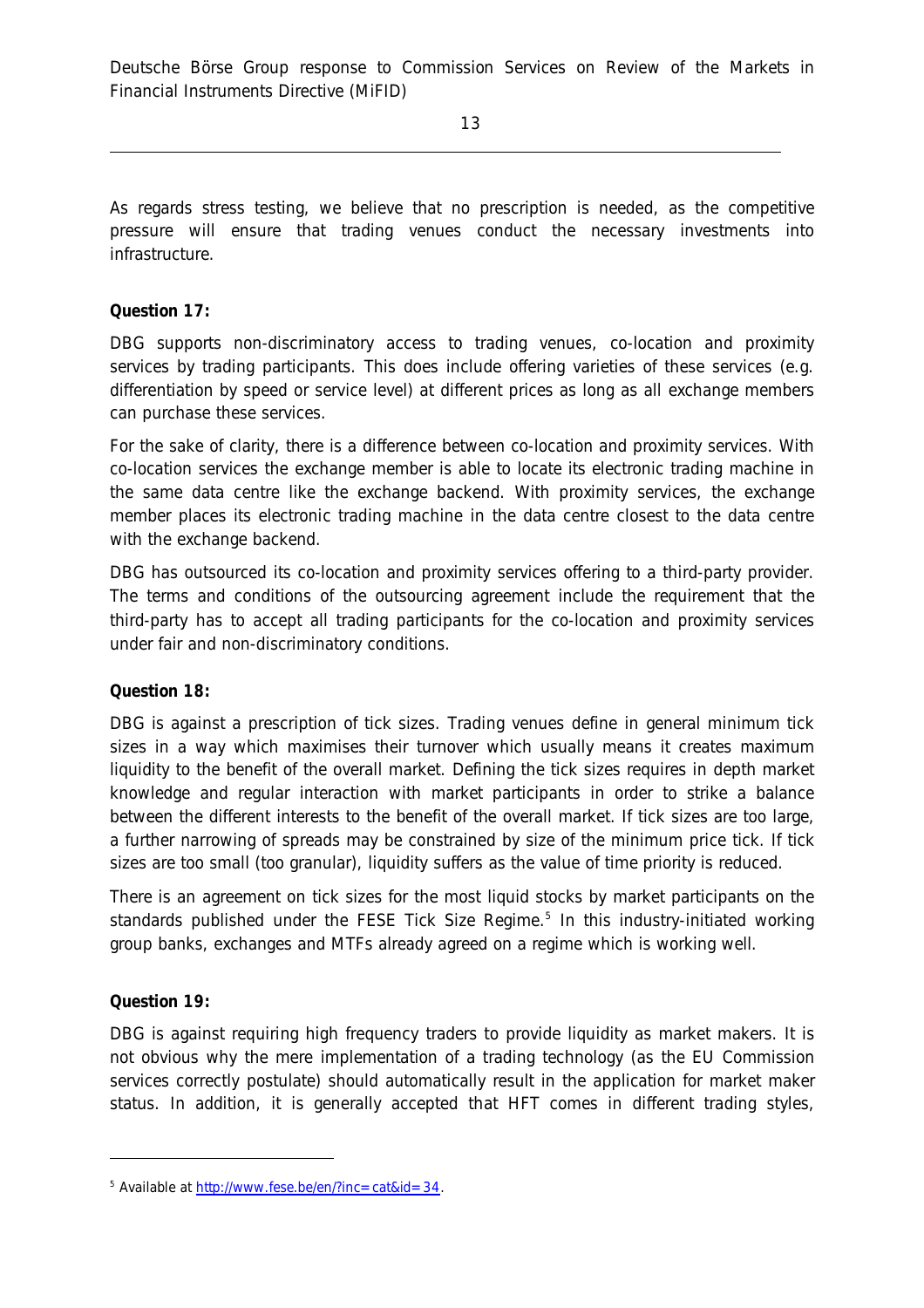whereas not all of these styles implement liquidity provisioning strategies. Therefore, it seems difficult to impose market making obligations to the HFT community in general.

In this context, it is important to note the difference between traditional market making and contemporary liquidity provision as offered by HFT.

- For example in cash equity markets, traditional market makers often act on one market place and enter into obligations imposed by the respective market (max. spreads, min. volumes and quotation times), to obtain certain privileges in return (fee discounts, inter alia). In contrast, contemporary electronic liquidity providers often act on several markets. In certain cases they operate on a voluntary basis. These liquidity providers benefit from the privileges offered by competing trading venues. These venues attract HFTs and their liquidity via rebates (e.g. maker/taker schemes). Competitive pressure prohibits trading venues from imposing formal burdens (such as market maker obligations) to liquidity providers, as liquidity is key in attracting valuable client order flow to their platform.
- In derivatives markets such as for example at Eurex, the HFT firms are active in futures only, precisely those products where Eurex does not offer market making programs (unlike in options).

In the view of the above, it is difficult to justify definition of a market maker scheme for HFT firms in products which do not need market makers.

Eventually, it is important to note that this structure seems to be a direct result of the competition introduced by MiFID. An attempt to solve the issue of 'voluntary liquidity provision' by regulatory intervention in the form of generally imposing market maker obligations to liquidity providers seems to be a step back to the model of dealer markets (quote driven market), and away from the concept of the transparent public limit order book (order driven market) that was successfully introduced in the mid 90s throughout Europe, and which has ultimately led to efficiency, low trading cost and the democratisation of equity trading – which serves as a role model for other asset classes.

## **Question 20:**

The DBG is against a time period prescribed for orders to rest in order books for a number of reasons:

• Introducing such a minimum order resting period will lead to wider spreads and less liquidity as those acting as market makers will be negatively affected. From a market maker perspective the risk associated with posting quotes is a function of the time it takes between new information requiring a price change and the time it takes to change/delete the limit of an order/quote. Accordingly, speed allows market makers to manage their risk better and therefore allows them to show narrower spreads and higher size.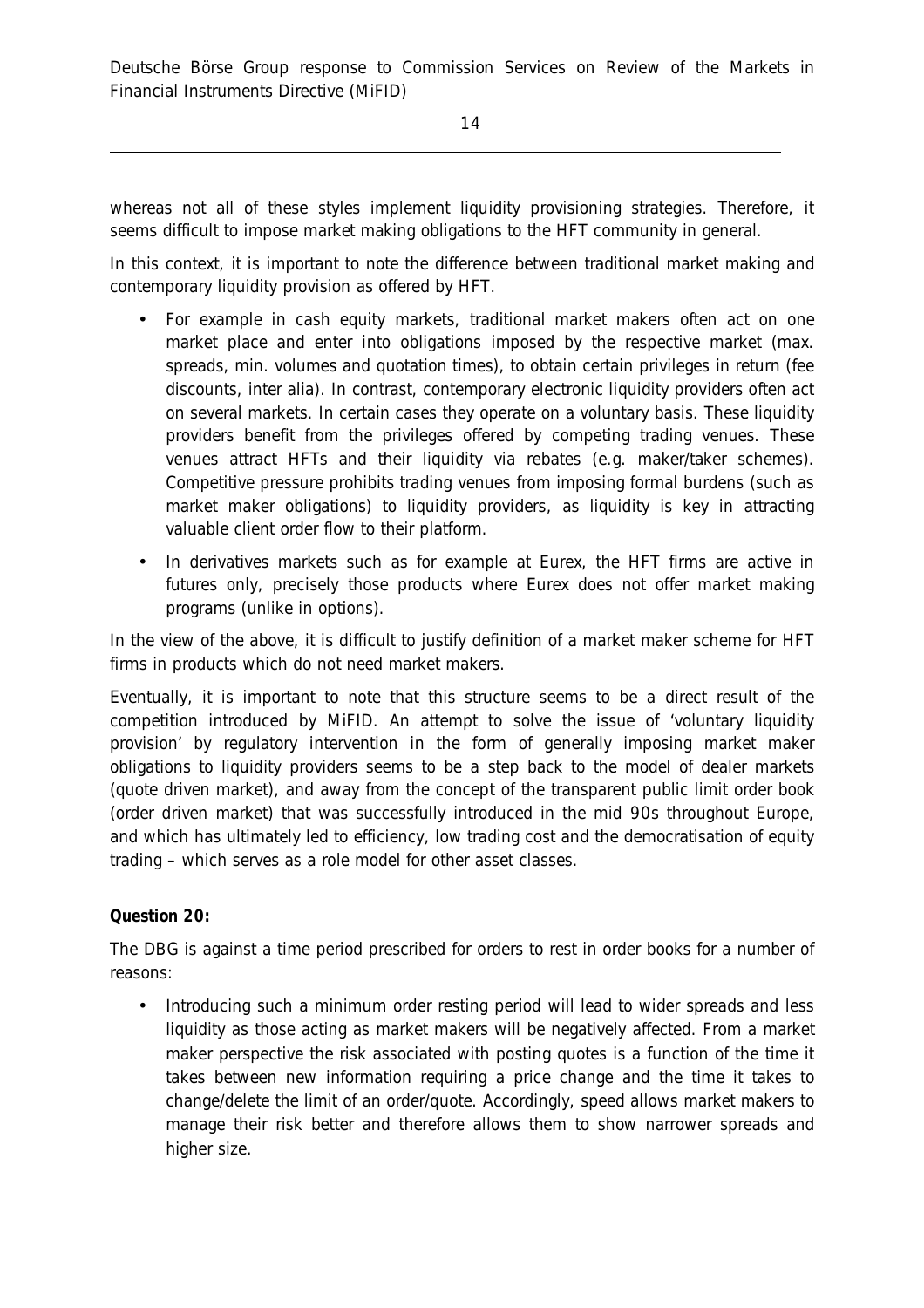- Each order entry is binding and immediately available for matching. A minimum resting time in the book would inhibit current market dynamics and impact trading models that facilitate and add liquidity to the market.
- Practical enforcement and implementation problems exist as well, e.g. what kind of metric covers sufficiently "trading actively". Another question is: If pulling out is problematic why to impose restrictions on HFT only? The general discussion is contradictory to the concept of an order-driven, continuously trading model.

The same arguments apply when the ratio of orders would be limited. It needs to be considered that market makers are not in a position to control their order ratio. Moreover, we would require different ratios for different products depending on their liquidity and the nature of the contract e.g. options with their wide range of strikes will always require an order/transaction ratio several times bigger than those for liquid futures. This creates further complexity.

The alternative of having certain "order ratios" transforms the problem and may result in discrimination by having ratios per participants. Order ratios per se do not convey information whether the behaviour represents a threat to orderly trading or not. Because of calculation problems (what is the time period e.g. daily, minute, second, etc.) and the issue of aggregating thresholds per participants, we do not think the proposed measures would serve the underlying intention to "stabilise und enhance orderly trading". In general, trading venues should have systems in place that can cope with a certain message load – if a particular excessive usage by an actor threatens orderly trading, venues should be enabled to take individual actions (e.g. economically or by refusing to accept new incoming orders).

# *2.4 Systematic internalisers*

**Question 21: What is your opinion about clarifying the criteria for determining when a firm is a SI? If you are in favour of quantitative thresholds, how could these be articulated? Please explain the reasons for your views.** 

**Question 22: What is your opinion about requiring SIs to publish two sided quotes and about establishing a minimum quote size? Please explain the reasons for your views.** 

**Question 21:** 

We suggest to abolish the 'material commercial' criterion. The existence of the criteria available personnel and/or systems, and regular and continuous basis is in our view sufficient to define a SI, with the consequence that no further quantitative thresholds to define the SI business are necessary.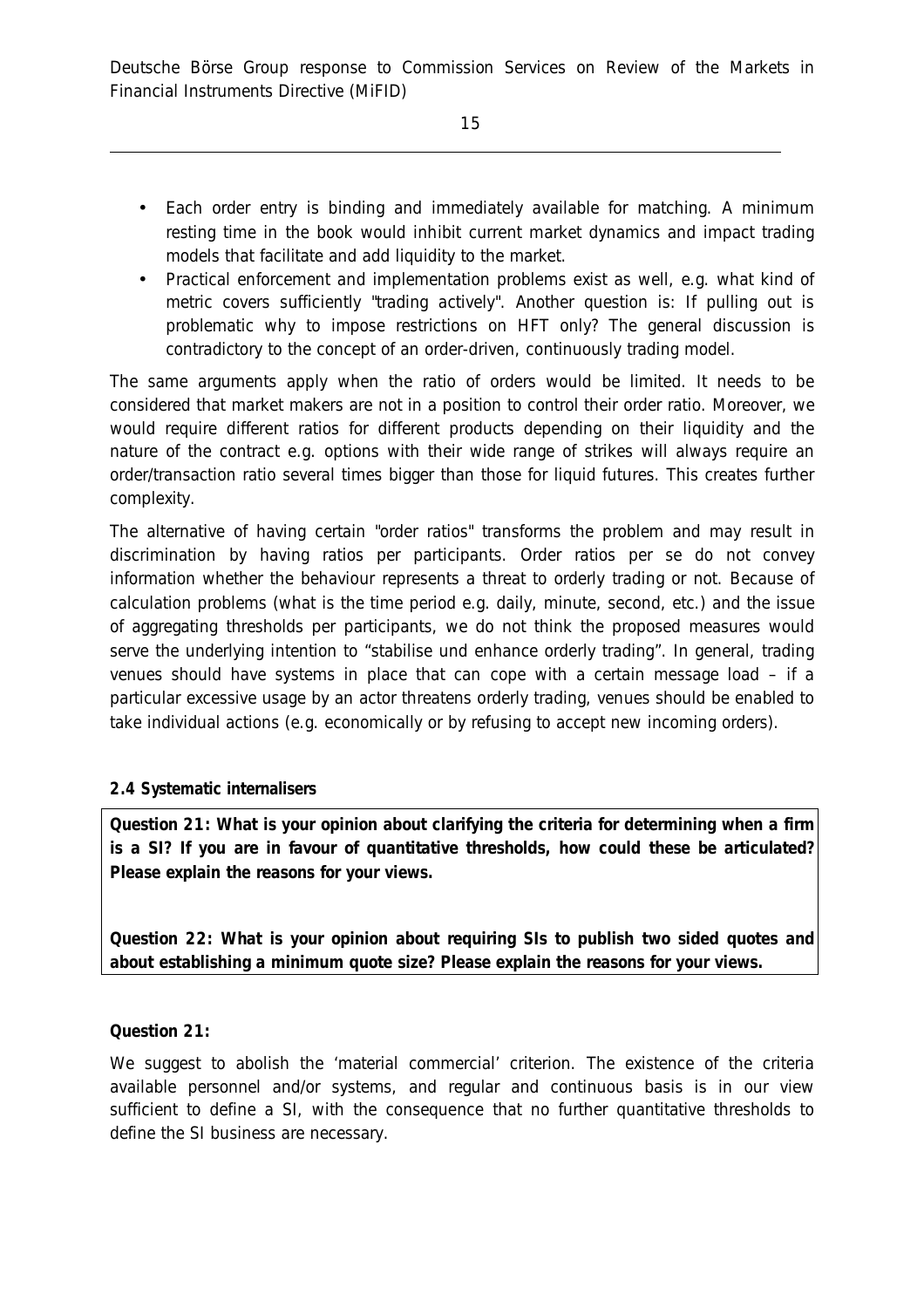As regards the reference to non-discretionary rules we suggest this to be removed, as it might be used as a loophole to opt-out of the MiFID SI regime. The rules as they stand allow to opt-out of being a SI if the rules of execution are discretionary.

**Question 22:** 

While we strongly believe that SIs should be required to publish two sided quotes, we have strong reservations to the proposal of maintaining a minimum quote size at such a low level as 10% of the standard market size (SMS). For instance, the current SMS for the top-tier German equities Siemens, E.ON, or Allianz is 15 000 EUR. The required quote size 10% SMS would result in two-sided quotes of 1500 EUR. The typical retail size is significantly larger, so the proposal makes SIs quotes not more meaningful, but less meaningful.

Instead, we suggest to quote 100% SMS, but allow to withdraw quotes in extreme situations and/or during special market conditions (auctions, etc.). This might be reflected in minimum time requirements (e.g. quote needs to be provided in only 90% of the trading day). In addition, the concept of a maximum spread needs to be introduced. Otherwise the requirement for a two sided quote for 100% SMS in 90% of time becomes irrelevant. This hinders SIs to provide stub quotes – which have proven to be problematic in the context of the market events of May 6, 2010 in the US.

*2.5 Further alignment and reinforcement of organisational and market surveillance requirements for MTFs and regulated markets as well as organised trading facilities* 

**Question 23: What is your opinion of the suggestions to further align organisational requirements for regulated markets and MTFs? Please explain the reasons for your views.** 

**Question 24: What is your opinion of the suggestion to require regulated markets, MTFs and organised trading facilities trading the same financial instruments to cooperate in an immediate manner on market surveillance, including informing one another on trade disruptions, suspensions and conduct involving market abuse?** 

**Question 23:** 

MiFID is already clear in saying that RMs and MTFs represent the same organised trading functionality, so no action is required.

**Question 24:** 

As an operator of various markets we strongly agree on the need for exchanging information with other venues in order to ensure orderly trading and orderly market surveillance. We refer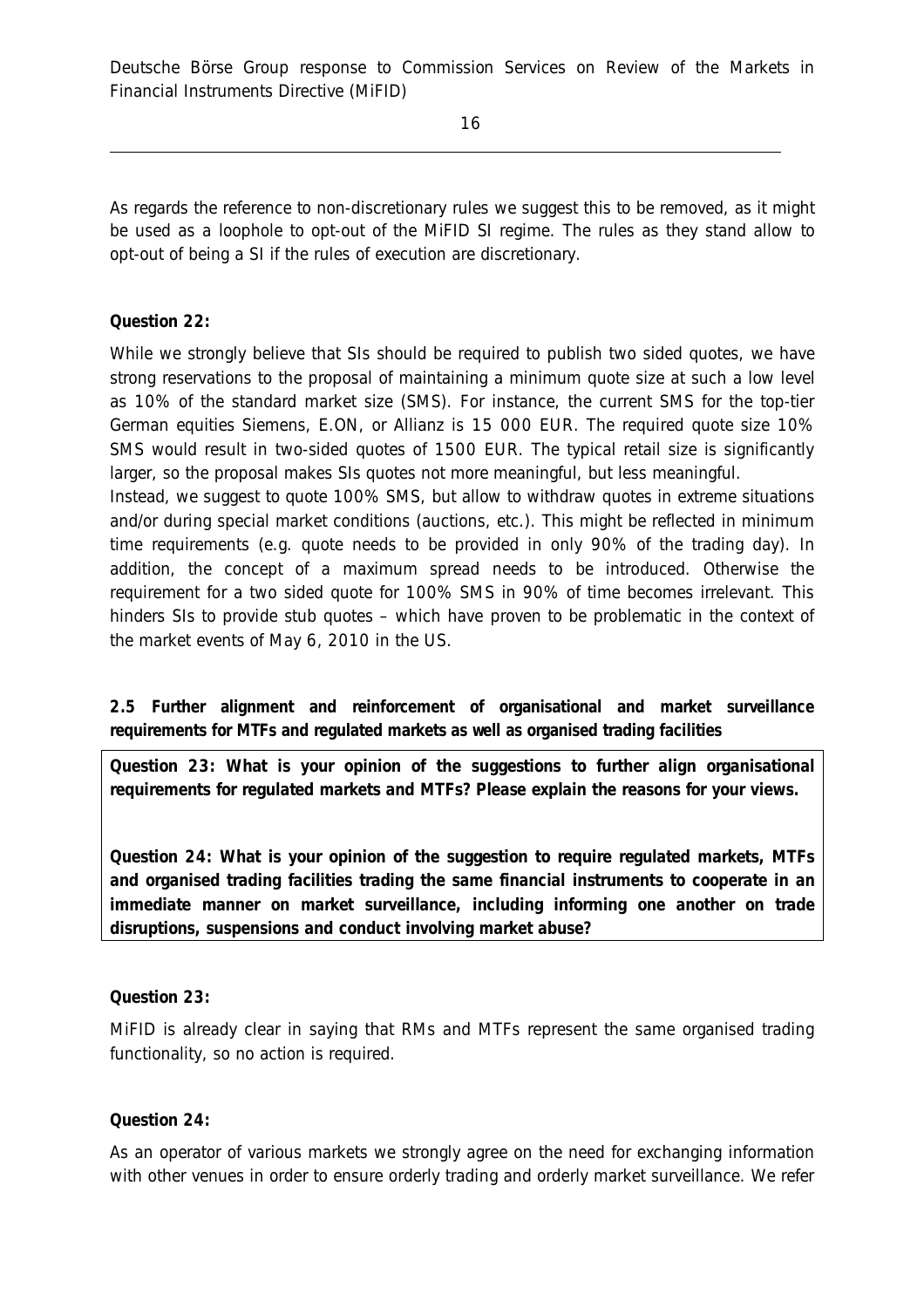to the good experience and expertise that is available due to the existence of the Intermarket Surveillance Group ([www.isgportal.org\)](http://www.isgportal.org)). In order to ensure efficiency of such "exchange of information" it is important that trading venue operators can share confidential information about trading participants and respective clients, so gateways have to be implemented in all jurisdictions that allow sharing all necessary information. Regulatory arbitrage with respect to information sharing is very likely to happen. As such ESMA and the respective competent authority should be entitled to sanction trading venues if they refuse to respond in a timely or material manner or if they fail to have procedures and sufficient resources in place to tackle that obligation.

## *2.6 SME markets*

**Question 25: What is your opinion of the suggestion to introduce a new definition of SME market and a tailored regime for SME markets under the framework of regulated markets and MTFs? What would be the potential benefits of creating such a regime?** 

**Question 26: Do you consider that the criteria suggested for differentiating the SME markets (i.e. thresholds, market capitalisation) are adequate and sufficient?** 

# **Question 25 - 26:**

DBG strongly recommends not changing the framework of regulated capital markets for SME only. The set up of different classes and regimes for SMEs within the RM would not facilitate their IPO debut; instead it would lead to a detraction of the quality characteristic of the RM. Therefore, we strongly suggest keeping a certain minimum standard of transparency that all issuers - irrespective of their size - need to fulfil. Apart from that, exchanges should keep the possibility to create premium segments to allow all those issuers who wish to show a higher transparency to be more visible for investors. Moreover, we want to point out that across Europe the emergence of junior markets already facilitated the capital raising activities of SMEs remarkably. If SMEs face difficulties in accessing capital markets, then this is due to the difficult business environment following the financial markets crisis and difficulty to find appropriate investors.

DBG supports competition in listing. It is issuers' choice in which segment he/she prefers for listing depending on the targeted investors (e.g in case of DBG offerings Entry Standard as a sub-segment of the open market vs. listing on the RM).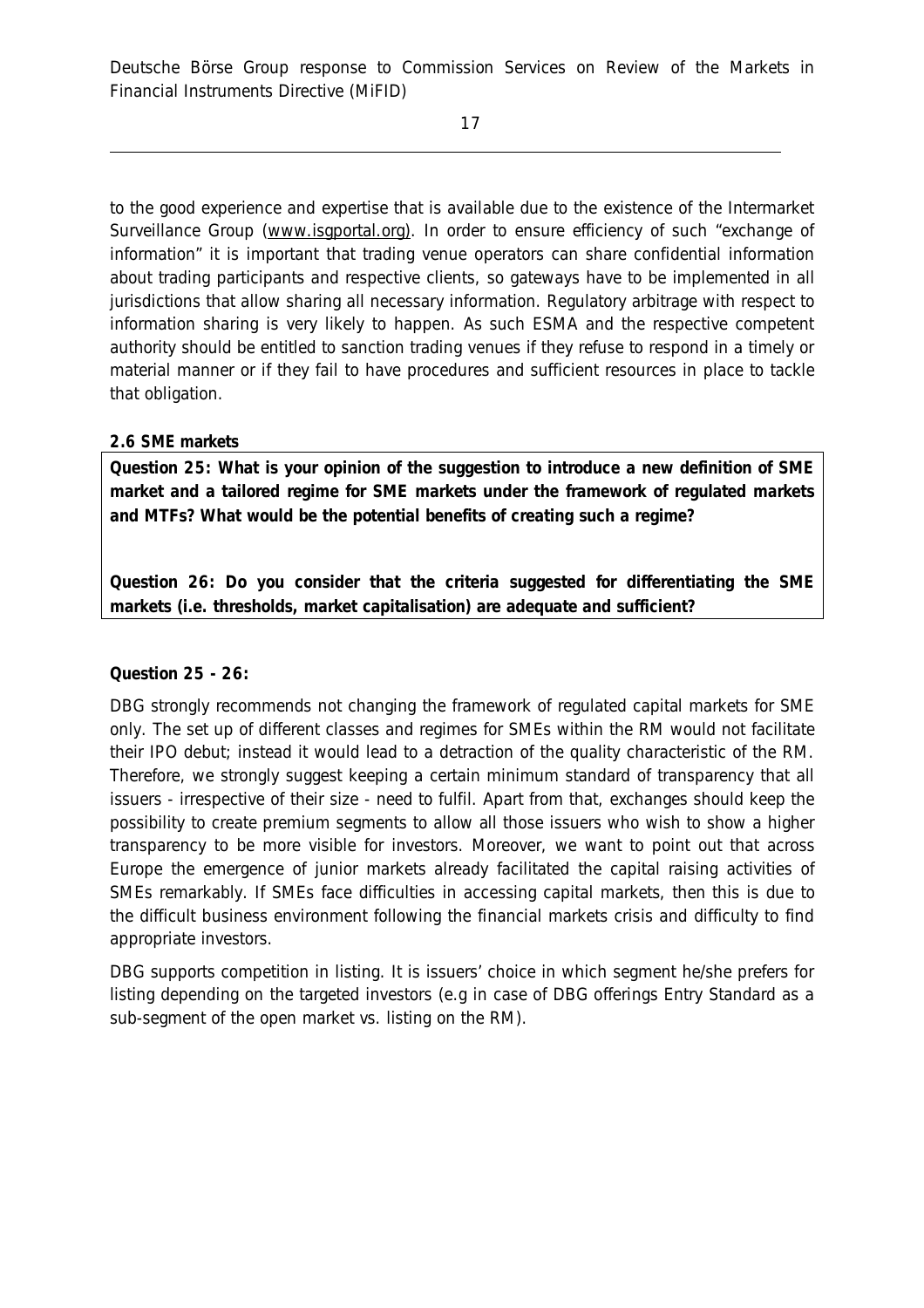18

### **3 Pre- and post-trade transparency**

### *3.1 Equity markets*

## *3.1.1 Pre-trade transparency*

**Question 27: What is your opinion of the suggested changes to the framework directive to ensure that waivers are applied more consistently?** 

**Question 28: What is your opinion about providing that actionable indications of interest would be treated as orders and required to be pre-trade transparent? Please explain the reasons for your views.** 

**Question 29: What is your opinion about the treatment of order stubs? Should they not benefit from the large in scale waiver? Please explain the reasons for your views.** 

**Question 30: What is your opinion about prohibiting embedding of fees in prices in the price reference waiver? What is your opinion about subjecting the use of the waiver to a minimum order size? If so, please explain why and how the size should be calculated.** 

**Question 31: What is your opinion about keeping the large in scale waiver thresholds in their current format? Please explain the reasons for your views.** 

#### **Question 27:**

DBG supports the suggested changes. A consistent waiver application is paramount in order to ensure a level playing field, prevent regulatory arbitrage and thereby improve the transparency that is necessary in Europe's fragmented market environment.

The notification of ESMA by competent authorities seems reasonable. The competent authority has to publicly justify their reasons for allowing the use of waiver contrary to an ESMA opinion, but the waiver could still be in place. It needs to be ensured that it is not generating unfair advantages to firms in certain jurisdiction. It should also be ensured that ESMA can prevent further usage of the respective waiver.

#### **Question 28:**

DBG strongly supports this approach. Not making the actionable indication of interest public would create an informational advantage for direct participants. This would increase the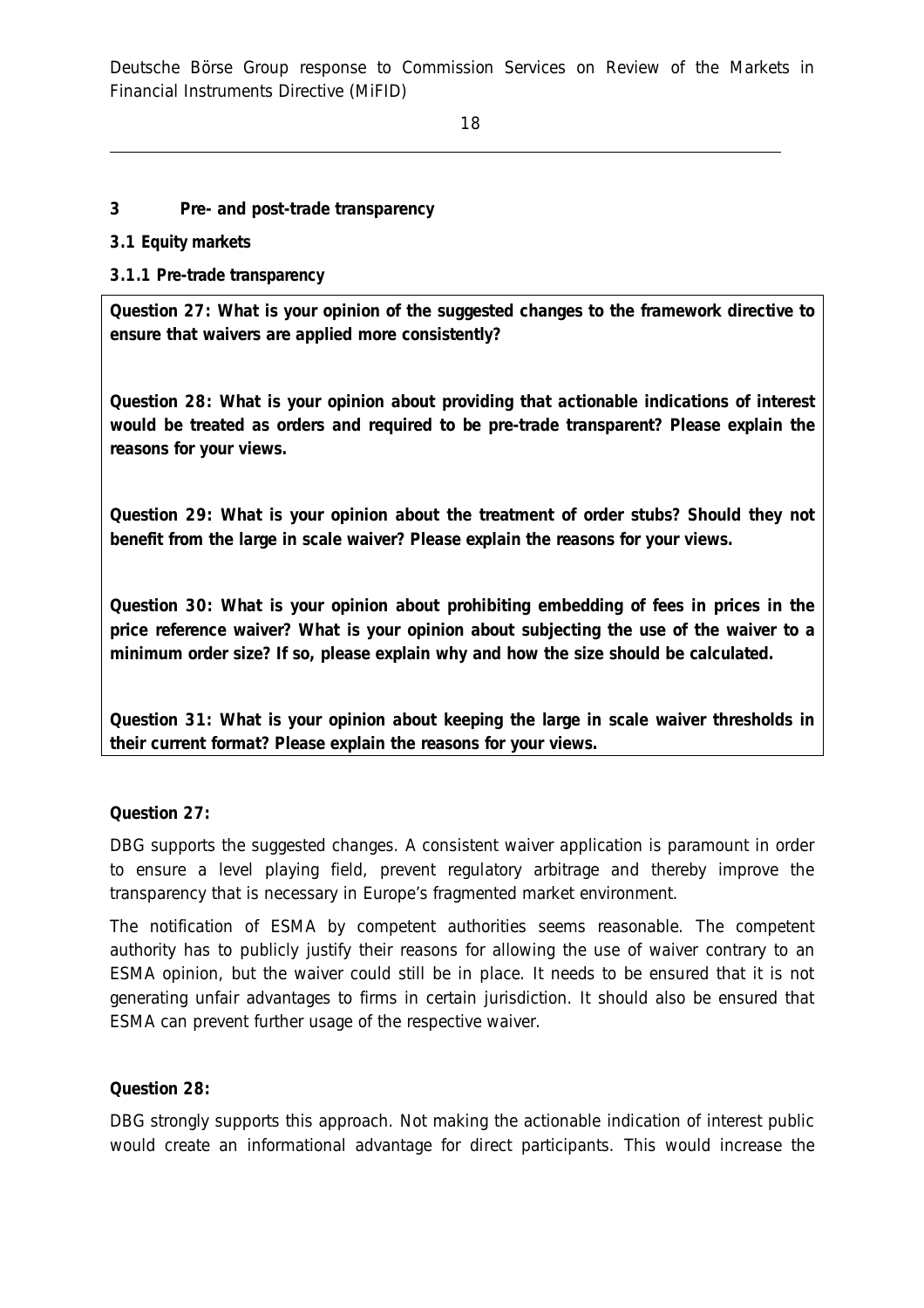incentive for non-participants to join the opaque market environment, with trades further shifting from the lit to the dark.

**Question 29:** 

DBG is in favour of displaying stubs.

The intention of the large-in-scale (LIS) waiver was to mitigate adverse effects for large orders. Thus, the LIS waiver should only cover large orders. The LIS thresholds are the starting point where orders are considered large. True large orders may be a multiple of the LIS thresholds. So, a truly large liquidity provider can place significant liquidity hidden into the book and trade against numerous smaller orders. Once the stub falls under the threshold, the trader should already have executed most of its volume. The remaining stub may be still sizeable in absolute terms, but should be small in relative terms compared to the original hidden order.

**Question 30:** 

DBG is against embedding fees in prices.

DBG supports the idea to put the reference price waiver subject to a minimum order size.

Theoretically, such threshold should be between zero and the minimum thresholds for the LIS waiver. Orders that use the LIS waiver provide a large minimum size and in return they receive the right of "no pre-trade transparency" and a free choice of transaction price. The reference price waiver still provides the right of "no pre-trade transparency" but restricts the choice of transaction price to an external reference. Our customer feedback indicates that from a market perspective it is extremely important to be able to hide its orders (i.e. "no pretrade transparency"), while the free choice of transaction price seems less relevant. We think that a large portion of all LIS orders are matched on the basis of an external reference price such as the midpoint of the primary market. This is simply due to the fact that there is a strong incentive of market participants to trade at unbiased reference prices such as the midpoint.

It is highly important to design the LIS waiver and the reference price waiver in ways that complement each other. Thus, the minimum thresholds for the reference waiver should be only slightly below the minimum thresholds of the LIS waiver (e.g. 80%). If the minimum size thresholds are significantly smaller, it allows market participants to circumvent the well intended LIS waiver by simply using a reference price. Since market participants would have executed the trade at the midpoint anyway, the LIS restriction becomes effectively irrelevant.

#### **Question 31:**

We agree with Commission's reasoning that decreasing the thresholds for LIS waiver would have undesired effects such as undermining transparency and encouraging trading outside of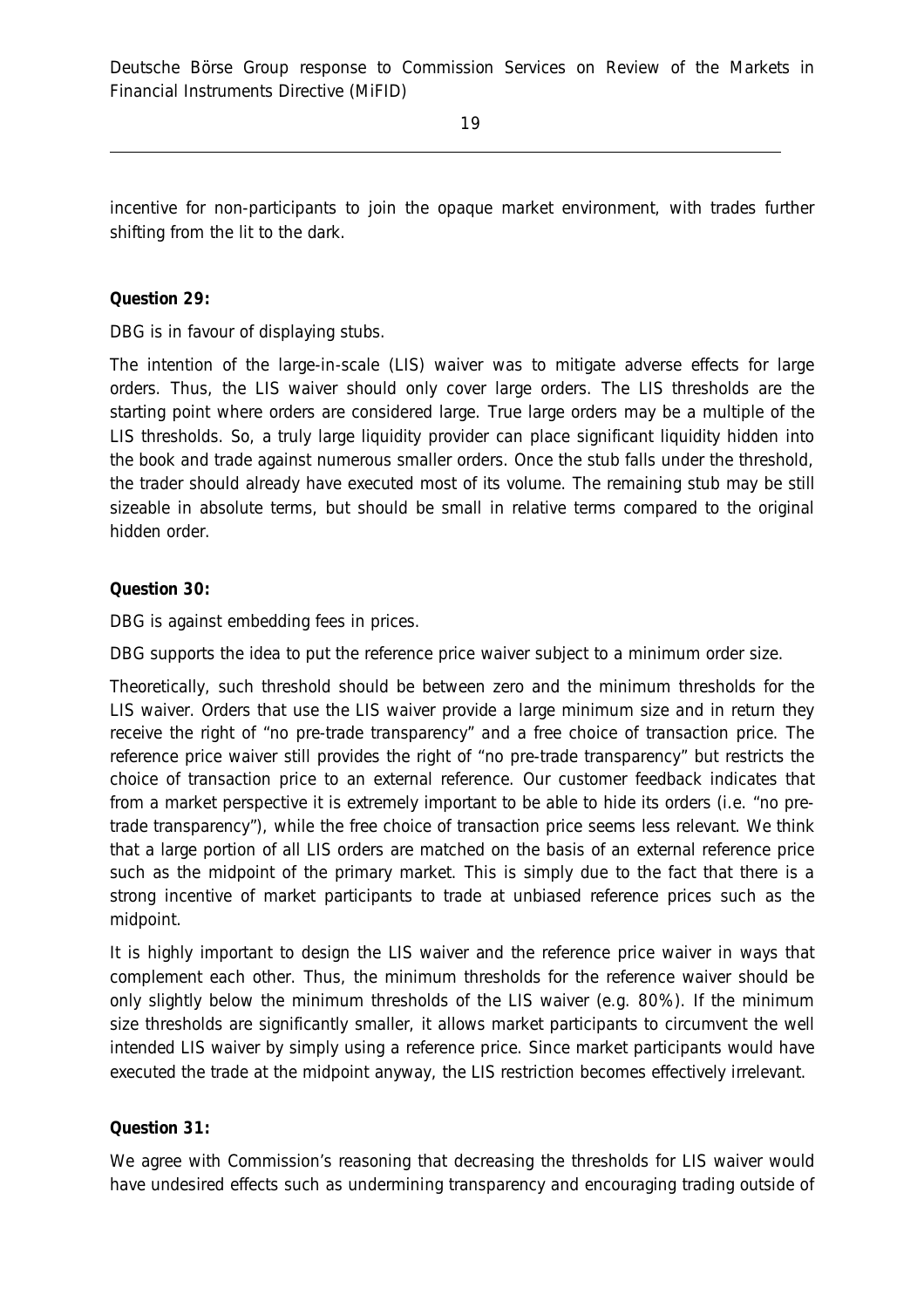lit markets and we recommend keeping the threshold as they currently are. A decrease in trade size is anyway a poor rationale for adjusting the LIS thresholds due to following reasons:

- Firstly, the trade size does not necessarily correspondent with order size. The trade size decrease might be caused by the emergence of HFTs. We believe that HFTs use a lower order size due to their specific business model and they are involved in a significant number of trades. Thus, just by increasing of HFT market share, the average trade size decreases. No other market participant has to change its order size. We believe that for brokers that execute orders on behalf of their buy-side clients, the parent order size did most likely not change fundamentally. These large orders are supposed to profit from the LIS waiver. Thus, they should be analyzed more closely when reviewing the LIS thresholds.
- Secondly, lowering the LIS thresholds might lead to a "race to the bottom" for the average trade size in lit books. If LIS thresholds are reduced, large orders will migrate to the dark, and the displayed liquidity in the order book will further decrease. In turn, the necessity to use algos seeking hidden liquidity in lit order books increases. The end game is a continuous decrease of the LIS threshold.<sup>6</sup> Therefore, we propose to keep LIS thresholds unchanged.
- Thirdly, OTC trading is not considered for estimating the average daily turnover (ADT). Market participants widely agree that the OTC space is a significant part of the market. Thus, we believe that it should be considered when reviewing the LIS thresholds.

## *3.1.2 Post trade transparency*

**Question 32: What is your opinion about the suggestions for reducing delays in the publication of trade data? Please explain the reasons for your views.** 

#### **Question 32:**

j

DBG supports the approach of reducing delays in publication of trade data. Trades executed on RMs or MTFs are reported within milliseconds after a trade has been executed. SI and OTC data is sometimes published with a delay of up to 3 minutes. The original intention of this concept was to give the manual processor time to comply with the post-trade

<sup>6</sup> One conceivable scenario is depicted as follows: It seems to be in the nature of 'hidden liquidity'-seeking algos to monitor the lit book and try to find hidden orders based on unexpected price improvements of aggressive orders. Unfortunately, those algos cannot forecast the amount of hidden liquidity that remains after an aggressive order obtained price improvement from a hidden order. Thus, those hidden liquidity algos will most likely use very small order sizes (e.g, 1-share-orders) to detect hidden orders. This is to to limit the downside if the hidden order is already fully executed. This behaviour could start a vicious circle resulting the regulator to further lower the LIS thresholds – in the extreme case – down to zero. Obviously, this is not a desirable outcome.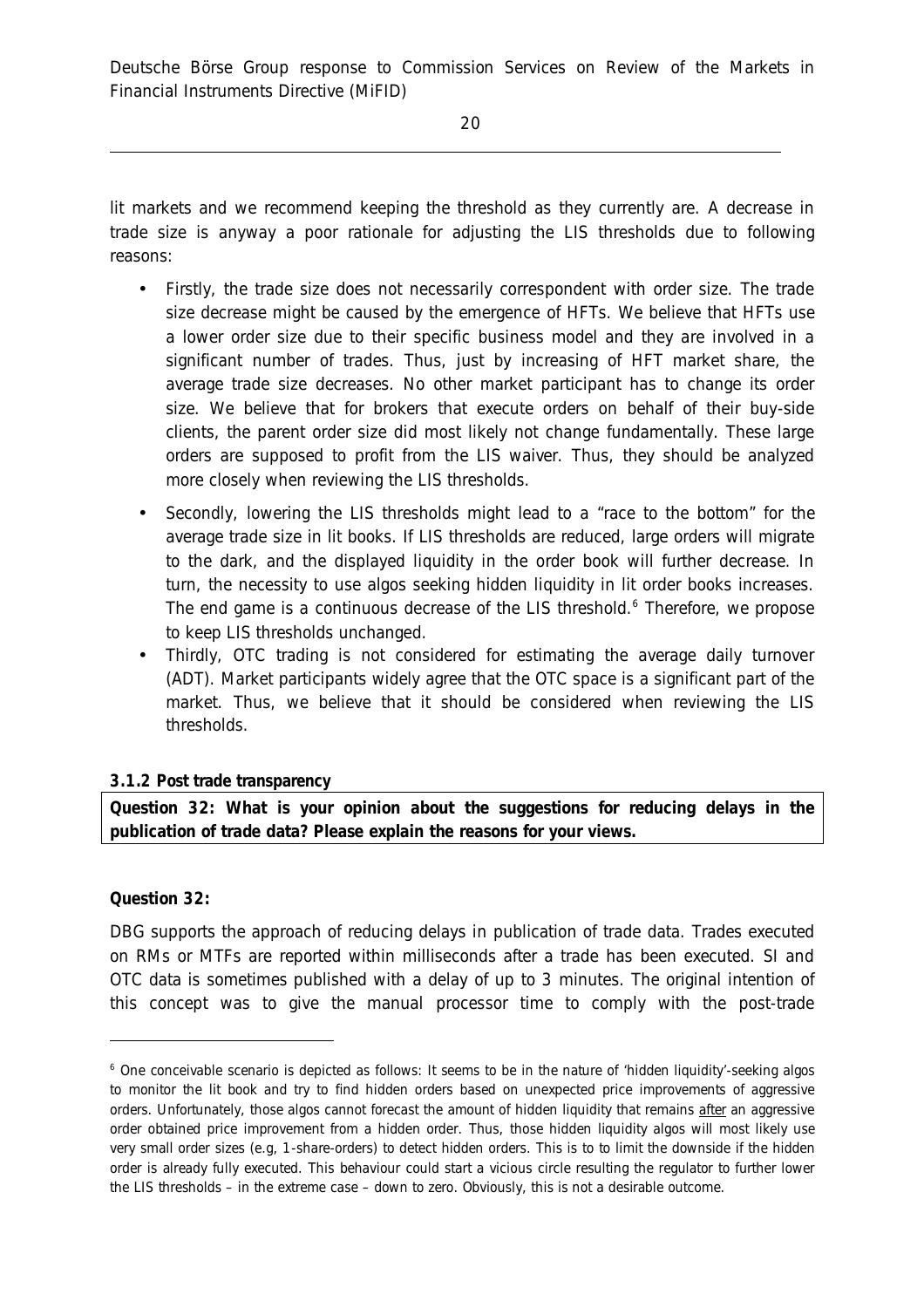transparency regime. However, with increasing automation of the OTC trading processes such a significant delay is not necessary anymore. Therefore, all trades conducted in automated systems should be published immediately in order to facilitate a more meaningful consolidation.

It is important to clarify that the expression on p.25 (real time) (a) "as close to instantaneously as is technically possible" should allow for deferred publication reduced in order to include manual processing. However further clarification needs to be provided regarding p. 25 (large transactions) (c). Should it be: b) Shorten the intra-day delay period from 3 hours to 2 hours**; and/ or** c) Raise the intra day transaction size thresholds.

# *3.2 Equity-like instruments*

**Question 33: What is your opinion about extending transparency requirements to depositary receipts, exchange traded funds and certificates issued by companies? Are there any further products (e.g. UCITS) which could be considered? Please explain the reasons for your views.** 

**Question 34: Can the transparency requirements be articulated along the same system of thresholds used for equities? If not, how could specific thresholds be defined? Can you provide some criteria for the definition of these thresholds for each of the categories of instruments mentioned above?** 

DBG welcomes the intention to extend transparency requirements to equity-like instruments.

Considering that the equity-like category is loosely defined and potentially includes very different financial instruments, DBG recommends that transparency requirements be tailored to the relevant financial instruments taking into account the market in which they are exchanged.

Furthermore, given that exchange traded commodities (ETCs) and exchange traded notes (ETNs) are typically traded in a trading environment similar to that of exchange traded funds (ETFs), an extension of the transparency regime for equity-like instruments to also include ETCs and ETNs should be considered.

# *3.3 Trade transparency regime for shares traded only on MTFs or organised trading facilities*

**Question 35: What is your opinion about reinforcing and harmonising the trade transparency requirements for shares traded only on MTFs or organised trading facilities? Please explain the reasons for your views.**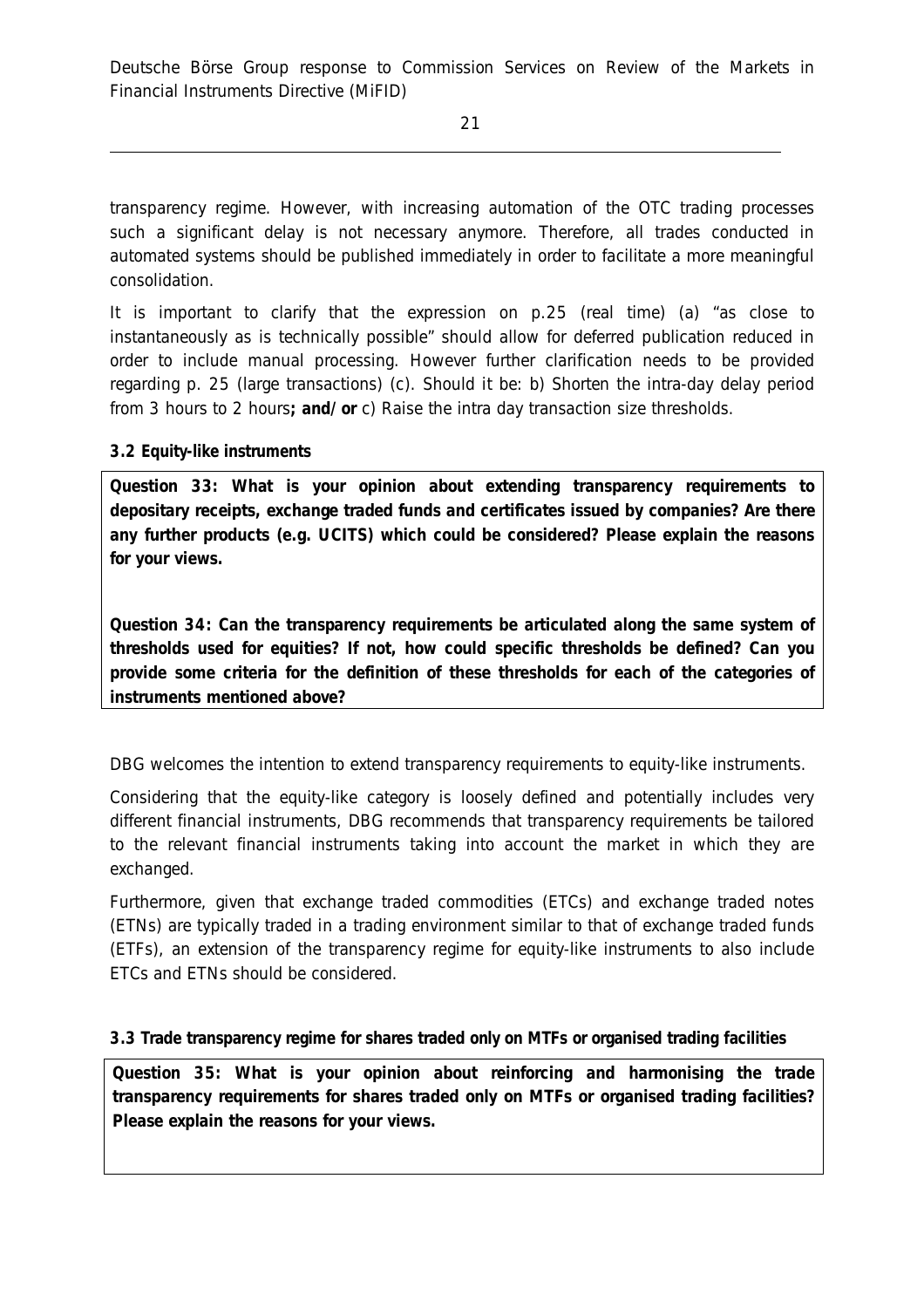22

**Question 36: What is your opinion about introducing a calibrated approach for SME markets? What should be the specific conditions attached to SME markets?** 

## **Question 35:**

It is important to distinguish between instruments 'admitted' to an MTF and instruments 'included for trading' to an MTF. In the case of DBG, the situation unfolds as follows (see also answer to question 1 above):

- Instruments 'admitted to trading' on an MTF are usually SMEs with a listing in the entry market segment 'Open Market'. As of December 2011, the number of admitted instruments (equities) is 10,585. We welcome the application of transparency requirements to these instruments.
- Instruments 'included for trading' to an MTF include equities from around the world (see our answer to question 1). The majority of these approx. 9,000 foreign shares is admitted to trading outside the EEA, and often with home markets with trading hours not compatible with those of the European time zone (e.g. US equities). In addition, and in most cases, these equities are included to trading without the explicit consent of the issuer. Due to these peculiarities, and the price discovery being performed in the respective home market outside of the EEA, these instruments might not necessarily fall under the transparency requirements of MiFID.

## **Question 36:**

We do not believe there is any urgent need for introducing special regulation on SMEs access to capital markets and we also do not consider this as a MiFID Review issue. If SMEs face difficulties in accessing capital markets, then this is due to the difficult business environment following the financial markets crisis and difficulty to find appropriate investors. It would therefore be appreciated if the EU Commission would engage into discussion with the SME industry to find out jointly the appropriate measures that would guide investors' interest into SMEs markets.

There are already tailored solutions for SMEs to access capital markets (e.g in case of DBG offerings Entry Standard as a sub-segment of the open market vs. listing on the RM). So it is upon SME to decide which level of transparency it wishes based on targeted group of investors in its shares.

#### *3.4 Non equity markets*

**Question 37: What is your opinion on the suggested modification to the MiFID framework directive in terms of scope of instruments and content of overarching transparency requirements? Please explain the reasons for your views.**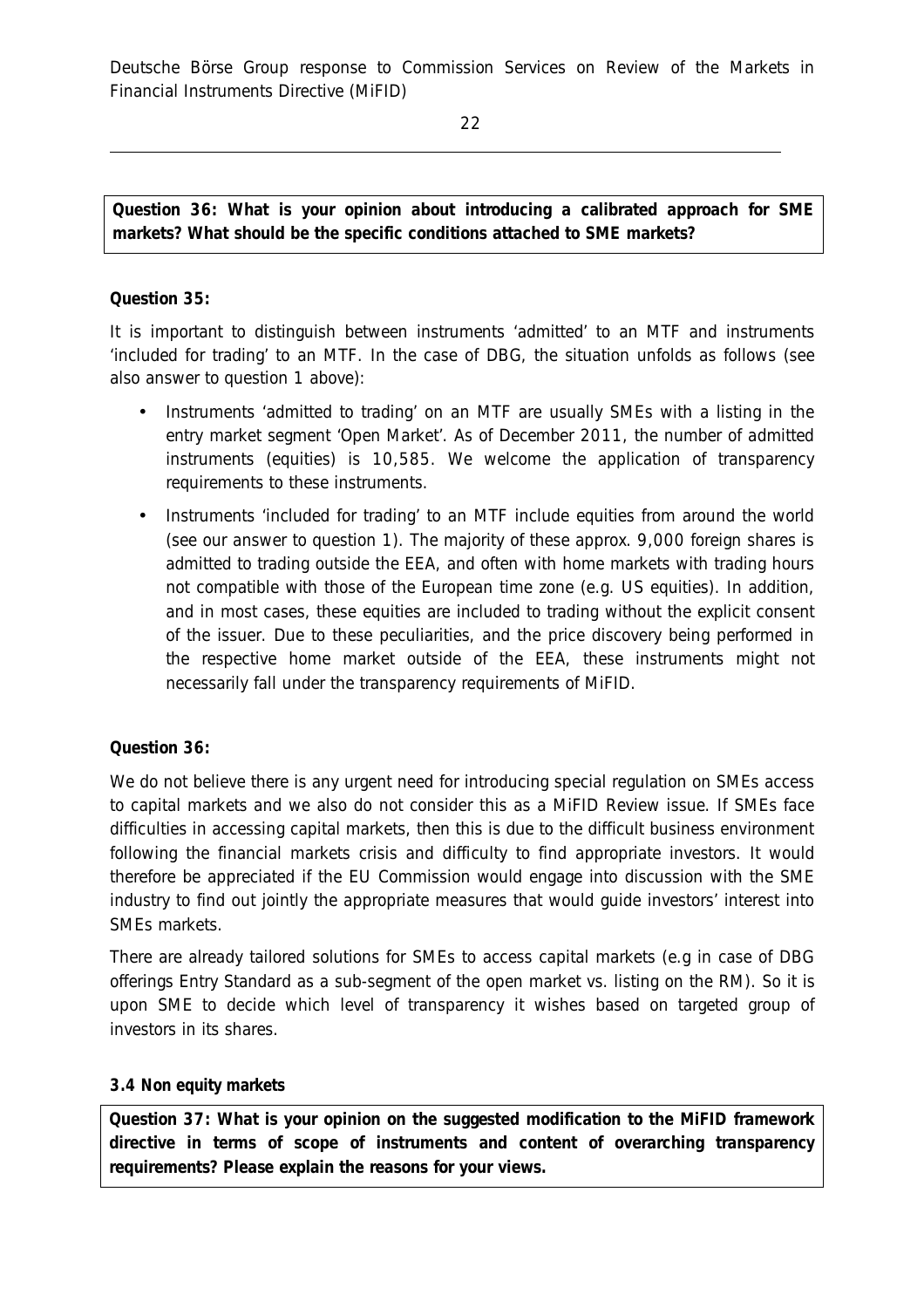23

**Question 38: What is your opinion about the precise pre-trade information that regulated markets, MTFs and organised trading facilities as per section 2.2.3 above would have to publish on non-equity instruments traded on their system? Please be specific in terms of asset-class and nature of the trading system (e.g. order or quote driven).** 

**Question 39: What is your opinion about applying requirements to investment firms executing trades OTC to ensure that their quotes are accessible to a large number of investors, reflect a price which is not too far from market value for comparable or identical instrument traded on organised venues, and are binding below a certain transaction size? Please indicate what transaction size would be appropriate for the various asset classes.** 

**Question 40: In view of calibrating the exact post-trade transparency obligations for each asset class and type, what is your opinion of the suggested parameters, namely that the regime be transaction-based, and predicated on a set of thresholds by transaction size? Please explain the reasons for your views.** 

**Question 41: What is your opinion about factoring in another measure besides transaction size to account for liquidity? What is your opinion about whether a specific additional factor (e.g. issuance size, frequency of trading) could be considered for determining when the regime or a threshold applies? Please justify.** 

**Question 37:** 

We agree with the Commission that the OTC markets are generally less transparent than RMs and MTFs. As OTC markets in non-equities account for the majority of volumes traded, this lack of transparency results in information asymmetries, discriminating not only smaller market participants and private investors, but also the more sophisticated institutional investors as demonstrated by the financial markets crisis.

Further, pre- and post-trade transparency is essential for central clearing as it works today and as it is envisaged to work in the context of EMIR. Robust post-trade processes rely on availability of transparency, and as the market practice in clearing goes towards real-time risk management as offered by Eurex Clearing AG, real-time post-trade transparency is needed to perform real-time risk management. Pre-trade transparency and liquid markets in return are both necessary pre-requisites.

Therefore, from the trading and clearing perspective we appreciate an extension of pre- and post-trade transparency to non-equity markets in an asset specific manner, independent of whether executed on RMs, MTFs, OTFs or OTC.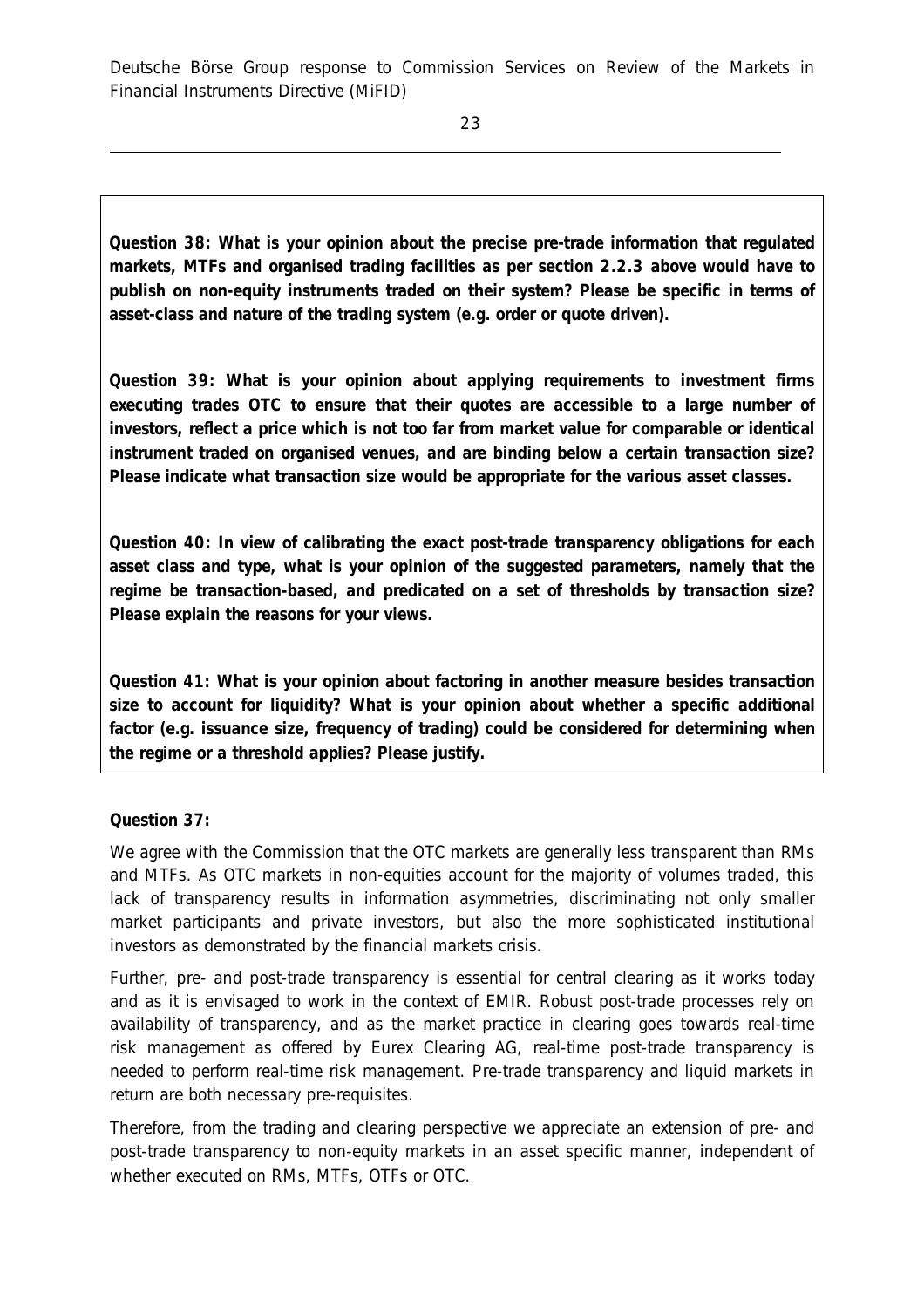Providing an asset specific view and starting with **bond markets**, RMs like Frankfurter Wertpapierbörse (FWB) and MTFs like Eurex Bonds provide pre- and post trade information for bonds, whereas only limited pre-trade information and almost no post-trade information is available for OTC markets. However, transparency is crucial for bonds markets to guarantee an efficient and fair price formation process and as a consequence resilient markets.

Therefore, we support the EU Commission's approach to adopt the principles of the existing MiFID transparency regime for shares to the bonds market. We also agree that it is necessary to consider the characteristics of different bond types by carefully calibrating the adequate transparency levels. Further, we welcome the extension of the transparency regime not only to corporate bonds but also to other bond types like sovereign bonds and covered bonds. Nevertheless, a possible bonds transparency regime should not be limited to bonds for which a prospectus has been published or which are admitted to trading on a RM or MTF. This approach would provide a disincentive for issuers to publish a prospectus (e.g. Directive 2003/71/EC does not require a prospectus for bonds issued under a certain framework) and to admit their bonds on a RM or MTF. Therefore also bonds for which no prospectus has been published should be considered for the transparency regime.

As a transparency regime for tailor-made bonds (with only a limited number of buyers) seems to be disproportionate, the number of investors buying a bond issue in the primary market could be a criterion to identify bonds (with no prospectus and no admission to a RM or MTF) which should be subject to the transparency regime. The number of addressed investors (other than qualified investors) as defined in the Prospectus Directive (Directive 2003/71/EC) for which an issuer is not obligated to publish a prospectus (100 persons) could serve as a benchmark.

As a large part of OTC trading in bonds takes place via telephone brokerage (50% in the inter-bank-market according to a Bearing Point study<sup>7</sup>) where the publication of pre-trade information seems to be difficult from a practical perspective, a pre- and post-trade transparency obligation for electronic markets only would not ensure a level playing field. Given the sheer size of the telephone brokerage in bond markets and as a general requirement we believe that the EU Commission's request for more derivatives trading on organised markets (EU Commission: Communication from the European Commission ensuring efficient, safe and sound derivatives markets (October 2009)) should be equally applicable to bond markets as well.

It is a practical question how to include telephone brokerage into the transparency regime in a meaningful way. We have provided a proposal for this to the CESR call for evidence on non-equities transparency in June last year<sup>8</sup>. We have proposed a stepwise approach:

j

<sup>&</sup>lt;sup>7</sup> "The Electronic Bond Market - New Perspectives for Electronic Fixed Income Trading", 2007, page 10.

<sup>8</sup> [http://www.esma.europa.eu/index.php?page=response\\_details&c\\_id=164&r\\_id=5708](http://www.esma.europa.eu/index.php?page=response_details&c_id=164&r_id=5708)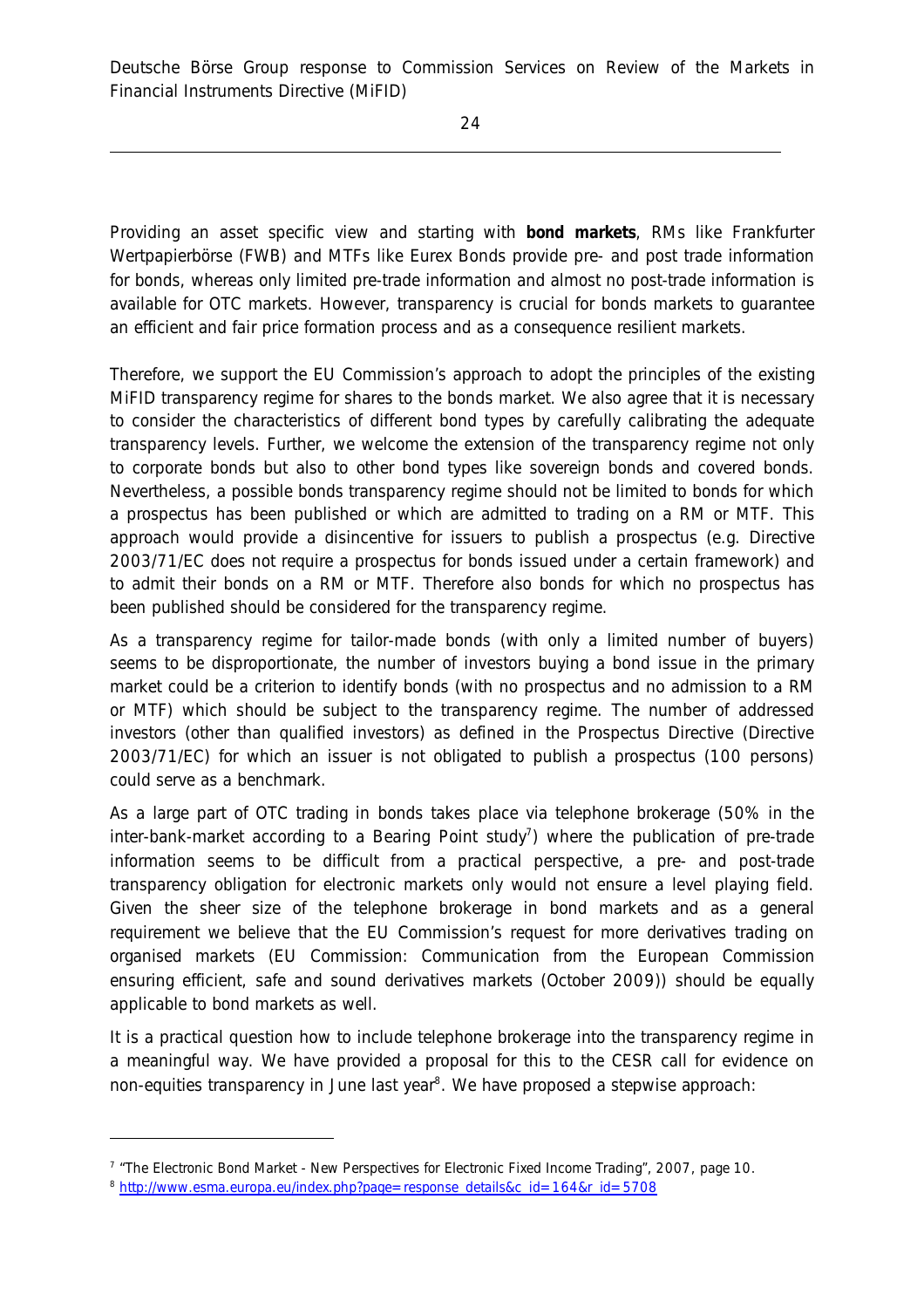- 1. As a first step, a post-trade transparency regime would be established where all market participants are required to report prices, volumes and time of execution. It is essential that the OTC market (i.e. telephone brokers) is required to report these data as well, since RMs and MTFs provide this level of transparency already.
- 2. As a second step and on the basis of information provided by the above post-trade transparency, those OTC market participants who trade pre-defined volumes in a sufficiently frequent way (i.e. daily) and whose trading activity would contribute to the price formation process could be identified. The identified IFs would then be required to post their quote obligation on an electronic platform accessible to the public and hence includable in the price formation process.
- 3. As a general requirement, more effort to achieve a higher degree of organised/electronic trading in bond markets is necessary.

This way we are confident that an appropriate pre- and post-trade transparency regime in bond markets across RMs, MTFs, OTFs and OTC markets would be achieved while taking into account distinctive features of this particular asset class.

As regards **derivatives markets**, we very much welcome the suggestions proposed by the EU Commission to extend pre- and post- trade transparency to derivatives. Explicitly we welcome that:

- The MiFID framework directive should be amended to require pre- and post-trade transparency for all trades in specific non-equity products, whether executed on RMs, MTFs, OTFs or OTC.
- The principles of the existing MiFID transparency regime for shares could be extended to various derivatives.
- Detailed requirements should be suitably tailored.
- The new transparency regime would be achieved through the setting up of new obligations for IFs, whether trading OTC or within OTFs, as well as for MTFs and RMs.
- The post-trade transparency regime would be transaction-based, rather than being based on aggregated data.
- The transparency regime would be properly calibrated to the class of financial instruments.
- The transparency regime would be predicated on a system of thresholds and delays, based on transaction size.
- The non equities transparency regime is also an important prerequisite for the functioning of the proposed OTF model, including its threshold concept.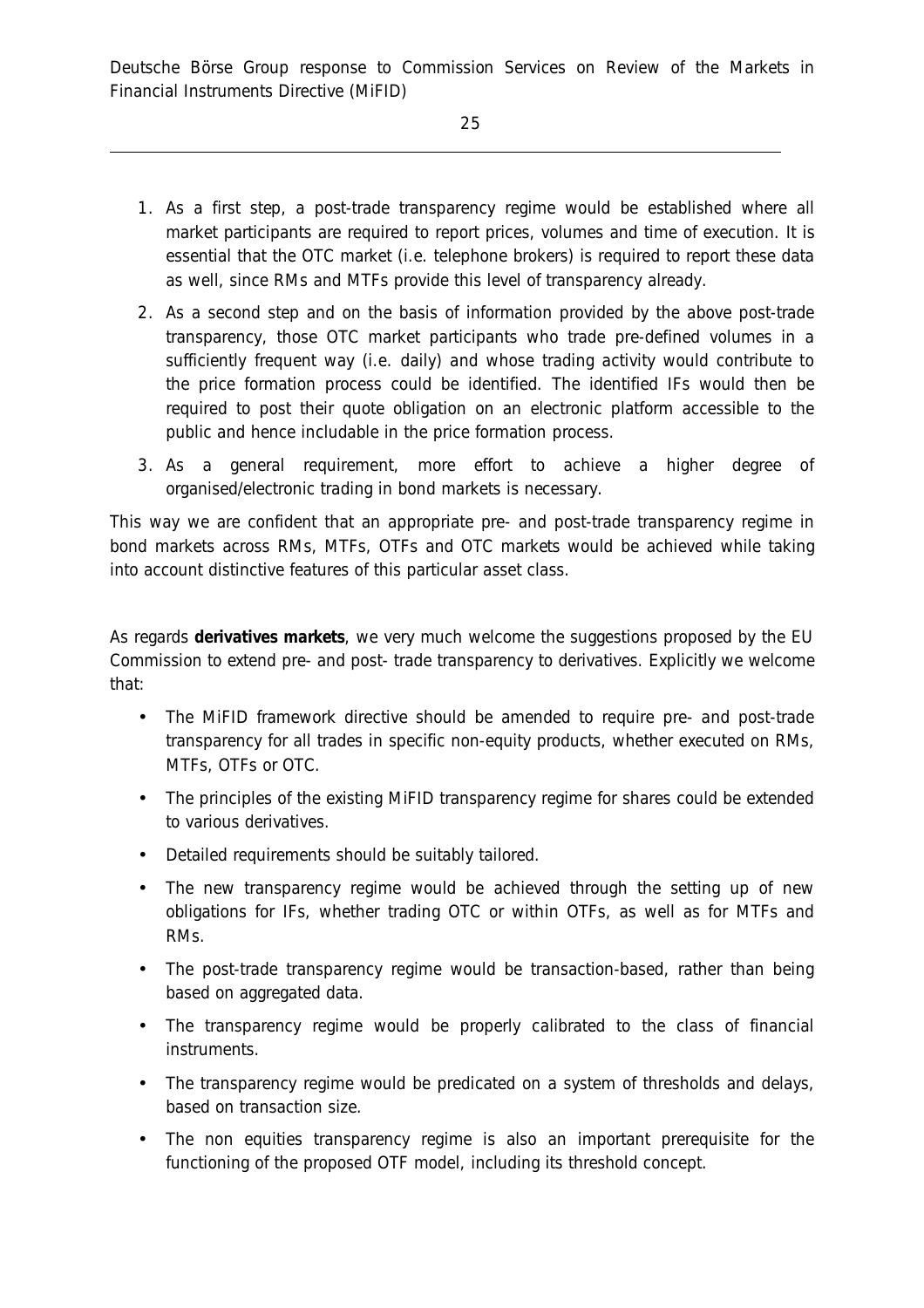**Question 38:** 

Provided that electronic trading in non-equities is increased and telephone/voice-brokerage is covered by the transparency regime as well as proposed in the stepwise approach above, we think that the requirements for pre-trade information for continuous order-matching systems and for quote driven systems as defined in MiFID for equities may be applied for bonds and derivatives as well.

Specifically, with regards to derivatives pre-trade transparency towards the market, information may vary based on the market model used. In general, price and size (quantity) would be minimum information required. All information and pay off details need to be published that are necessary to value the product.

See also our comments to Q37.

**Question 39:** 

DBG supports this approach.

#### **Question 40:**

We fully agree with the Commission's recommendations for a post-trade transparency regime for non-equities to be transaction-based and not aggregate which would ensure sufficient granularity and hence usefulness of transparency information. In relation to timing and content of post-trade information we support the EU Commission's approach for post trade information to be as prompt and precise as possible.

As regards calibration of the thresholds and delays the Commission should keep in mind that wholesale electronic trading platforms in Europe (such as MTS, Eurex Bonds, SENAF, etc.) use minimum ticket sizes that range from  $\epsilon$  1 million to  $\epsilon$  10 million depending on the bond type and type of trade. Therefore, the calibration of the transparency regime across organised trading venues and OTC should preserve this level of transparency to be reported in realtime.

With respect to derivatives post-trade transparency we would recommend disseminating information regarding price, size, and time, for all venues in scope.

See also our comments to Q37.

#### **Question 41:**

We believe that overall traded volume and the frequency of trading are the significant criteria for measuring liquidity in bonds markets. However, as the liquidity of bonds fluctuates over time (bonds are most liquid after the issuance of the bond and a short time before the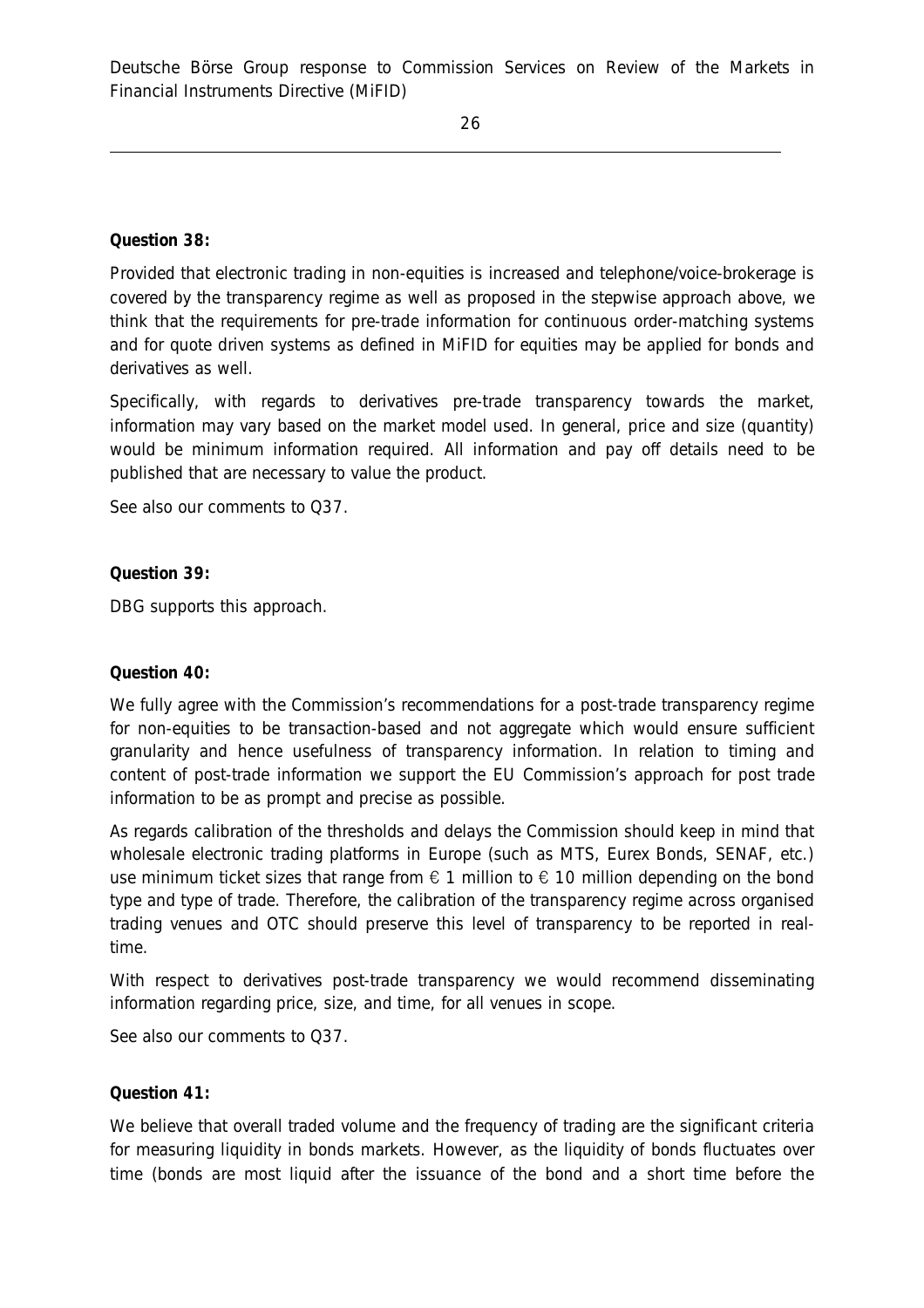27

maturity of the bond), the issuance size could be an additional reasonable criterion for the calibration of transparency requirements.

As regards derivatives, liquidity is generally measured by total volume and transaction frequency.

For further details in relation to the questions 37 to 41 please refer also to our June 2010 response to the CESR call for evidence on non-equities transparency.

#### *3.5 Over the counter trading*

**Question 42: Could further identification and flagging of OTC trades be useful? Please explain the reasons.**

DBG supports further identification and flagging of OTC trades. OTC data should be of more granular information rather than using the acronym OTC.

### **4 Data consolidation**

DBG strongly welcomes the APA Regime. It perfectly fits into the existing regulatory framework, complements it and will improve data quality and consolidation. In combination with clear and pan-EU harmonised reporting requirements/rules for over the counter transactions and more detailed description within the regulation about the information which needs to be submitted to APAs and a reduction in trade reporting delays we trust that a meaningful "Tape of Record" can be achieved by the industry with existing resources.

Additionally, in order to improve data quality at the source (IFs) – a necessity which cannot be controlled by any APA - we suggest that competent authorities conduct regular compliance checks in order to raise the awareness for the importance of reporting correctly and in a timely manner.

Easy consolidation of post-trade data is further being fostered by the current Federation of European Securities Exchanges (FESE) initiatives which form a significant part of an overall Industry Initiative:

- FESE's work on harmonisation/standardisation of trade identifiers not only for OTC trades but as well for trades conducted on RMs and MTFs.
- FESE's work on providing post-trade data separately from pre-trade data for all RMs as soon as Q1 2011.
- Make available data free of data fees for public view after 15 minutes by all RMs within Q1 2011.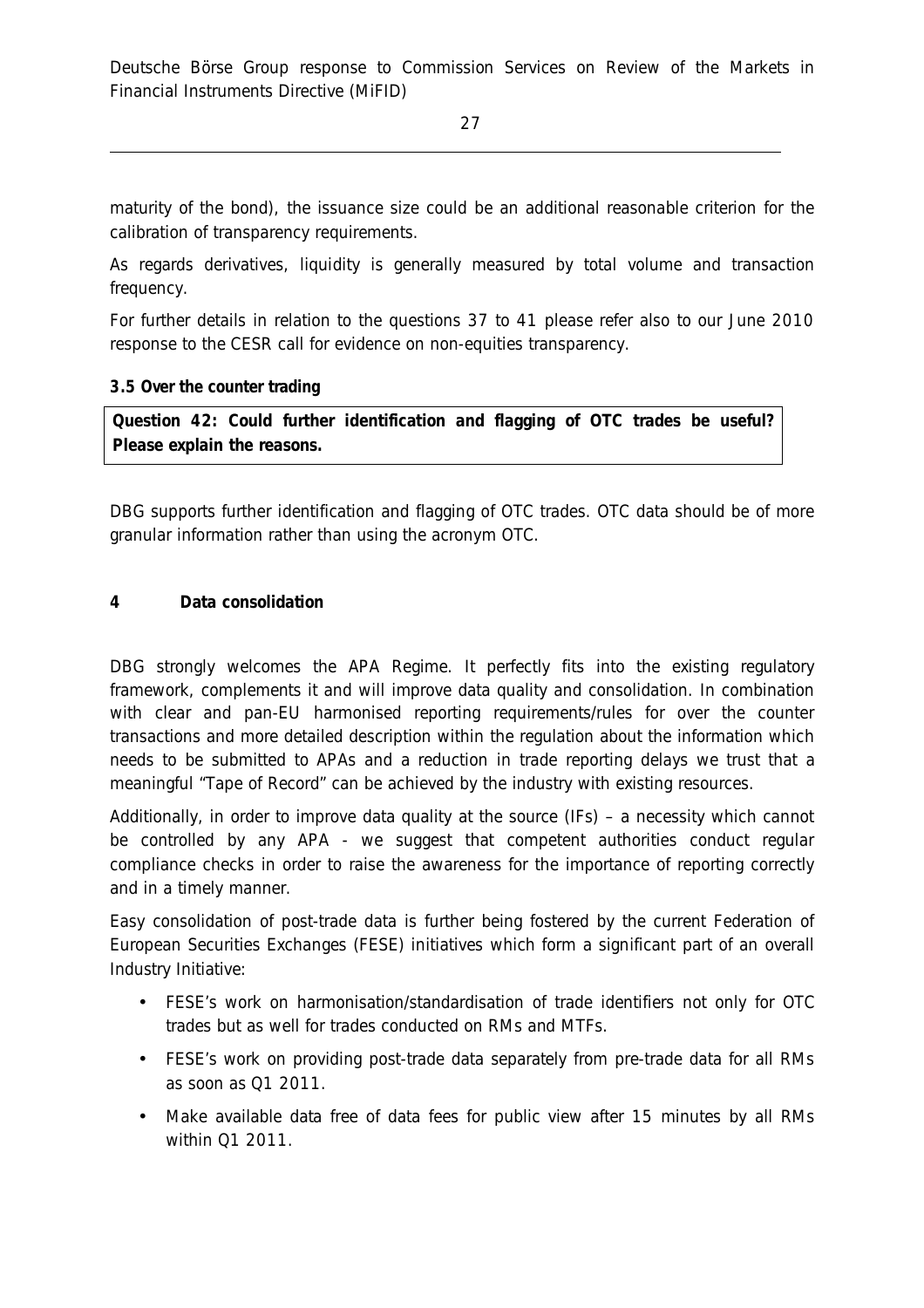28

We would like to point out that DBG strongly opposes the introduction of a Centralised Consolidated Tape due to various reasons, outlined in more detail below.

# *4.1 Improving the quality of raw data and ensuring it is provided in a consistent format*

**Question 43: What is your opinion of the suggestions regarding reporting to be through approved publication arrangements (APAs)? Please explain the reasons for your views.** 

**Question 44: What is your opinion of the criteria identified for an APA to be approved by competent authorities? Please explain the reasons for your views.** 

**Question 45: What is your opinion of the suggestions for improving the quality and format of post trade reports? Please explain the reasons for your views.** 

**Question 46: What is your opinion about applying these suggestions to non-equity markets? Please explain the reasons for your views.** 

## **Question 43:**

DBG strongly supports the APA regime which will deliver – if being set-up correctly – OTC post-trade data of good quality and in a harmonised structure which will then be easy to consolidate. However, APAs will not be in the position to improve on timeliness of data availability. This has to be regulated by the EU Commission.

In general the APA regime could provide the following benefits:

- APAs would offer the means to trade report and act as a pre-consolidator for OTC post-trade data in order to provide additional quality assurance for OTC data and make data available in a structured and standardised way which can lead to correct data and thus to a more meaningful consolidation of post-trade data.
- APAs can store more detailed contributor data while publishing only the data which is requested to be made public. Thus, an APA would be in the position to provide a complete audit trail for each of its customers' OTC trades which has been reported via the APA. For example DBG is already in the position to provide clear audit trails for all trade reports submitted via its OTC trade report service per customer. This data could be made available to the competent authority and ESMA on request.

Currently, the shortcomings in the OTC post-trade transparency space result in a consolidated tape which has no practical value or use to anyone as reliable data (RMs and MTFs) are bundled together with unreliable and stale OTC data. OTC post-trade data is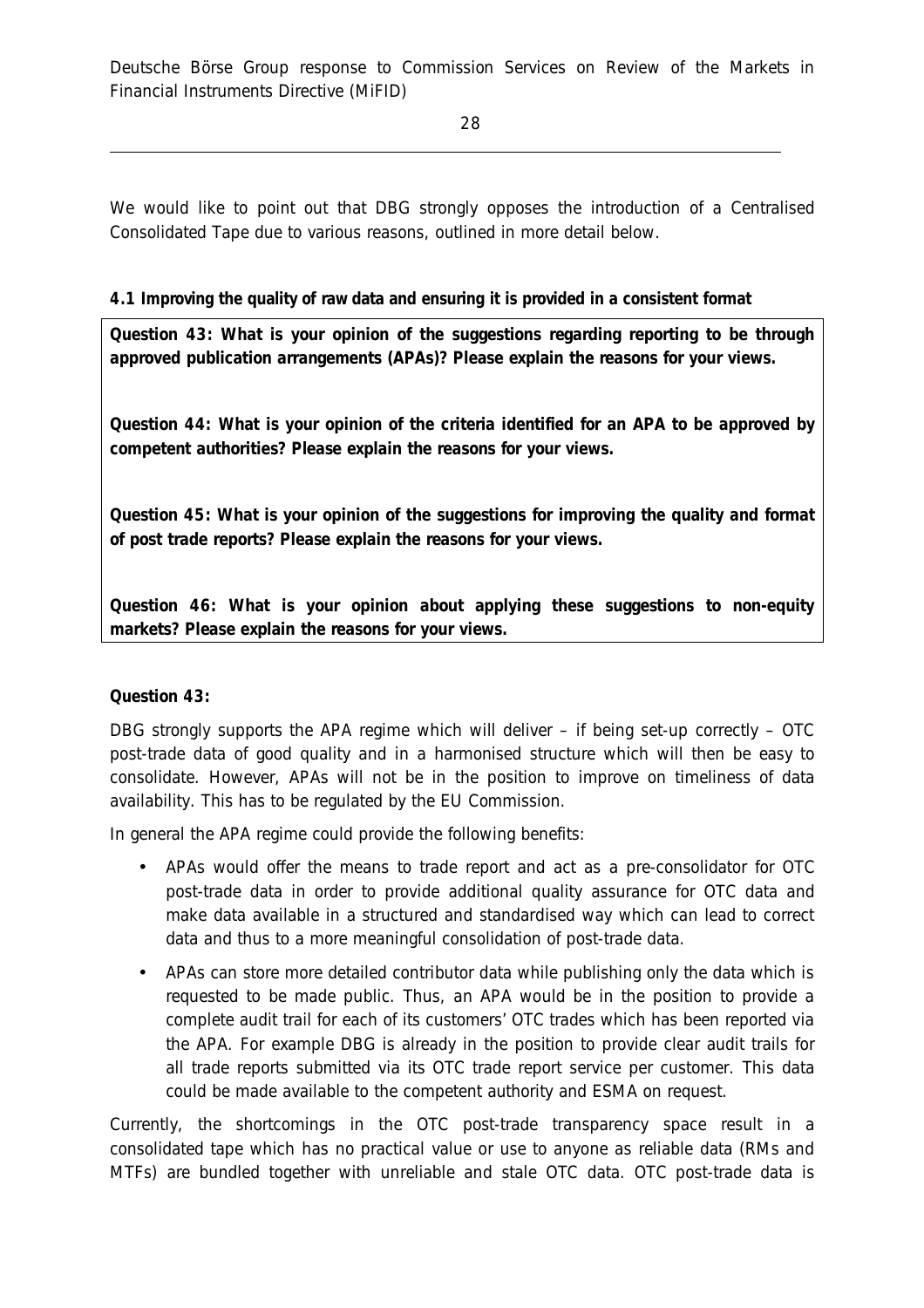unreliable – just to name a few reasons - due to a) mandatory data fields not being filled in accordingly, b) stale price data, c) data not being submitted in the necessary quality or d) data is made available on internet pages only and thus not being consolidated.

There are various reasons for the above mentioned shortcomings, but the APA regime will be able to solve most of them. For example in case a) mandatory data is not being published: this can be due either to the fact that the IF did not fill the required data field or it could be due to the fact that the Trade Reporting Facility did not implement this data field in its service. In order to solve this problem the APA could be requested to not only implement all data fields which are mandatory, but as well to reject any trade report submitted by an IF which does not contain all necessary data fields until the IF has fully completed the report.

The detailed requirements for an APA regime should ideally be developed in co-operation with the industry to set-up a standardised approach and in order to yield the expected benefits. DBG is accredited already by the FSA as a Trade Data Monitor and stands ready to provide further detailed guidance based on its experience and support and to be part of any potential working group on APAs.

### **Question 44:**

DBG considers all mentioned conditions and specific criteria a) to c) to be valuable criteria for the application of APAs, although we have strong concerns that the implementing regulation should contain hard-coded requirements regarding a mandatory format (see as well answer to question 45). Regarding the criteria for APAs we would like to refer to the requirements as set out in CESR's "Technical Advice to the European Commission in the Context of the MiFID Review – Equity Markets", thereof "Annex I – Proposed Guidance for Approved Publication Arrangements" but not limited to**.** 

With regard to a) we very much welcome EU Commission's proposal that any "Third Party" or "Proprietary Means" as defined within MiFID should be allowed to apply for the APA accreditation. We see a considerable value in the choice this will offer to market participants as it will enable existing connections (e.g. application interfaces to trading venues or trade repositories, etc.) to be extended to additional usage and service and thus to provide for economic solutions. As pointed out by the EU Commission, timely trade reporting is a crucial factor and should not be underestimated in order to provide for meaningful consolidation. Therefore, the ability of real-time data publication would be a very important criterion which would need to be fulfilled.

As pointed out before, really meaningful consolidation can only be achieved if the information value and quality of data (in its specific asset class) is not too different, otherwise the consolidated view is not really valuable and consolidation is very difficult as well as costly for the consolidator. Even 1 minute delay makes it difficult to display a consolidated view in a proper and easily digestable way for market participants. A stale price (be it one or three minutes delayed or even worse several trading days) will differ –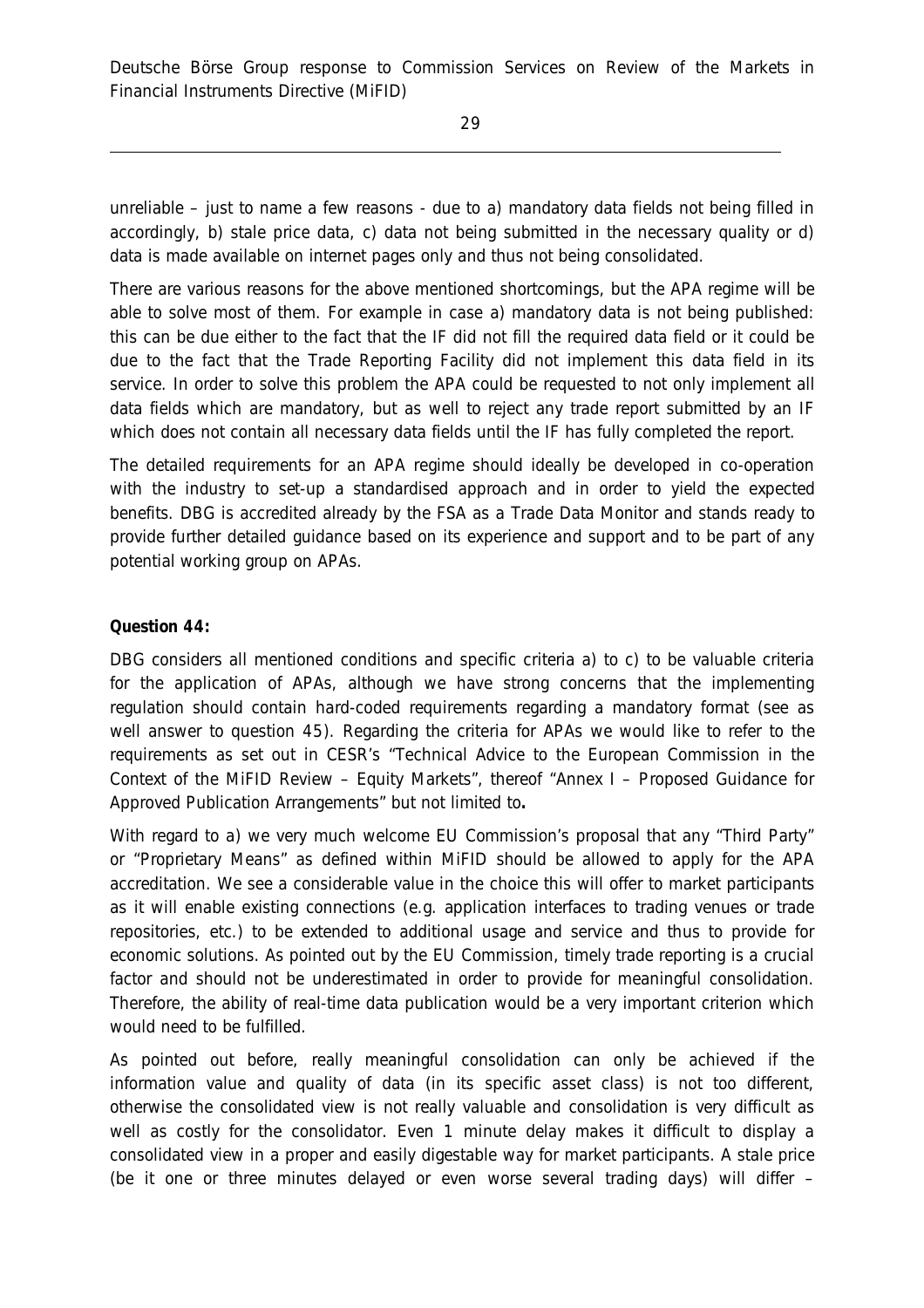sometimes even substantially - from the real-time prices in a streaming data environment. Especially in fast markets this can be a problem and make a Consolidated Tape not the data source of choice for users. A potential solution to this dilemma would be that the all trade data would be made available at a level playing field, meaning RMs and MTFs data in line with OTC data after 1 respectively 3 minutes as then the data would be compatible.

With regard to b) APAs could potentially be approved by ESMA as well, as trade reporting should be a pan-EU solution. In case competent authorities would be in charge to approve APAs, it should be possible for APAs to offer their services on a pan-EU basis. In this case it would be of essence that all competent authorities require the same standardised criteria on a pan-EU level in order to provide for a level playing field and an EU harmonised approach.

As rightly pointed out by the EU Commission as well, the detailed definition of trade reporting requirements and clarification of which party of a trade has to submit a trade report is of essence. Without this definition OTC post-trade data will not become nearly reliable at all. Nevertheless, DBG regards it as important as well that in case of doubt regarding any trade reporting obligation, IFs would have one single point of contact in order to clarify questions which might arise, especially in the case of cross border trading. ESMA could be the right institution to govern a truly EU trade reporting regime.

With regard to c) we strongly support the EU Commission's intentions to improve the quality of OTC trade data as we consider it as the main obstacle to a meaningful consolidation. Regarding the format to become part of the regulation please refer to answer 45.

The use of several APAs by one IF should generally be allowed, especially in case non-equity asset classes will need to be reported as well. However, IFs should ideally make transparent which APA they use in order for their customers to identify their trade if necessary. Currently, only the publication channel (e.g. Boat, DBG, etc) is identified publicly within the trade reports, not the submitting IF. This makes it difficult for the buy side to identify their printed trades in case a sell side IF has reported it. In order to support the buy side for trade verification the following options would exist:

a) the IF makes transparent which reporting channel(s) it uses (via ESMA MiFID database),

b) APA make their customers transparent (via ESMA MiFID database),

c) substitute acronym OTC by clear identifier of the trade reporting party, e.g. BIC code.

Furthermore, the mandatory APA regime should as well avoid data being "lost" in the internet and thus provide for a complete tape.

**Question 45:** 

DBG offers a trade reporting service via its trading platform infrastructure which provides considerable synergies for market participants, as they can use already existing connections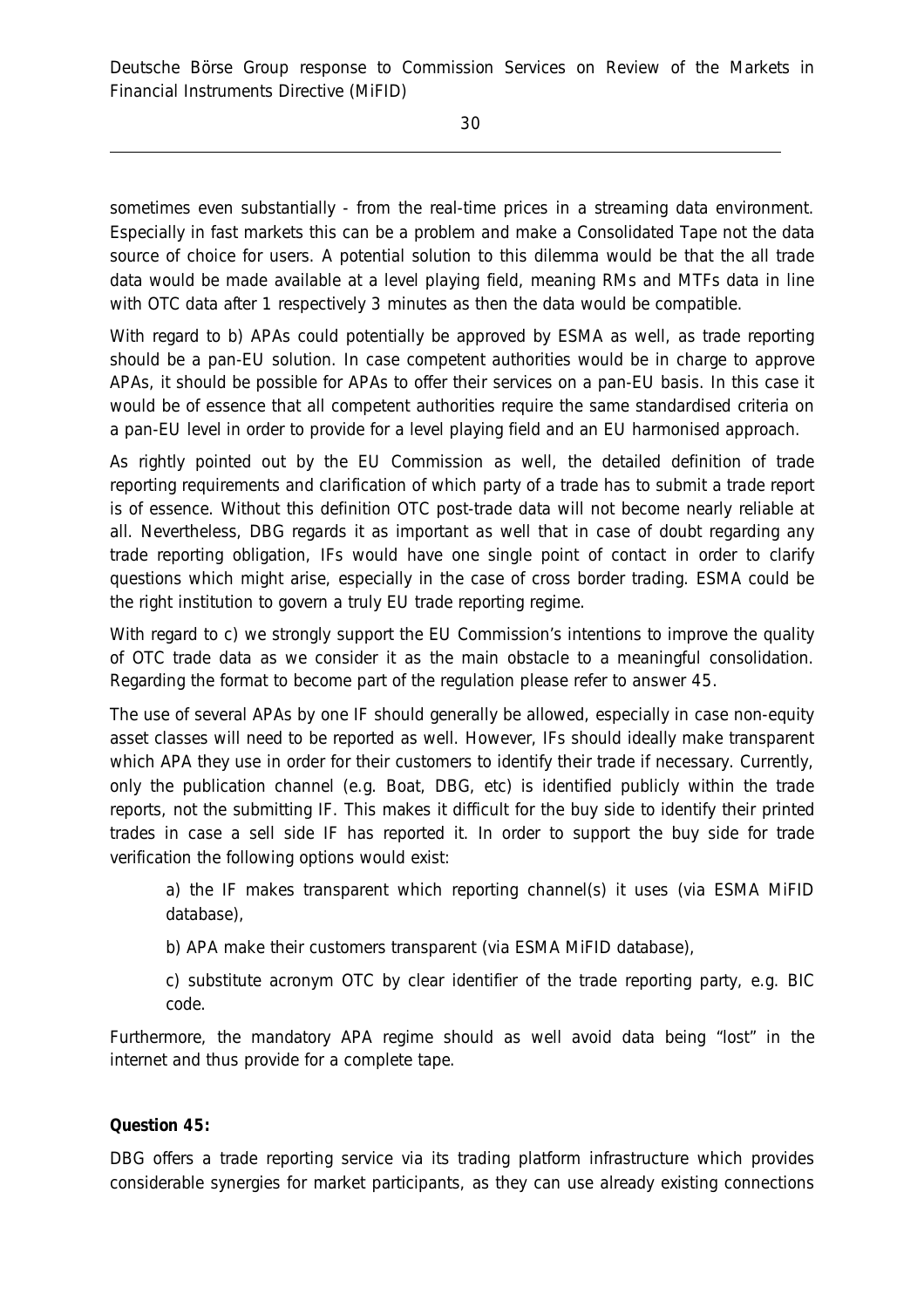and infrastructures. Thus, the respective format used for trade reporting is already compatible with the format the customer uses for trading and clearing. Regarding data dissemination to consolidators, the format is the same format used for all real-time market data dissemination to market data vendors by DBG.

Regarding format the regulation/implementation of a mandatory format to be used by all market participants would probably be appreciated by some market participants but would certainly put an unduly burden to most market participants (be it IFs, RMs, or market data vendors) who would likely have to completely overhaul their existing and well functioning system infrastructures at major expenses.

Furthermore, such a move would likely result in a Big Bang situation in Europe with the according risks. Before even considering such an approach the EU Commission should in any case conduct a detailed cost analysis. Mandating a standard format and/or protocol by law would be problematic as requirements evolve over time and require a certain flexibility as regards formats.

Harmonisation of protocols without any hard-coding in a regulation, however, will be useful and allow for more efficient consolidation as well as the necessary flexibility required by all market participants, be it small or big ones. As pointed out above, FESE is part of an overall industry initiative which aims at improving data consolidation. In this respect FESE members have – amongst other actions – conducted substantial work in order to provide a standardised model for harmonised flagging of trading venues data in line with CESR's standardised flags for OTC trades which will further reduce consolidation efforts and at the same time leave sufficient flexibility to provide additional necessary flags for information. It is intended that all FESE members will implement the standard version alongside the more customised version in order to provide necessary choice to the market, as well as a smooth transition compared to a Bing Bang solution, once FESE is being signalled by market participants and the Commission that this is the right way forward.

Taking into account that already today market data vendors are consolidating trade data and that the major reason why the consolidated views are of no use to the market is the bad quality of OTC trade data and the different timing of publication, we consider it of essence and much more important that these problems are solved accordingly.

Standardisation does not necessarily mean standardised format only. Standardisation is important with regard to pan-EU reporting requirements, e.g. how many days after a trade should a trade report be required to be cancelled, etc.

In more detail:

• Operating hours – DBG would suggest to standardise trade reporting hours within the EU (e.g. 7 a.m. to 8 p.m. CET, but could be different as well) in order to allow for a more harmonised approach within the EU. Furthermore, it should be clarified if weekends and 24 hour trading would require real-time publication as well, which could provide for some problems regarding system availabilities and batch processings of the system infrastructures used. DBG would recommend that trades overnight and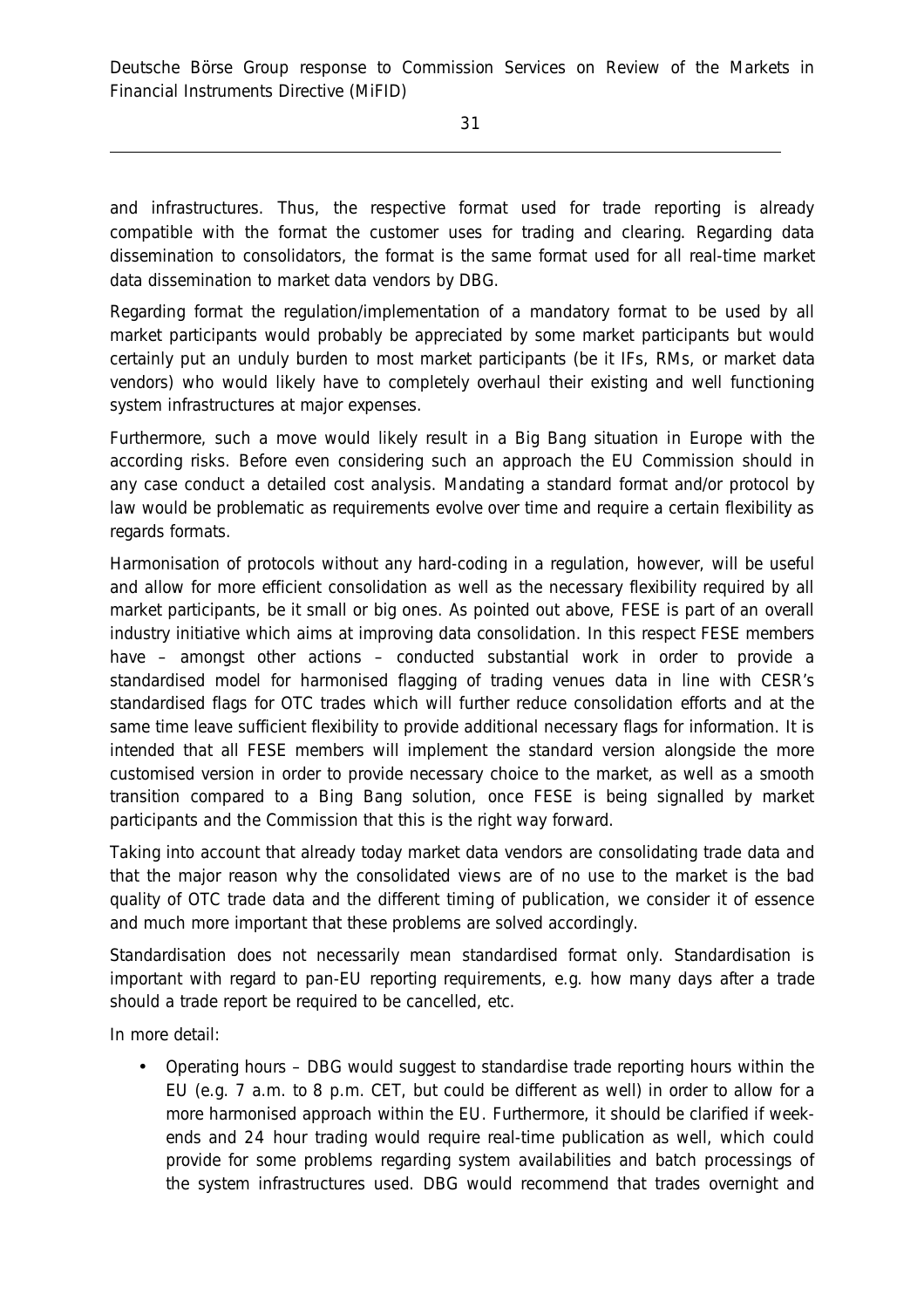over the week-end would have to be reported before the start or at the start of the new trading day.

- Holiday calendar in case of APAs operating in different member states it should be possible that they offer their services due to the national holiday calendar as long as they clearly point out to their customers that their systems will not be available for trade reporting purposes at a particular national holiday. Potential customers could then decide, if the APA would provide the right service for them, or not. Background: some services on offer are incorporated into trading platforms, and can only technically be made available, when the trading platforms themselves are in operation. Whereas this usually guarantees a very efficient solution for the customer, it might not be possible to offer the trade reporting service outside the national holiday calendar on its own.
- Deferred publication publication times of the deferred publication regime e.g. refer to "end of trading" of the most relevant market in terms of liquidity, whereas the most relevant market in terms of liquidity according to MiFID Art. 9 Implementing Regulation is a member state and not a trading venue. This makes the definition of "end of trading" extremely complicated, especially as within a member state various trading venues are operated with different operating hours. Again, it would be very helpful to have pan-EU definition of trade reporting windows with a clear start and a clear end-of-reporting available in order to streamline the overhead costs and reduce potential sources for mistakes and to achieve clear and standardised trade reporting results.

## **Question 46:**

Reporting requirements may differ depending on the asset class, which obviously must be translated into the respective set-up of services by the APA. Although reporting requirements might differ slightly the APA regime will provide for the necessary framework as well for nonequity transparency.

In any case, we strongly recommend that no APA should be requested to cover all asset classes, though, however, due to competition it is likely that most APAs will offer services across all asset classes.

## *4.2 Reducing the cost of post trade data for investors*

**Question 47: What is your opinion of the suggestions for reducing the cost of trade data? Please explain the reasons for your views.** 

**Question 48: In your view, how far data would need to be disaggregated? Please explain the reasons for your views.**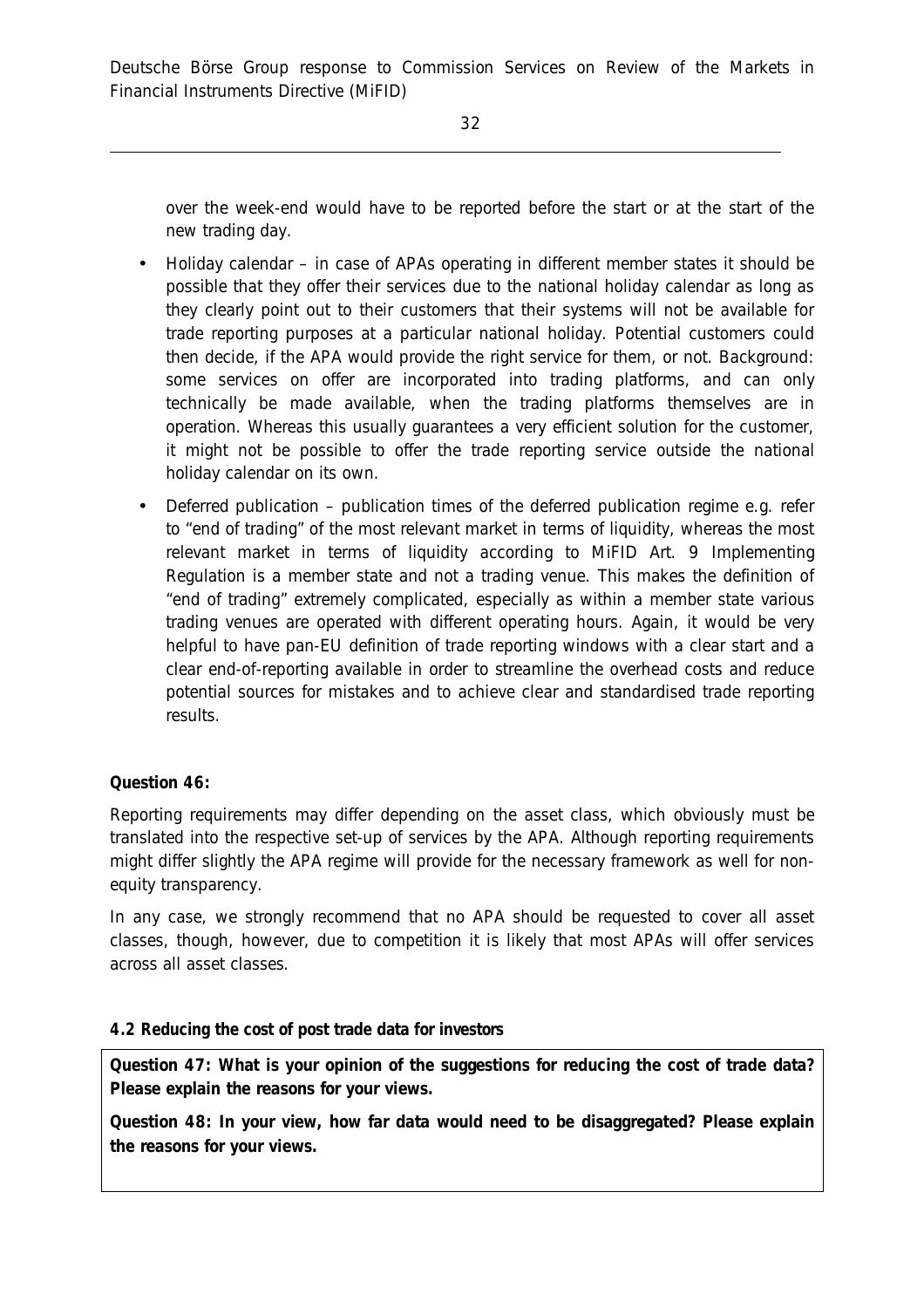33

**Question 49: In your view, what would constitute a "reasonable" cost for the selling or dissemination of data? Please provide the rationale/criteria for such a cost.** 

**Question 50: What is your opinion about applying any of these suggestions to non-equity markets? Please explain the reasons for your views.** 

## **Question 47:**

j

DBG does not see the necessity to amend the framework directive in order to include the separation of post-trade data from pre-trade data as the industry itself has already solved this issue respectively.

After consulting with various market participants DBG understands that the current consolidated tapes are inflated in terms of market data fees compared to the value they provide. Their acceptance has been low and market participants have been frustrated as they could not derive value from the consolidated data currently available.

However, one of the major reasons for the non-acceptance of the provided solutions seems to be that meaningful consolidation (especially in real-time) is not possible without improved OTC data quality including timely publication as well. A "bundling" by consolidation of good and poor quality market data results in a consolidated tape with no practical value for anybody. Furthermore, incorporation of stale data (up to several days old) in a set of streaming data which displays current prices (made available within milliseconds after the trade took place) is confusing for market data users due to the fact that the stale price can differ substantially from current market conditions. It might be worthwhile mentioning that DBG offers MiFID OTC post-trade data in a completely separate product (as requested within the CESR Level 3 Guidelines) and in fact we see hardly any demand for such data to be consumed in real-time. Of course any data fee will be considered as being too expensive for such a consolidated view. Consolidated data which contains several days old data does not need to be consumed in real-time. In case such data is combined with highly valuable ultra low latency data from RMs, the overall consolidated view will not be meaningful and market participants stick to previously available solutions, excluding OTC data and consume the bundled data including OTC data in a 15 – 20 minutes delayed version available at no cost.

However, in order to support a Tape of Record of trade data all FESE members have already provided or are currently in the process to provide access to separated post-trade data at significantly lower cost until the end Q1 2011.<sup>9</sup> This move will facilitate a Tape of Record for the EU market at significantly lower costs. All FESE members will allow access to their data

<sup>9</sup> DBG already offers a "Post-Trade" product for its RM data at a significantly reduced price point (€ 15,- wholesale  $/ \in 1$ ,-- retail) complementing "MiFID OTC" product. Both data packages are made available separately from each other.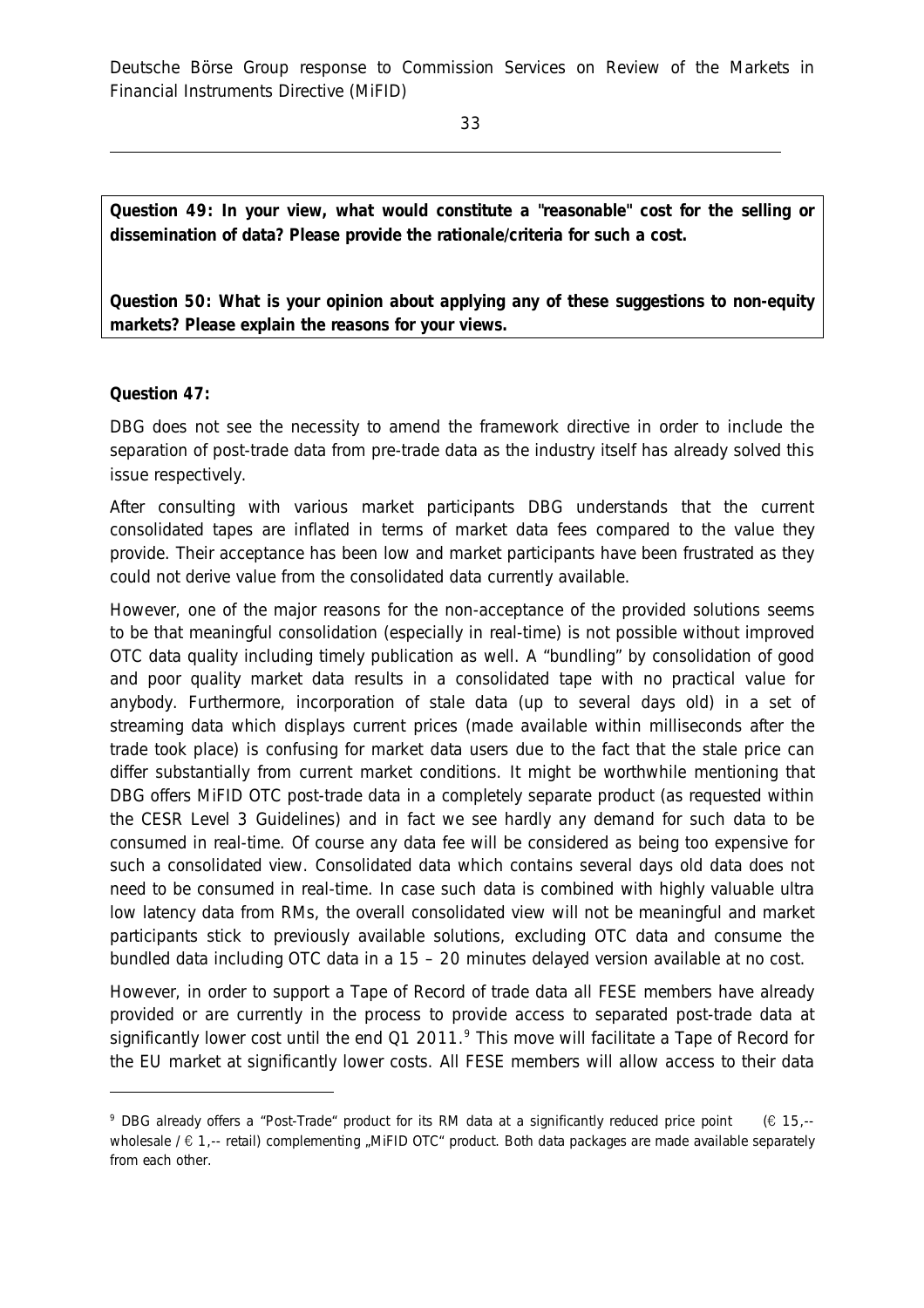free for public view with a 15 minutes delay as well. Most exchanges had already supported this market data standard for a long time, now all FESE members have agreed to follow suit.

Regarding the current discussion about the cost of trade data it is worthwhile considering the following:

- All data comes at a cost, due to necessary resource allocation for the production, dissemination, implementation and administration. Costs vary amongst suppliers due to their different set-ups, offerings, applied quality controls or infrastructures used. Especially the production of highly reliable and high quality market data requires additional resources. Therefore usage of data should be targeted to the specific needs of market participants – there is no one-size-fits-all model where the benefits outweighs the cost.
- According to the Atradia Report<sup>10</sup> cost of market data is composed of technology components, vendor fees, administration costs and RMs fees. RMs' share of the total data costs spent by market participants accounts for 5-8% only.
- Data are made available at reasonable commercial terms already<sup>11</sup>.
- RMs already offer ample choice of various data products and corresponding price points in order to provide transparency to as many customers as possible at a level playing field and now have added a separate post-trade data product as well.
- Traders who need pre- and post-trade data usually have access to data for free from those markets they are registered with.
- All data are usually free for public view with a 15 minutes delay.
- An "EU Tape of Record", will most likely be able to provide real-time post-trade data at an approximately 60-65% reduced price point compared to current prices. This is substantially facilitated by FESE members who have committed to provide post-trade data separated from pre-trade data at significantly lower price points. The Tape of Record will be available free of data charges for public view after 15 minutes – which still provides significant value for its purpose (best execution verification, best execution analysis for policy adaptation).

Comparing the price to be paid for an EU Consolidated Tape with the US Consolidated Tape one should keep in mind the following:

• The Consolidated Tape in the US is the vehicle to enforce best execution at best price trade by trade within the US in combination with a trade through rule under RegNMS. RegNMS is a completely different regulatory system compared to MiFID.

j

<sup>&</sup>lt;sup>10</sup>, The cost of access to pre- & post-trade order-book data in Europe", A Research Study, Atradia, August 2010.

<sup>11</sup> See ESME Report on Post-Trade Data, 2009.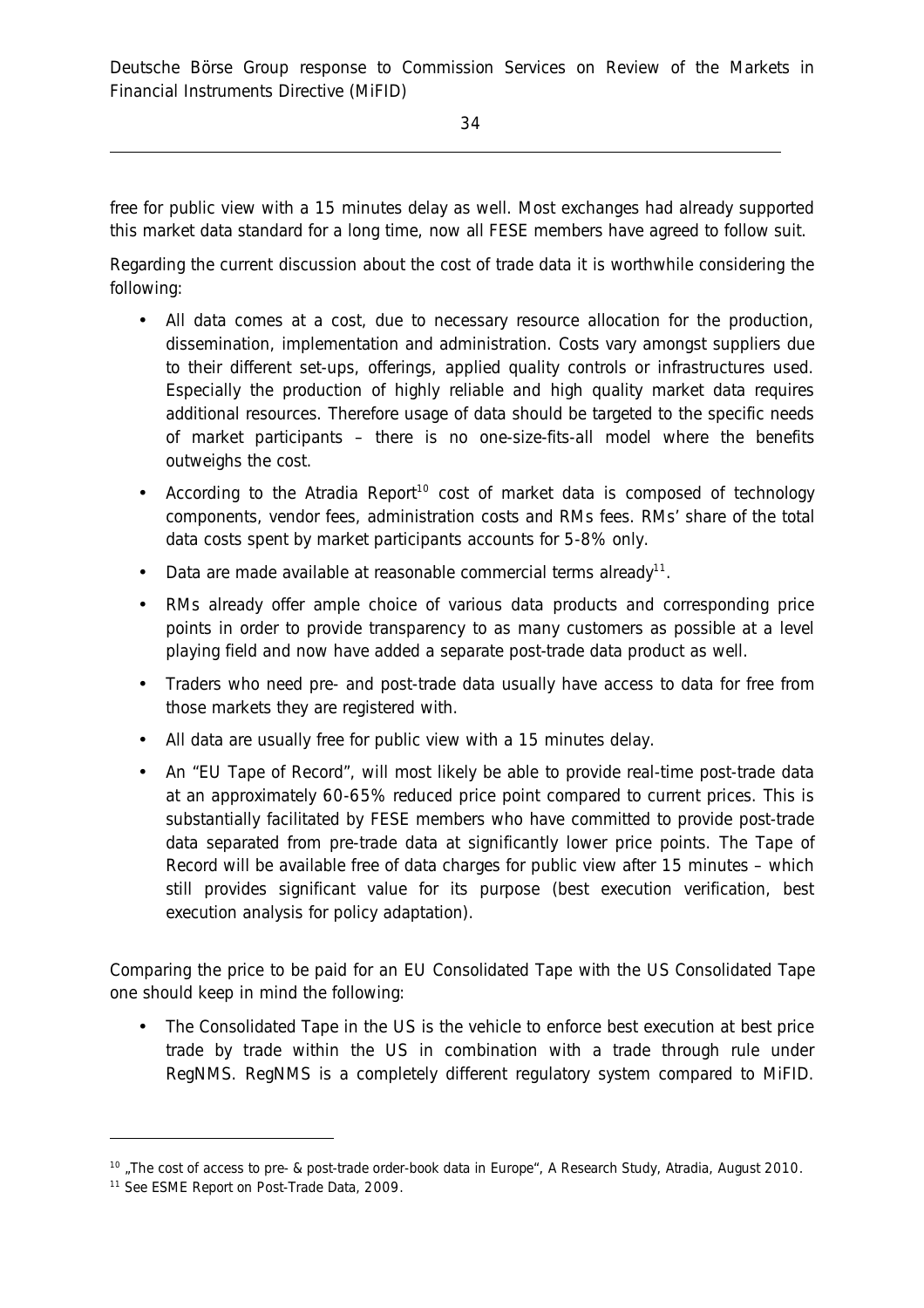MiFID does not require such a set-up due to a different best execution regime which is more suitable to the EU and the different needs of the investors per se.

- Mandatory consumption of the tape data due to RegNMS provides for substantially increased revenues even at US\$ 70 per Consolidated Tape display.
- It is our understanding that data fees for the Consolidated Tapes (Tape A, Tape B and Tape C) have not changed for over 20 years. This seems to result as well in a lack of innovation (see comments on latency).
- Although not being the best choice for trading purposes (due to inherent latency) its consumption is required under Reg NMS.
- In the EU a mandatory consumption of a consolidated view including data which would usually not be consumed in real-time if the investor would have a choice – would add as well additional costs for investors, which would be hard to be borne as well by smaller investors.

DBG would like as well to refer to a recent study of the SEC, "Equity Trading and the Allocation of Market Data Revenue", May 27, 2009, by Cecilia Caglio and Stewart Mayhew, both staff of the U.S. Securities and Exchange Commission, Office of Economic Analysis, which states that market data fees form a substantial part of RMs income and should continue to do so. Market data are part of the competitive environment and the production of high quality data needs constant adaption to changing technological environments in order to prevent a race to the bottom in terms of quality and reliability.

## **Question 48:**

As pointed out already before, FESE members as well as the LSE have already or will provide post-trade data separate from pre-trade data until Q1 2011. The availability of a post-trade only product will support a standardised consolidated "Tape of Record" whose data can be used for several purposes. RMs data will be the most valuable components in terms of data reliability and timeliness within such a Tape.

Disaggregation down to instrument level however, as suggested by CESR, would significantly increase the administrative burden on all market participants exponentially. Market data consumption is administered at IFs, market data vendors and as well at the exchange level, as it constitutes a reporting chain. Furthermore, market data vendors would need to be in the position to provide access to customized views per instrument only – a task which will significantly increase complexity and be prone to errors. We would suggest that the EU Commission consults with market data vendors in more detail before considering such a move.

As an example, DBG alone disseminates price data of more than 600.000 instruments to more than 150.000 users. Changing customised selections (e.g. different instruments each month by each customer) would need to be administered in terms of provision of access to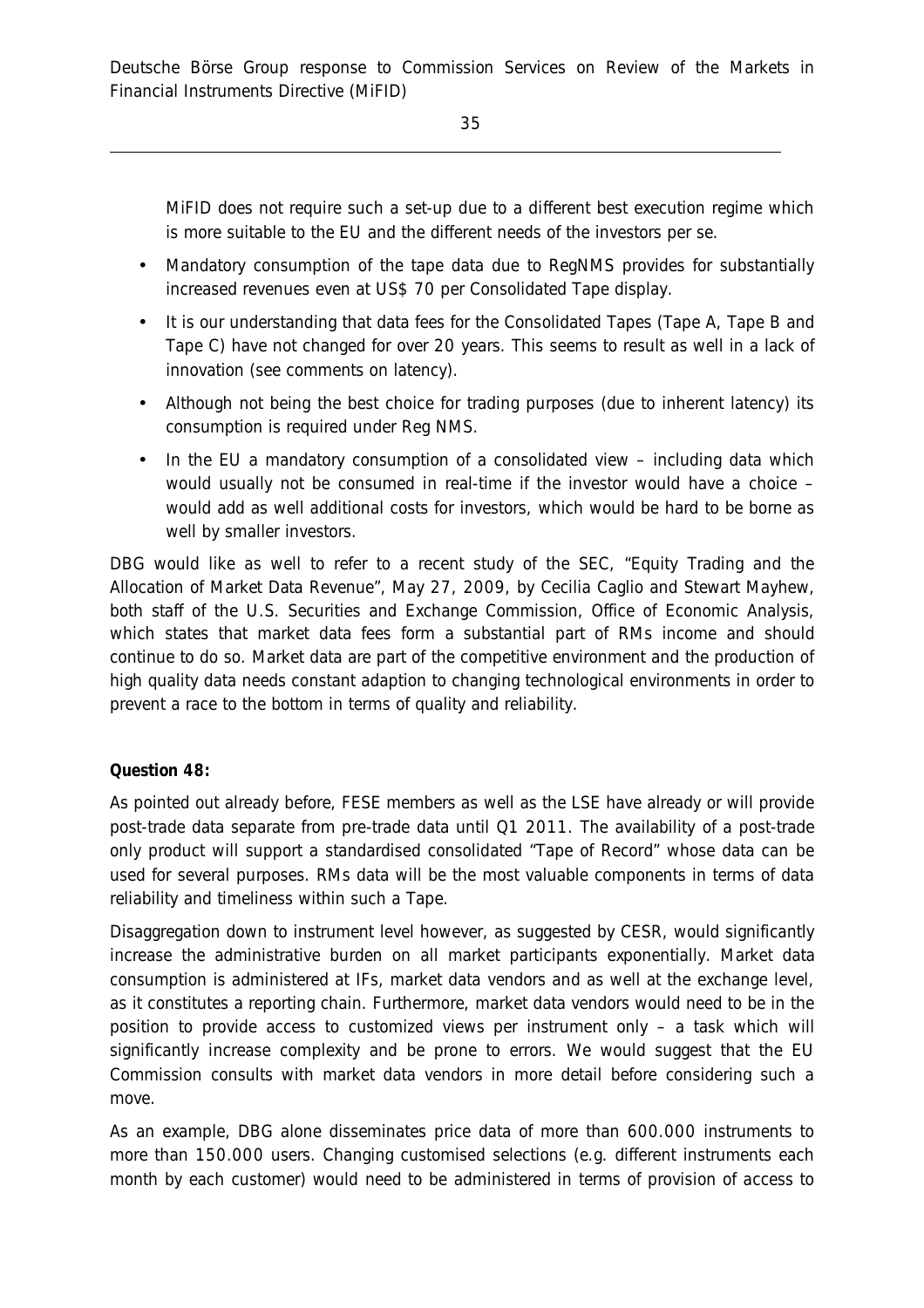the selected instruments as well as the billing. Neither market data vendors, nor exchanges (and more than likely neither IFs) would be able to cope with such a set-up at reasonable administrative costs. It is more likely that the additional administration costs would significantly outweigh any potential savings which are expected to the further "disaggregation".

The provision of standard data packages thus is essential to keep administration costs at bay, especially as data fees are already moderate in absolute terms and a standardised posttrade tape will be made available as well.

Furthermore, DBG would like to point out that in case of disaggregation down to instrument level likely only the most liquid shares would be of significant interest. "Cherry-picking" on instrument level could thus lead to the situation that SMEs would not have their prices being displayed widely and find it more difficult to find investors.

**Question 49:** 

DBG does not see the necessity and questions the sense to define what constitutes a "reasonable" commercial term for market data fees as competitive forces provide this duty already. The definition of reasonable commercial terms, other than provided by market forces, is almost a philosophical task per se.

With having choice to subscribe to market data from various data sources, data fees should be left to competitive market forces which is in line with the spirit of MiFID. Trading venues like RMs are exposed to full competition in all areas of their business and RMs have considerably lowered their transaction fees during the last years.

At the same time RMs have conducted major investments in new trading platforms and market data structure reacting to this industry evolution by an enhancement of their trading and market data services (e.g. delivery of market data with increasingly lower latency). In this context we would like to refer again to the paper by Cecilia Caglio and Stewart Mayhew, which states that market data fees form a substantial part of RMs income and should continue to do so. Market data are part of the competitive environment. In case data quality and value do not deliver up to the expectations of market participants the price of data will fall accordingly in order to reach a level at which demand exists.

The value of market data could be described as a function of quality in terms of inherent information (e.g. price forming) and reliability and of course timely data availability (real-time in milliseconds after trade compared to stale data). In this context the price of RMs equity market data has a significant intrinsic value that is reflected in the value they provide not only to investors but to various business models as well (e.g. MTFs or dark pools) which are directly based on the value provided by RMs data, including the considerable value to the functioning of the European equity markets.

Compared to OTC market data, RMs data are price setting, reliable and timely. Volumes are not inflated, data is published within milliseconds after the trade took place, the execution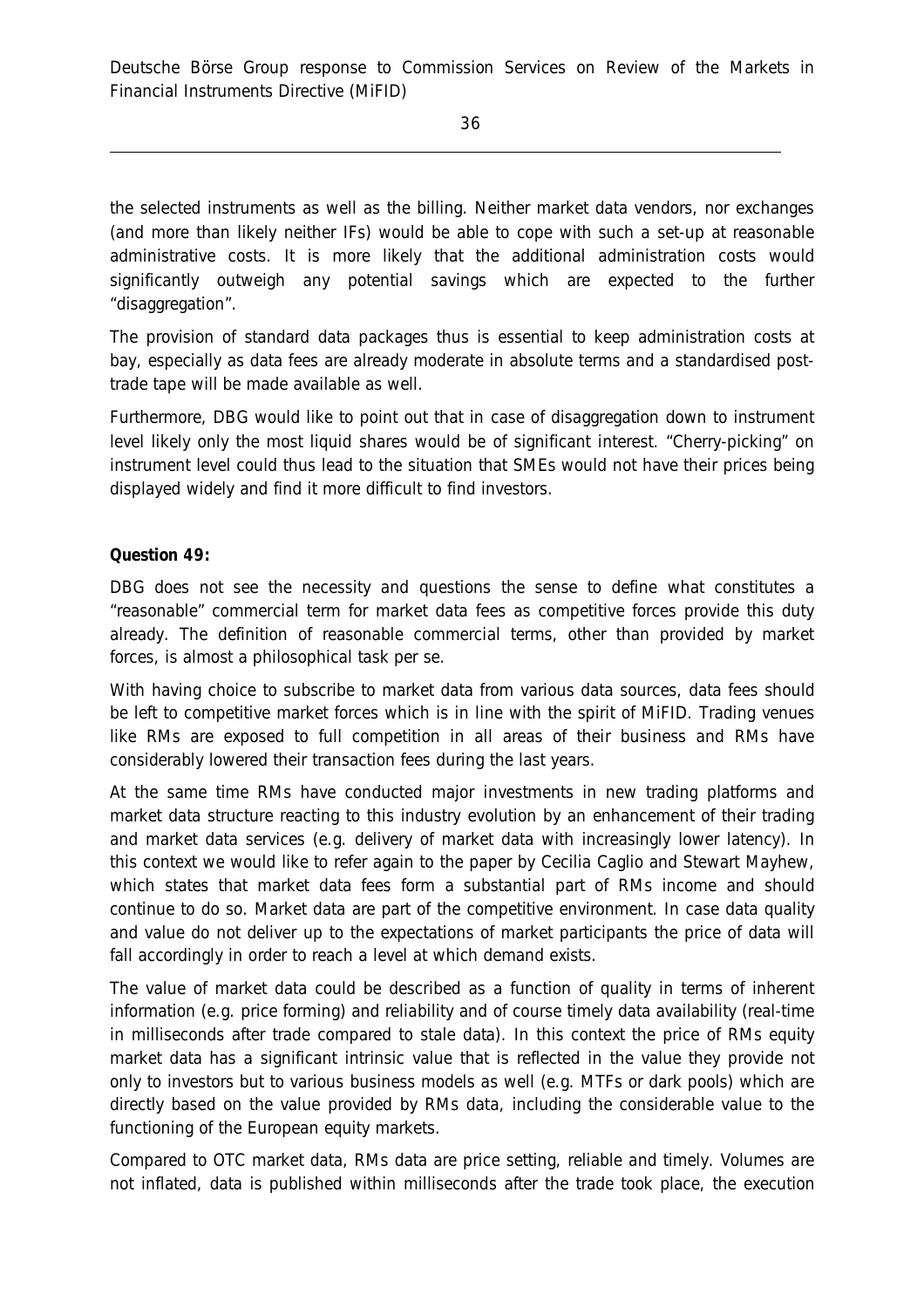venue is made public, etc. A race to the bottom in terms of market data quality, due to data fees becoming regulated, would certainly not be in the interest neither of the market participants nor of the EU Commission nor of individual investors.

After the market signalled interest in a post-trade tape of record, FESE members committed to provide separated post-trade data at significantly lower cost.

The most recent "trade price" is important information for a wide array of uses, unless data is of minor quality (or stale data):

- Market information for the next arriving order placers.
- Price determination in satellite markets (including various internalisers, dark pools, and derivatives).
- If it is a closing price, it is used for marking-to-market, for converting mutual fund cash inflows into shares (and redemptions into cash) and for valuations.

In combination with the already existing rich choice data products RMs already offer for all sorts of investors at various price points, we are convinced that any intervention regarding the reasonability of cost should not be considered.

Furthermore, the recent debate regarding cost was mainly focussed on RMs data fees completely leaving out of the equation that the total cost borne by a typical customer will show that, collectively, RMs data fees represent 8% to 15% of overall data costs<sup>12</sup> only compared to costs created by (vendors, communications) which does not seem out of proportion when comparing the value represented by the data vs. delivery.

## **Question 50:**

 $\overline{a}$ 

The above outlined comments are the same in respect to non-equity markets instruments.

## *4.3 A European Consolidated tape*

**Question 51: What is your opinion of the suggestion for the introduction of a European Consolidated Tape for post-trade transparency? Please explain the reasons for your views, including the advantages and disadvantages you see in introducing a consolidated tape.** 

**Question 52: If a post-trade consolidated tape was to be introduced which option (A, B or C) do you consider most appropriate regarding how a consolidated tape should be operated and who should operate it? Please explain the reasons for your view** 

<sup>&</sup>lt;sup>12</sup> "The cost of access to pre- & post-trade order-book data in Europe", A Research Study, Atradia, August 2010.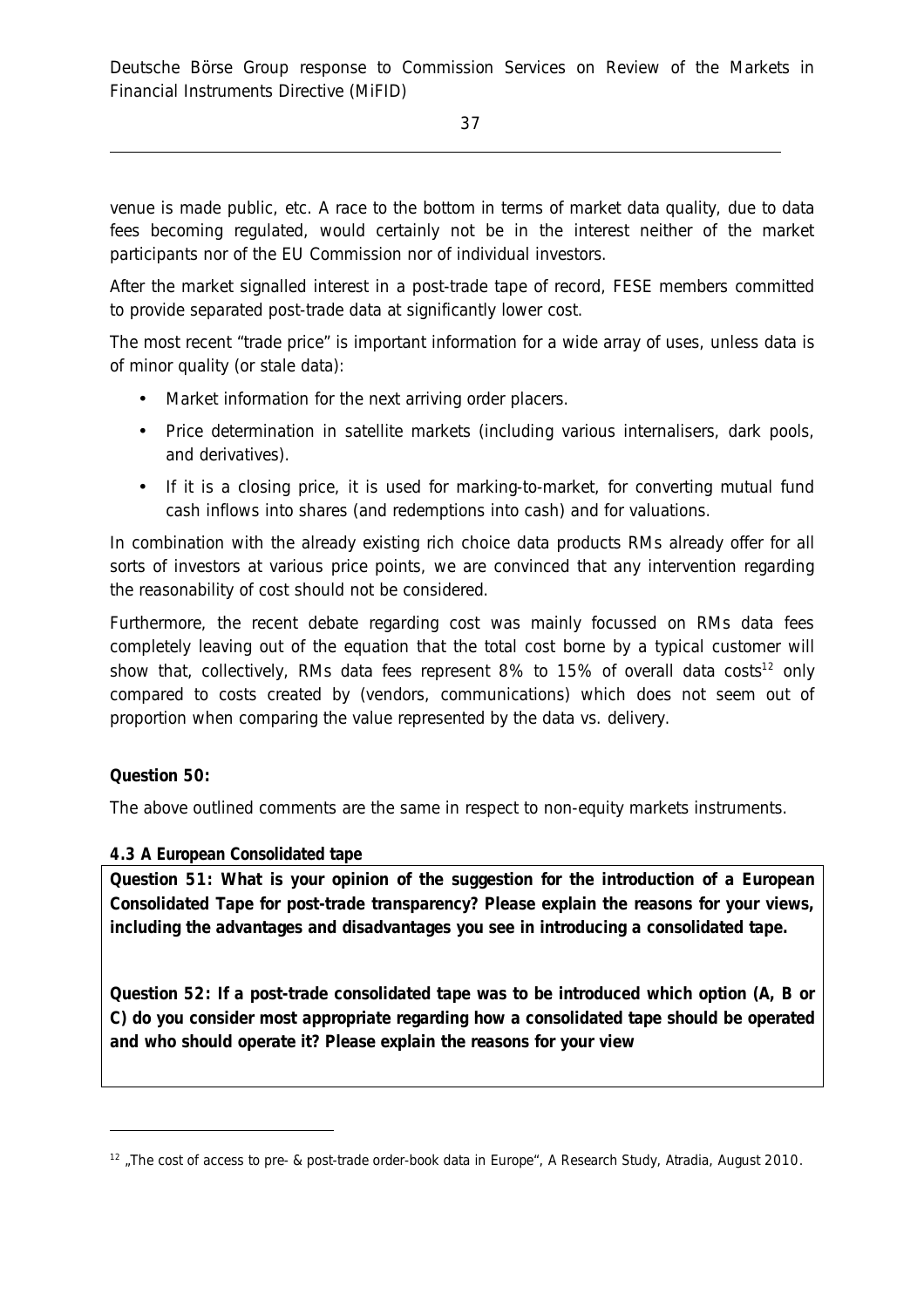**Question 53: If you prefer option A please outline which entity you believe would be best placed to operate the consolidated tape (e.g. public authority, new entity or an industry body).** 

**Question 54: On Options A and B, what would be the conditions to make sure that such an entity would be commercially viable? In order to make operating a European consolidated tape commercially viable and thus attaining the regulatory goal of improving** 

 **quality and supply of post-trade data, should market participants be obliged to acquire data from the European single entity as it is the case with the US regime?** 

**Question 55: On Option B, which of the two sub-options discussed for revenue distribution for the data appears more appropriate and would ensure that the single entity described would be commercially viable?** 

**Question 56: Are there any additional factors that need to be taken into account in deciding who should operate the consolidated tape (e.g. latency, expertise, independence, experience, competition)?** 

**Question 57: Which timeframe do you envisage as appropriate for establishing a consolidated tape under each of the three options described?** 

**Question 58: Do you have any views on a consolidated tape for pre-trade transparency data?** 

**Question 59: What is your opinion about the introduction of a consolidated tape for nonequity trades? Please explain the reasons for your views.** 

**Question 51:** 

DBG welcomes that the EU Commission does not envisage proposing the implementation of a consolidated tape for pre-trade data, as this would create significant latency for extremely latency sensitive data.

At the same time DBG would like to state that even implementing a mandatory consolidated post-trade tape via one central consolidator counters the original intentions of MiFID and its approach of principle based best execution compared to best execution as defined within Reg NMS in the US.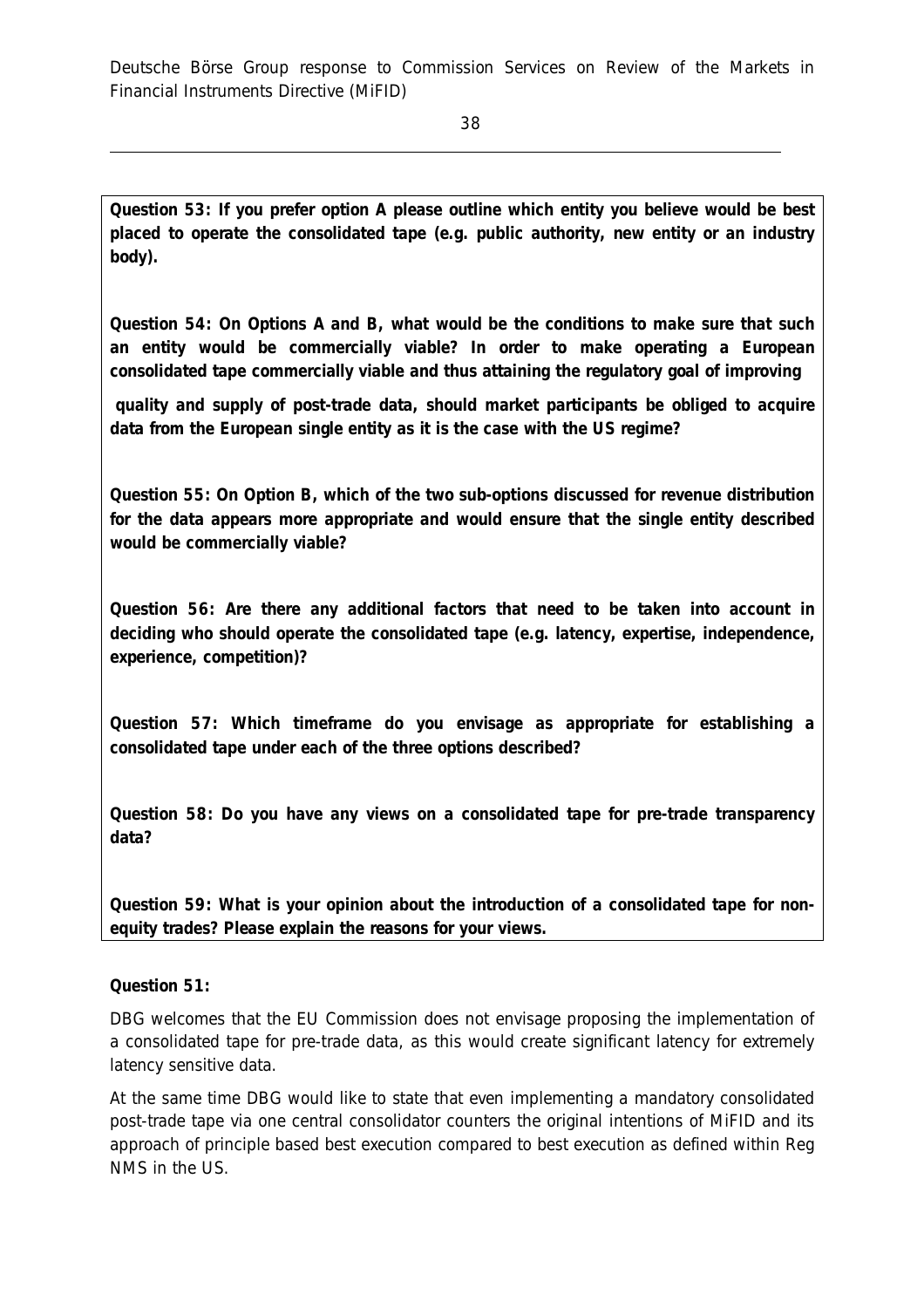Furthermore, the central data consolidation is a model which is outdated as it is more than 30 years old, and since then technology has been developed and improved significantly.

Most market data vendors, who so far have consolidated data in a central place, have now adapted or are currently in the process to adapting to the new requirements introduced by high capacity technology. They started to consolidate data in a decentralised way in order to reduce latency introduced by routing data for processing to a central hub and then back to where the data is needed by customers.

In case the EU Commission considers that the consolidation of trade data should be done in a central hub, thereby accepting the additional latency created by this decision, we like to raise the question if it might not be sensible to provide a Consolidated Tape with latency, or even at 15 minutes delayed which would anyway be free of data fees for public view. Considering that OTC data will come in with 1-3 minutes late respectively or even more delayed in line with MiFID deferred publication periods, data could then be synchronised by the "plan" within the 15 minutes in order to provide a synchronised tape with trade data in chronological order. If the EU Commission, however, sees value in a real-time tape of posttrade data, Option C is definitely superior to both Option A and B.

In any case a Central Consolidator solution like in the US is not an economically sensible solution:

- Consolidated data are already made available via market data vendor terminals or via feeds by major market data vendors as well as third party providers.
- Introducing a Central Plan solution would introduce additional costs for all market participants. Instead of using existing lines and technical interfaces trading venues, IFs and market data vendors would have to connect to a Central Plan additionally, as the data provided by the plan would likely not substitute for decentralised available data. Unless data consumption would be regulated to be mandatory, we even doubt that there would be enough revenues generated in order to even operate selffinancing. Thus, additional costs for market participants would arise by the introduction of mandatory consumption.
- Apart from introducing additional costs for all market participants a Central Consolidated Tape would represent as well a "single point of failure".
- The reason why consolidated data so far has not been accepted by the market is due to the bundling of bad quality and unreliable OTC data with high quality RMs data. OTC trade data quality will now be addressed by the EU Commission, thus finally allowing for more reliable data. In combination with FESE members' provision of post-trade data being separated from pre-trade data, a post-trade Tape of Record (Consolidated Tape) can be efficiently provided by decentralised consolidation.

In this context it is worthwhile pointing out the recently announced new additional initiatives regarding EU tapes, those of Thomson Reuters as well as NYSE Euronext.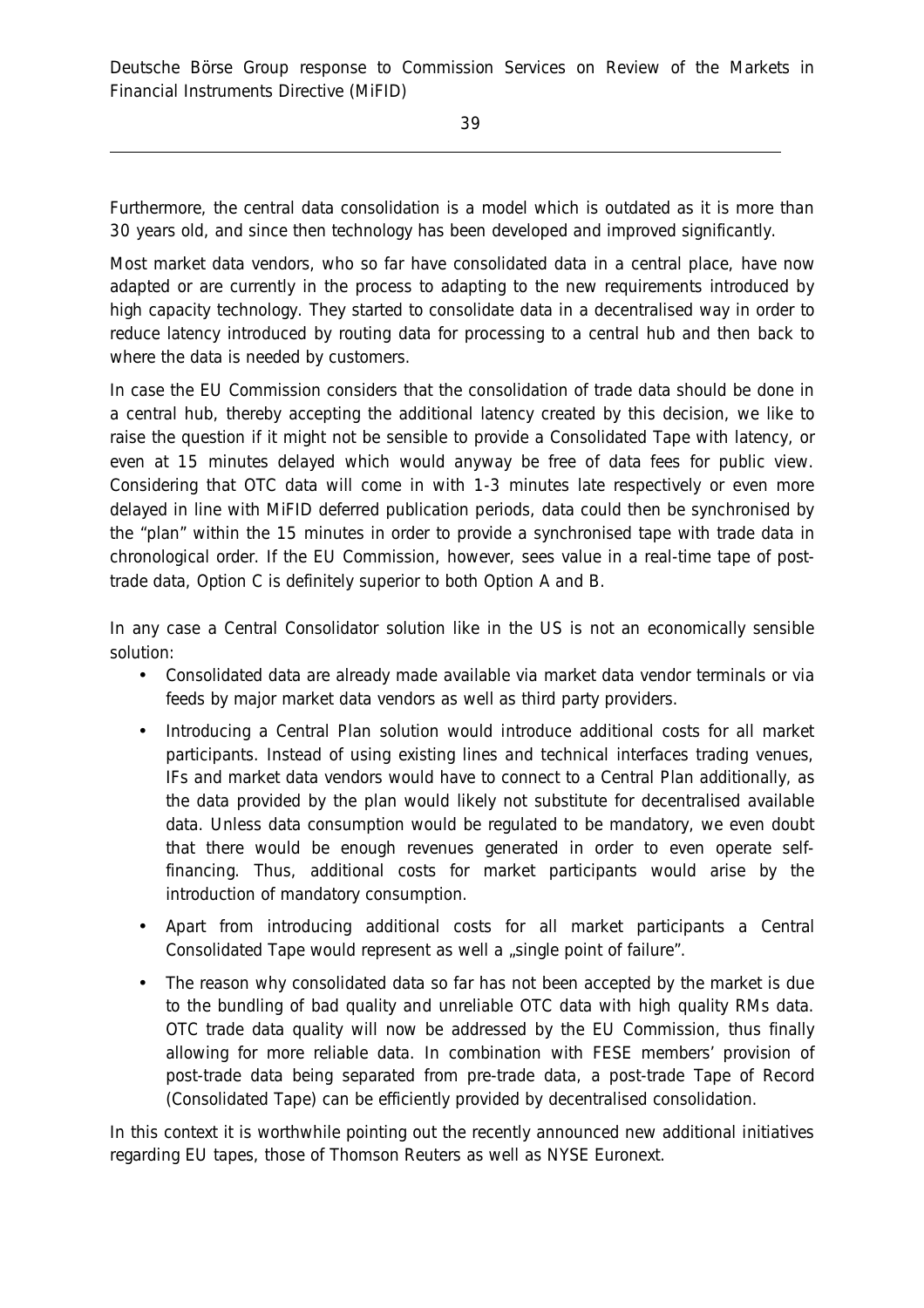**Question 52:**

DBG considers Option C to be most appropriate and in line with MiFIDs spirit of competition.

DBG would deem market data vendors to be well positioned to take on the role of data consolidators for a "Tape of Record". Most of them provide consolidated views and/or data feeds already as of today. With improved OTC data quality through the introduction of an APA regime, as well as clear and detailed pan-EU harmonised post-trade transparency requirements set by the EU Commission, a separate post-trade data product provided by each of the FESE members, a consolidated Tape of Record could be provided via infrastructures already available as of today.

This would not occur additional costs for market participants, like the introduction of a Centralized Tape, and furthermore it would be in line with recent technological developments which call for decentralised consolidation in order to be in line with low latency requirements which have been caused by technology developments over the recent years.

An accreditation might make sense in order to define some necessary pre-requisites, as well as the venues to be included in the tape but is probably not really necessary as we expect to see various solution providers in this space. Besides market data vendors like Bloomberg or ThomsonReuters, NYSE Euronext (the Administrator Network A, governed by the US Consolidated Tape Association which operates the Consolidated Tape System) has announced that it will launch a Consolidated Tape in Q3 2011 in Europe.

Having said this, we would like to point out as well that we consider Option A and B not to be commercially viable unless mandatory data consumption is being introduced. Option B would even introduce additional costs with every rotation.

Option C via competition would provide consolidated data at lowest cost for market participants while at the same time creating further innovative market data solutions in line with future technology improvements.

**Question 53 - 54:** 

DBG is not in favour of Option A due to various reasons, as explained in more detail below.

Option A would create a monopoly, with access to sensible trade data. Therefore it would be essential that such a party would be neutral, e.g. like market data vendors or RMs.

As it would be a Centralised EU Plan, it would be recommendable that the operator is European as well. Having said this however, we are convinced that a substantial part of all market participants (including DBG) is not in favour of such a set-up, due to various reasons:

• A Central Plan would need massive funding and we doubt that it will be economically viable solution unless a mandatory consumption would be required by regulation. This would significantly increase costs for investors as most investors would still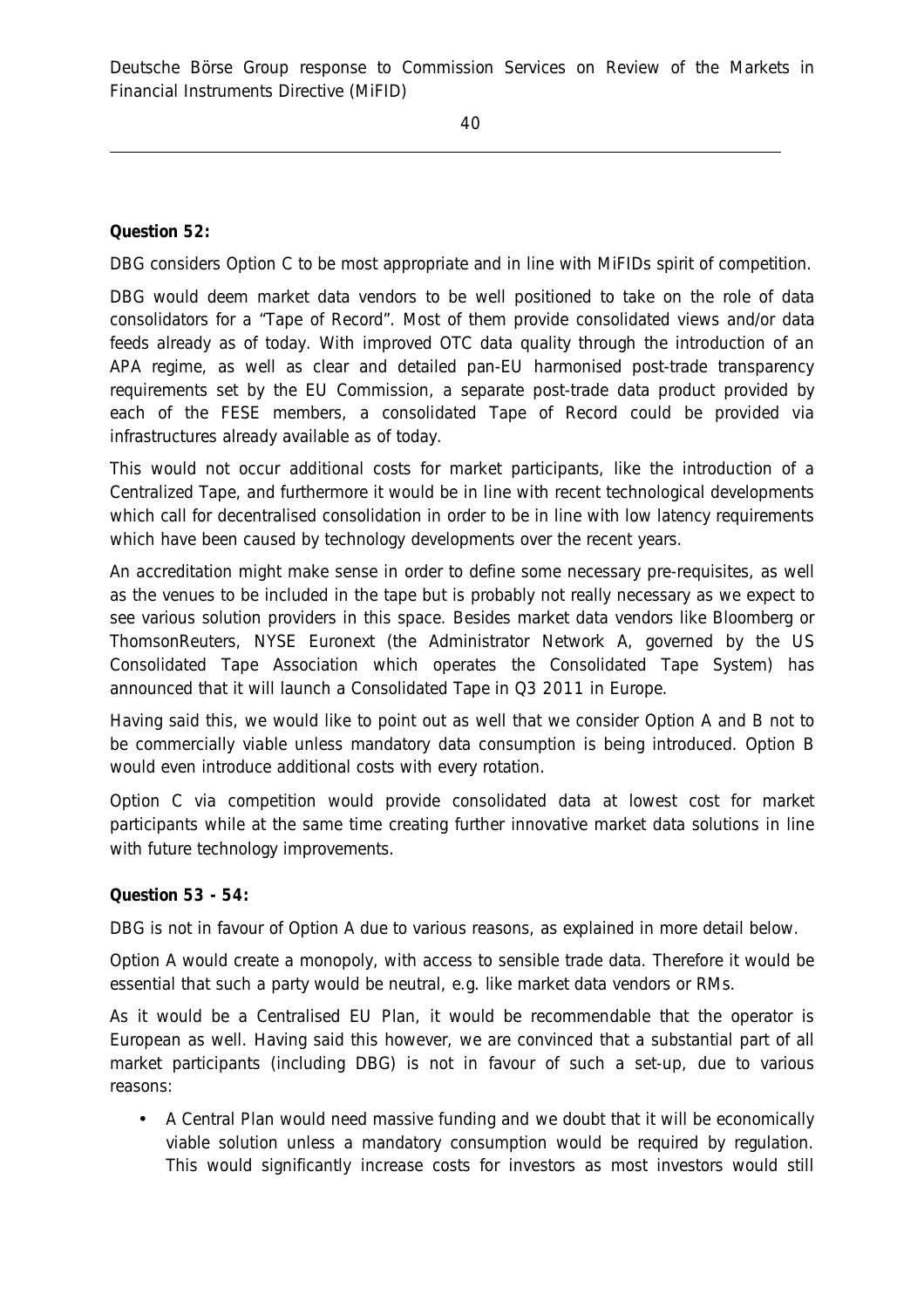require lowest latency data as well.

- A Central Plan would be redundant to already existing solutions.
- A Central Plan would additionally raise costs for contributing trading venues and APAs. However, APAs might not be required, as IFs could directly report to the monopoly as described in Option A.
- RMs could be in the position to provide such a service as well. like in the US. Again we doubt that this will be a commercial viable solution.
- A Central Plan would be a single point of failure.

#### **Question 55:**

As already pointed out earlier, DBG is not in favor of a Centralised Consolidated Tape, as it will be a significant investment and an additional cost burden to the industry. This additional burden is not necessary, as already today data consolidation is provided by market data vendors and independent software providers according to the requirements of the market. The real problems associated with the acceptance of a complete Consolidated Tape / Tape of Record (including OTC data) cannot be healed by a Central Consolidator but only through the submission of timely (at level playing field with all data sources, be it OTC or RMs, MTFs) and especially accurate and reliable OTC data.

DBG is convinced that a Central Consolidator cannot operate in a self-sustainable fashion unless a mandatory consumption like in the US (where it has been introduced in order to fulfill RegNMS requirements) is being introduced. This will add additional significant ongoing costs to the industry, besides significant set-up costs.

In case the EU Commission would decide to go forward with such a plan, DBG prefers that data is submitted to the Central Consolidator at commercial terms reflecting the significant intrinsic value due to the reasons outlined already before.

DBG strongly rejects the second alternative mentioned by the EU Commission, where trading venues and APAs would make their data available to the single entity for free, and then participate in the revenues generated a) due to the facts outlined above, and b) due to potential unintended consequences on the market microstructure within the EU.

Regarding the latter (b), we would like to point the EU Commission's focus again to the Caglio/Mayhew study (one of many in fact) which observes and interprets the effects an allocation formula used for allocating market data revenues has on the trading process per se. It provides evidence that market participants in the US developed mechanisms to exploit the respective formulas resulting in significantly changed trading behavior. It finds that revenue incentives set by such formulas have a decisive effect on trade execution patterns (e.g. tape shredding). They state as well that they have not studied the consequences such a behaviour might have on the execution quality for investors but that they would welcome further studies in this area. We would therefore urge the EU Commission that before taking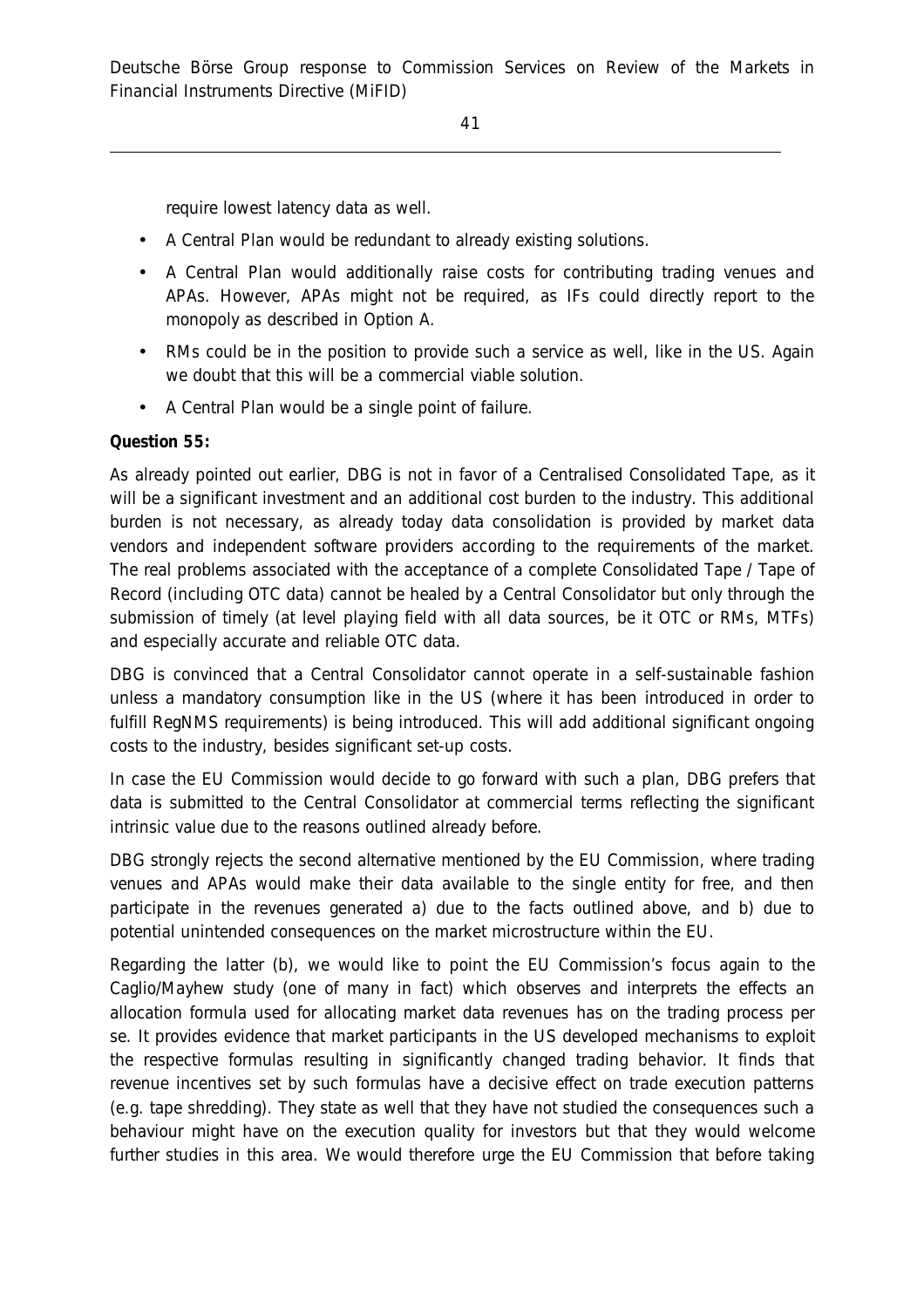42

serious steps into the direction of setting up a single entity in order to consolidate data in combination with a revenue sharing model analogous to that in the US to consider:

- a) the significant differences between MiFID and RegNMS,
- b) the additional cost burdens for consolidating data at a Central Consolidator as well as in the currently existing set-ups,
- **c)** and especially the potential negative consequences this could have regarding market microstructure as well as best execution this could have.

## **Question 56:**

DBG would deem it necessary that at least the following criteria would be met in case EU Commission would like to proceed with Option A or B:

- single entity should be of European origin as it would potentially have access to sensible data,
- it should be neutral, due to the same reason as described above,
- it should be able to operate in real-time in case the EU Commission would deem a real-time Tape of Record for post-trade data necessary, if a delayed tape would be considered this would not be necessary though,
- significant experience, expertise and reputation regarding data processing would of course be indispensable,
- market data fees should be left to competition,
- it should be self-sustainable in order to not require public or private funding.

## **Question 57:**

Regarding Option C DBG is very positive that once all necessary prerequisites for a substantial improvement of OTC data have been finalised, existing consolidators will be able to improve already existing solutions in a meaningful way. DBG together with FESE is involved in the development of an industry led solution. Further improvements to already existing solutions (apart from OTC data which requires regulatory actions as described above), like a Tape of Record for post-trade data at lower costs and free of data fees for public view after 15 minutes will most likely be achieved end of Q1 2011 already. Further Consolidated Tape offerings, based as well on various FESE Member contributions, are scheduled for Q3 2011. We stand ready for further detailed discussions with the EU Commission regarding this matter.

Regarding the introduction of a Centralised Consolidator DBG does not want to speculate because this will be dependent on numerous unknown variables. However, we would like to point out that the set-up of a Consolidated Tape in the US took up to 8 years and still raises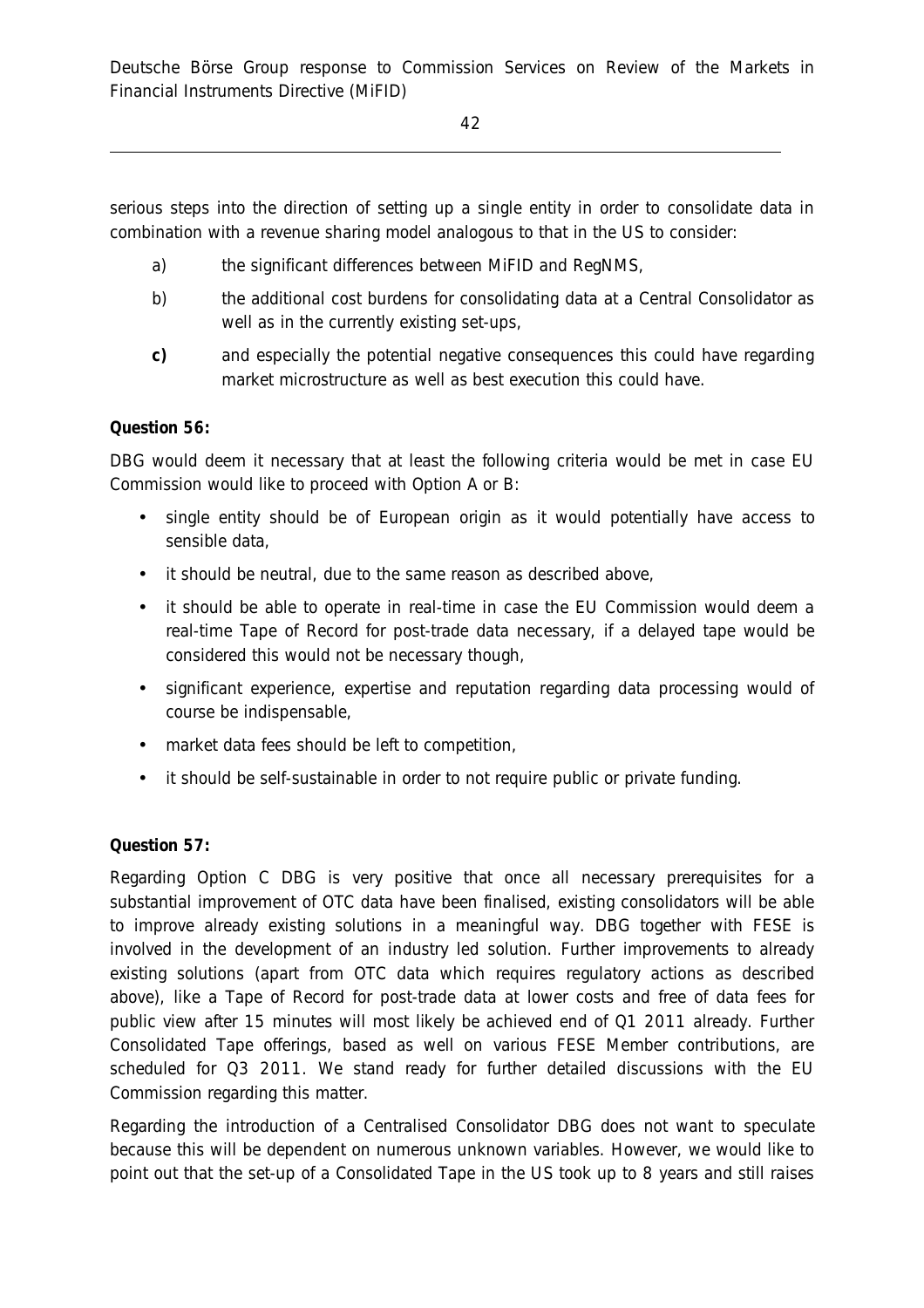questions on how to settle conflicts and adapt it to current standards of technical evolution. We assume that such a time frame should be considered for the EU as well, especially taking into account the immense necessary technical adaptations for the industry overall.

# **Question 58:**

DBG is not in favour of a consolidated tape for pre-trade data, especially not via a Centralised Consolidator as this will raise overall market data costs, without providing any benefit and would introduce additional latency in a latency critical environment.

Best execution according to MiFID does not require mandatory consumption of all pre-trade data as not all liquidity pools which provide data are directly accessible. As long as data is made available market data vendors can consolidate it in a customised and flexible way, as market data vendors and front-end system providers already do. Traders usually use a frontend system like Fidessa's which offers consolidated views of all markets the customer trades and has access to liquidity. Usually, RMs trading members receive the market data for free in order to be able to trade.

In case EU Commission would consider a Central Consolidated pre-trade tape, the location of this consolidator would be a political question. Due to latency issues trading venues close to the consolidator would be in a favourable position compared to those further away.

Again, gaming for data revenues would likely play a significant role as well, with negative side effects for market microstructure.

**Question 59:** 

No comment.

# **5 Measures specific to commodity derivative markets**

# *5.1 Specific requirements for commodity derivative exchanges*

**Question 60: What is your opinion about requiring organised trading venues which admit commodity derivatives to trading to make available to regulators (in detail) and the public (in aggregate) harmonised position information by type of regulated entity? Please explain the reasons for your views.** 

**Question 61: What is your opinion about the categorisation of traders by type of regulated entity? Could the different categories of traders be defined in another way (e.g. by trading activity based on the definition of hedge accounting under international accounting standards, other)? Please explain the reasons for your views.**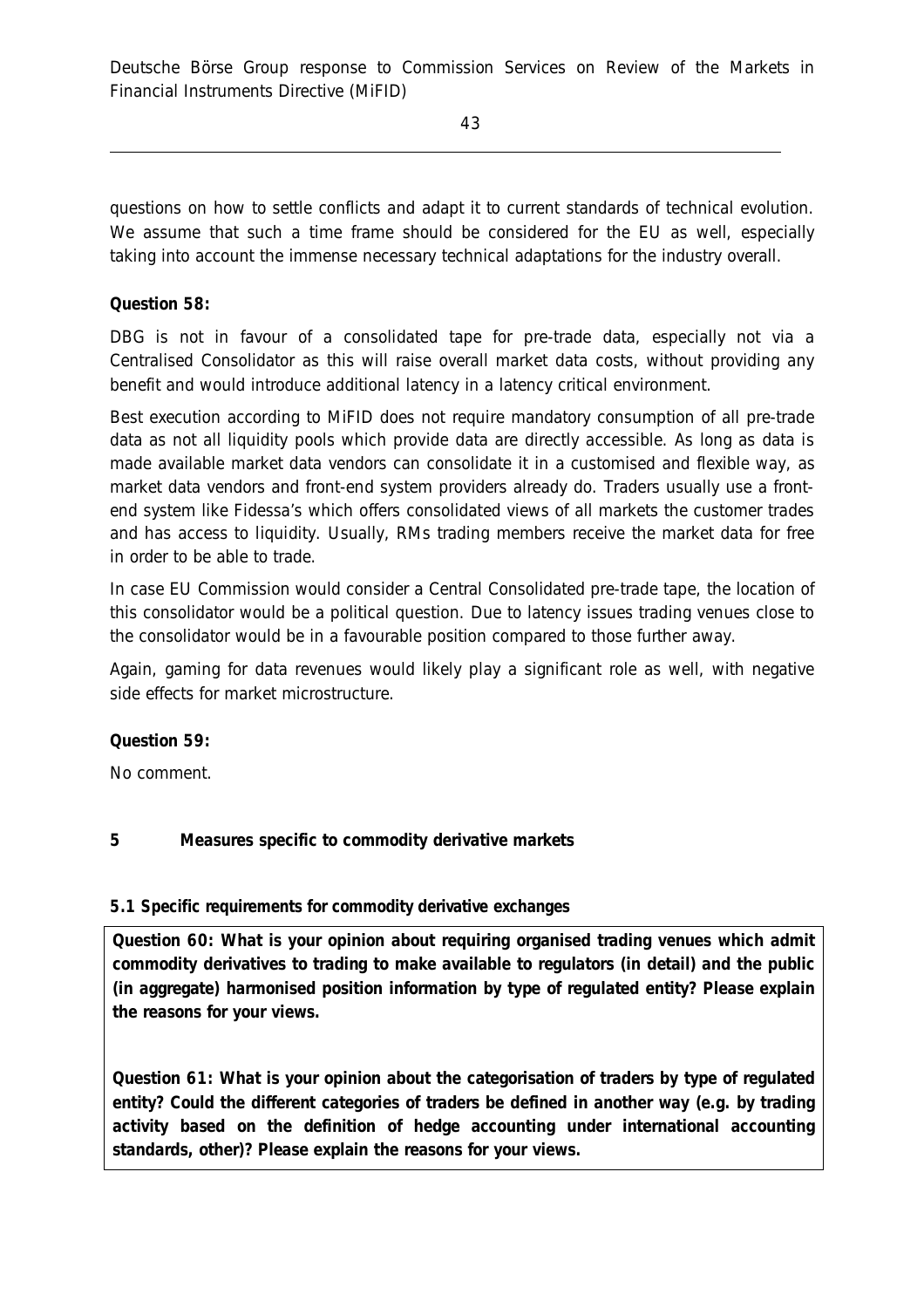44

**Question 62: What is your opinion about extending the disclosure of harmonised position information by type of regulated entity to all OTC commodity derivatives? Please explain the reasons for your views.** 

**Question 63: What is your opinion about requiring organised commodity derivative trading venues to design contracts in a way that ensures convergence between futures and spot prices? What is your opinion about other possible requirements for such venues, including introducing limits to how much prices can vary in given timeframe? Please explain the reasons for your views.** 

# **Question 60-61:**

A categorisation by regulated entity (exchange member) is in our opinion not efficient. It does not reveal the nature of the end-customer's business as exchange members are often acting as intermediaries (agency business).

We could envision a categorisation of end customers based on a comparable structure used by the CFTC (adapted to European market needs).

## **Question 62:**

We support the extension of reporting obligations to the OTC market, in order to reach a comparable level of transparency among the entire derivatives markets and also a fair level playing field between exchange traded and OTC traded business in order to avoid regulatory arbitrage.

## **Question 63:**

The convergence between derivatives and spot market prices is ensured by either physical delivery or cash settlement against the spot market index on maturity of the contract. In this context organised trading venues are a reliable source to provide the according market price transparency in both cash and derivatives markets.

We do not support introducing limits to price movements in a given time frame, as this significantly limits the hedging possibilities of commercial users. This will lead to a decoupling of the derivatives and cash/physical market.

## *5.2 MiFID exemptions for commodity firms*

**Question 64: What is your opinion on the three suggested modifications to the exemptions? Please explain the reasons for your views.**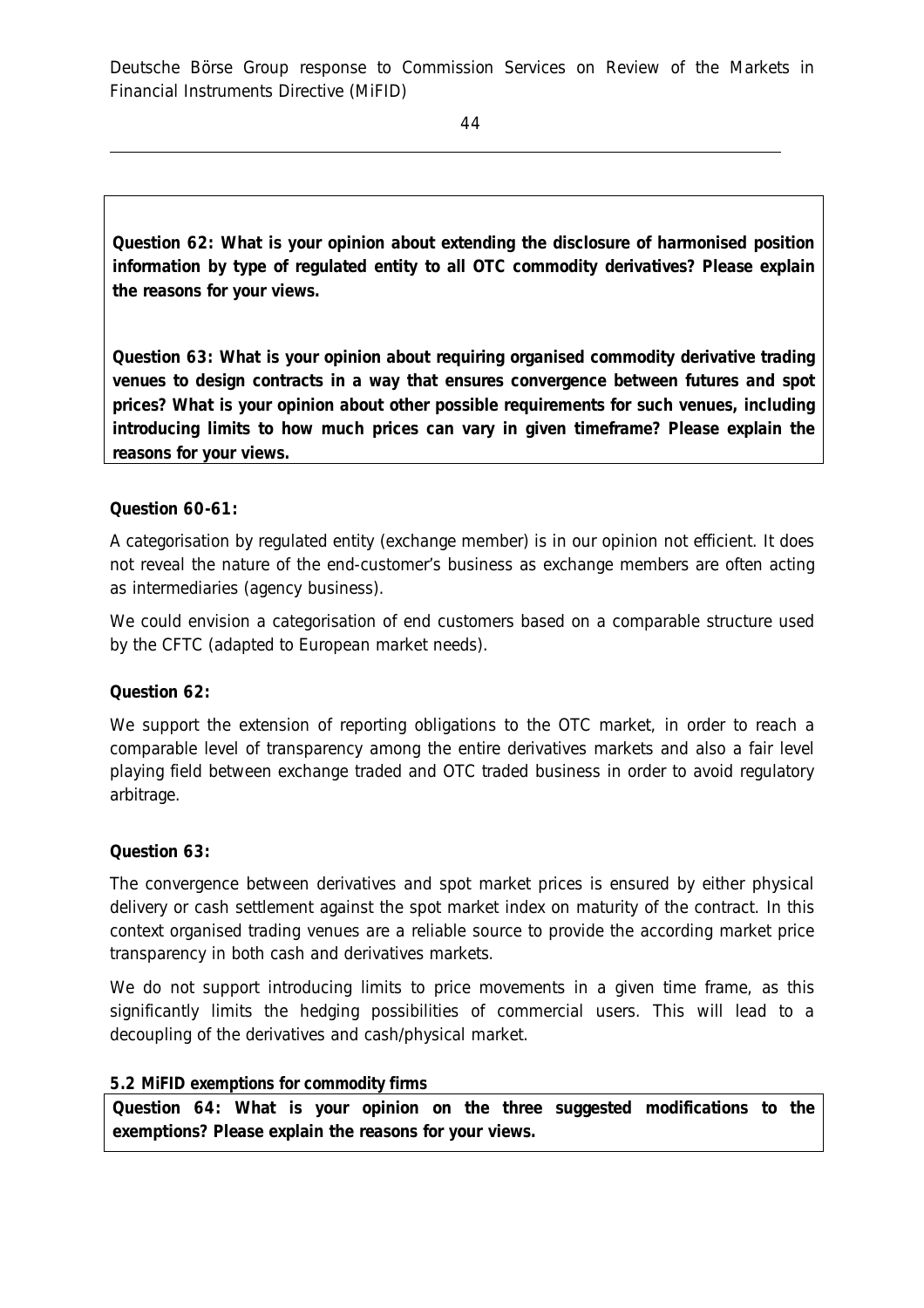No comment.

### *5.3 Definition of other derivative financial instrument*

**Question 65: What is your opinion about removing the criterion of whether the contract is cleared by a CCP or subject to margining from the definition of other derivative financial instrument in the framework directive and implementing regulation? Please explain the reasons for your views.** 

No comment.

### *5.4 Emission allowances*

**Question 66: What is your opinion on whether to classify emission allowances as financial instruments? Please explain the reasons for your views.** 

### **Question 66:**

Emission allowances have aspects of both administrative grants or licences and of private property, and different conclusions as to their legal classification have been reached in a number of Member States. This obviously raises concerns in cross-border transactions or custody chains. Emission allowances are generally not considered as financial instruments for the purpose of MiFID. It is worth noting that derivatives on emission allowances are within the scope of MiFID. The reality of carbon trading is that emission allowances are traded as financial instruments on and off exchange, e.g. emission allowance distribution in the context of EU auctioning. The integrity of the European carbon market would benefit from a legislative recognition of the fact that emission allowances are handled as financial instruments and that carbon market participants can expect their holding to be afforded the same level of organisational safeguards and investor protection on their emission allowances transactions and holding as they enjoy on their emission derivatives. Further to these benefits, classifying emission allowances as financial instruments would lead to avoiding issues like tax fraud (tax carousel) and VAT differences between Member States. Also the uncertainty of regulation of emission allowances still leads to missed opportunities in the EU ETS as potential traders, especially from the US, are not sure if they are legally enabled to trade emissions allowances. Finally, as a financial instrument emissions allowances would be regulated under the financial directive for collaterals, which would enable clearing houses to offer using emission rights as collateral.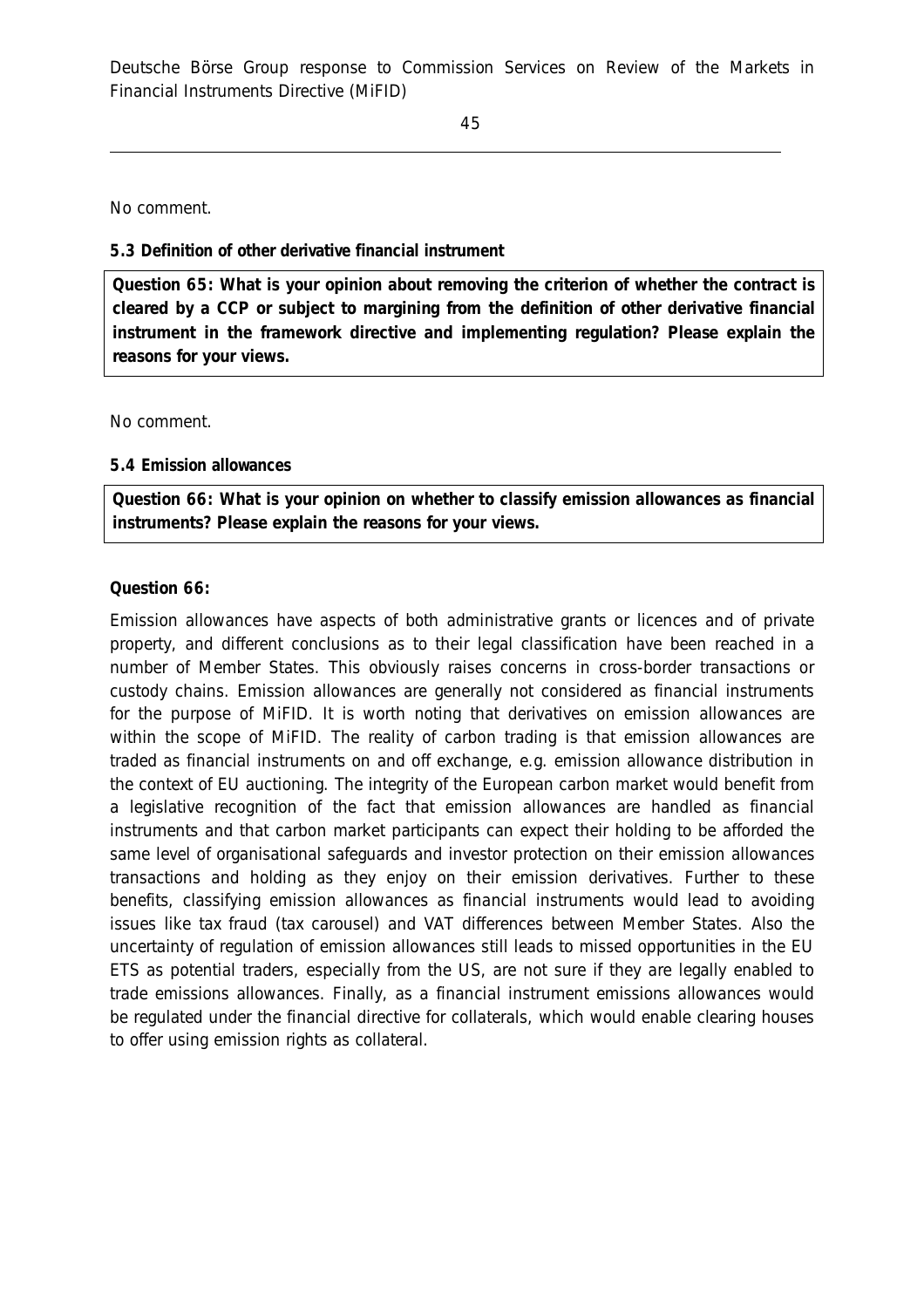## **6 Transaction reporting**

*6.1 Scope* 

**Question 67: What is your opinion on the extension of the transaction reporting regime to transactions in all financial instruments that are admitted to trading or traded on the above platforms and systems? Please explain the reasons for your views.** 

**Question 68: What is your opinion on the extension of the transaction reporting regime to transactions in all financial instruments the value of which correlates with the value of financial instruments that are admitted to trading or traded on the above platforms and systems? Please explain the reasons for your views.** 

**Question 69: What is your opinion on the extension of the transaction reporting regime to transactions in depositary receipts that are related to financial instruments that are admitted to trading or traded on the above platforms and systems? Please explain the reasons for your views.** 

**Question 70: What is your opinion on the extension of the transaction reporting regime to transactions in all commodity derivatives? Please explain the reasons for your views.** 

**Question 71: Do you consider that the extension of transaction reporting to all correlated instruments and to all commodity derivatives captures all relevant OTC trading? Please explain the reasons for your views.** 

**Question 72: What is your opinion of an obligation for regulated markets, MTFs and other alternative trading venues to report the transactions of non-authorised members or participants under MiFID? Please explain the reasons for your views.** 

**Question 73: What is your opinion on the introduction of an obligation to store order data? Please explain the reasons for your views.** 

**Question 74: What is your opinion on requiring greater harmonisation of the storage of order data? Please explain the reasons for your views.**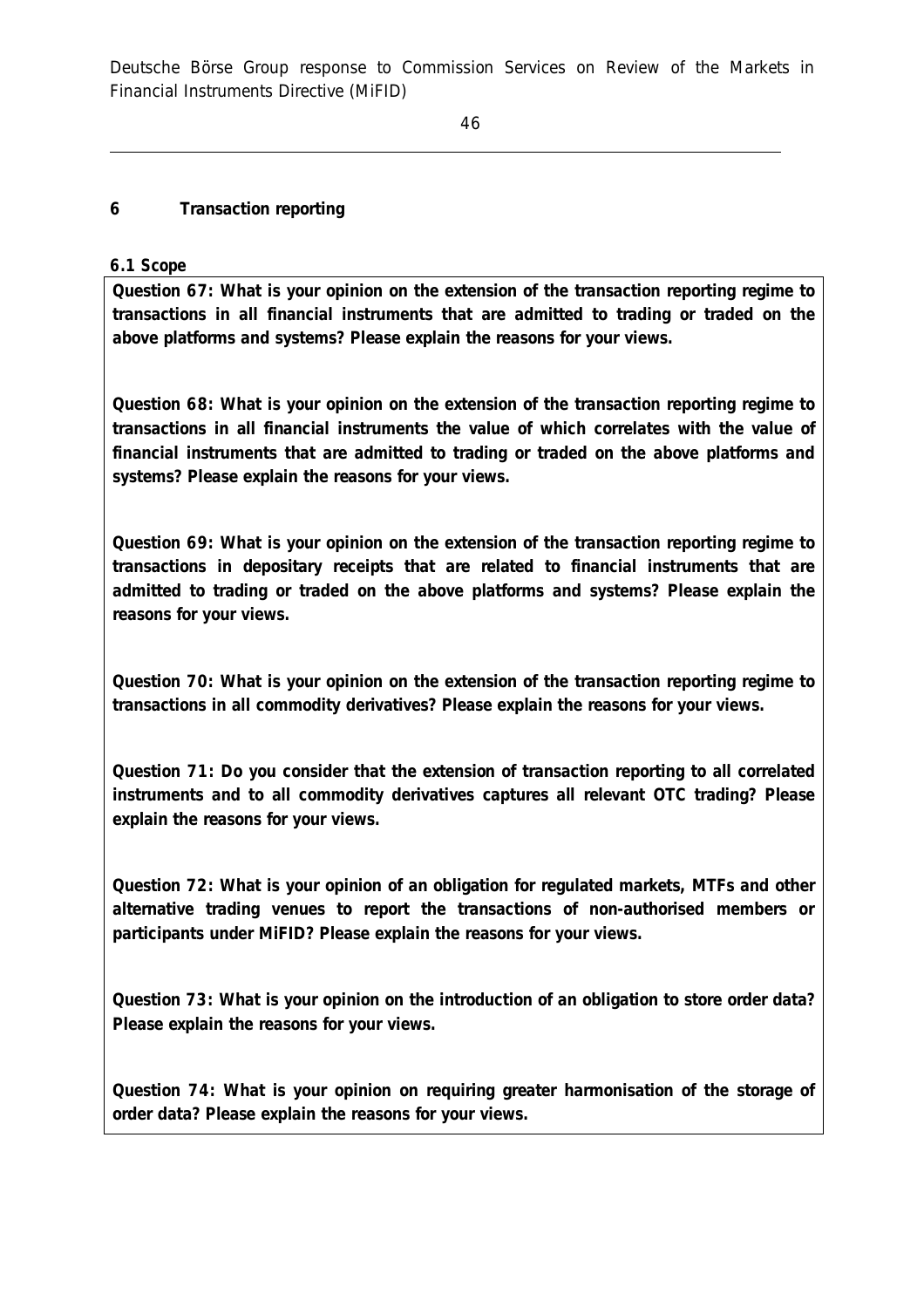**Question 67 - 70:** 

DBG welcomes the extension to the financial instruments described. This increases stability and integrity of financial markets.

**Question 71:** 

No comment.

**Question 72:** 

We expect that it would be welcomed by our trading members which are not authorised as investment firms if we offer to report for them transactions to the supervisors in a cost efficient way.

**Question 73:** 

DBG supports the obligation to store order data.

**Question 74:** 

DBG sees no need for a greater harmonisation of the storage of order data. The data is available and can be prepared on demand. A harmonisation would be costly and it should be considered that a request is not very frequent.

#### *6.2 Content of reporting*

**Question 75: What is your opinion on the suggested specification of what constitutes a transaction for reporting purposes? Please explain the reasons for your views.** 

**Question 76: How do you consider that the use of client identifiers may best be further harmonised? Please explain the reasons for your views.** 

**Question 77: What is your opinion on the introduction of an obligation to transmit required details of orders when not subject to a reporting obligation? Please explain the reasons for your views.** 

**Question 78: What is your opinion on the introduction of a separate trader ID? Please explain the reasons for your views.**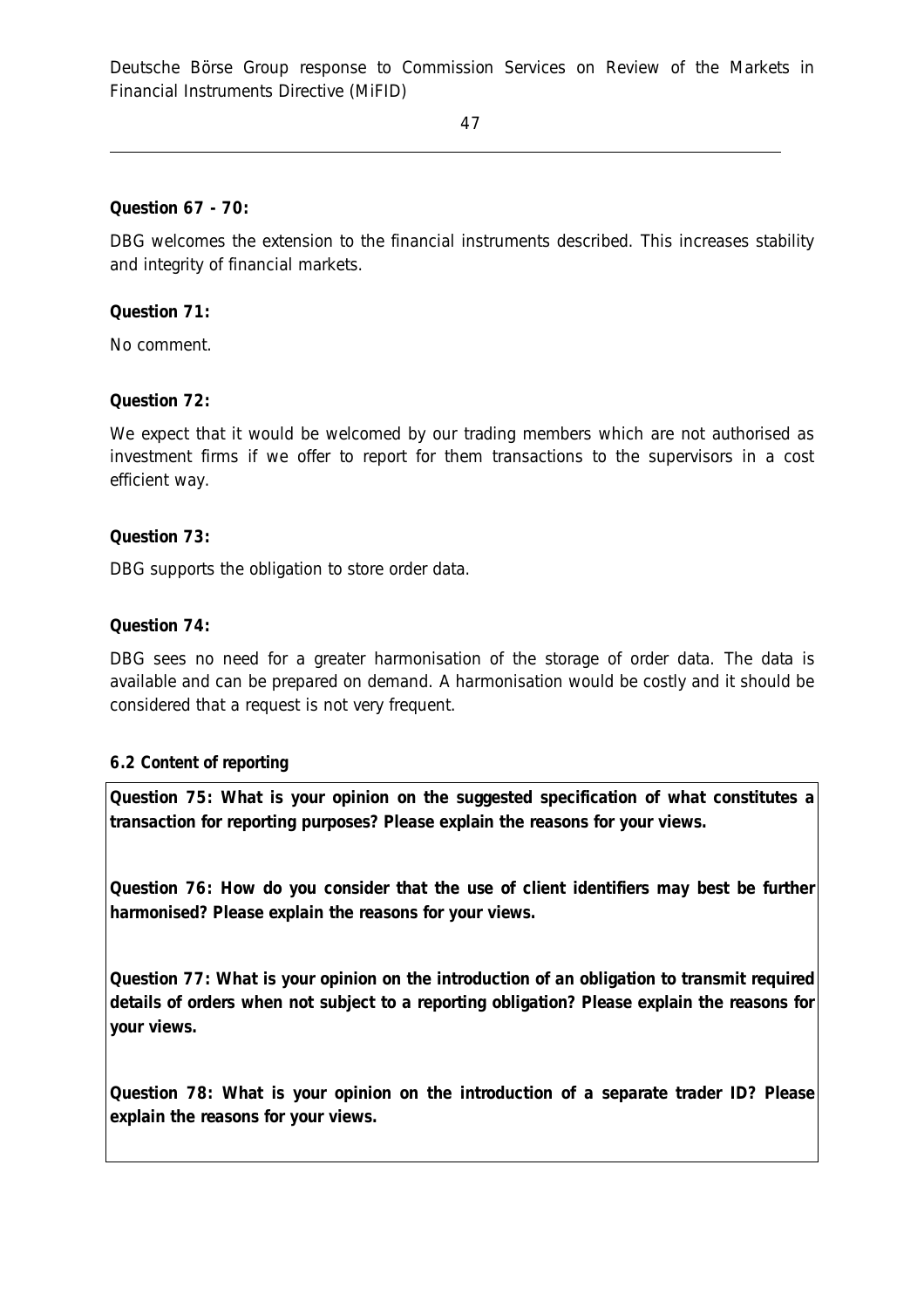48

**Question 79: What is your opinion on introducing implementing acts on a common European transaction reporting format and content? Please explain the reasons for your views.** 

**Question 75:** 

DBG supports the suggested specification.

**Question 76-79:** 

No comment.

#### *6.3 Reporting channels*

**Question 80: What is your opinion on the possibility of transaction reporting directly to a reporting mechanism at EU level? Please explain the reasons for your views.** 

**Question 81: What is your opinion on clarifying that third parties reporting on behalf of investment firms need to be approved by the supervisor as an Approved Reporting Mechanism? Please explain the reasons for your views.** 

**Question 82: What is your opinion on waiving the MiFID reporting obligation on an investment firm which has already reported an OTC contract to a trade repository or competent authority under EMIR? Please explain the reasons for your views.** 

**Question 83: What is your opinion on requiring trade repositories under EMIR to be approved as an ARM under MiFID? Please explain the reasons for your views.** 

**Question 80:** 

No comment.

**Question 81:** 

DBG supports introduction of an "Approved Reporting Mechanism" (ARM) for transaction reporting purposes. This ensures quality and stability of the reported data.

**Question 82:** 

To avoid duplicate reporting DBG welcomes the proposal on waiving the MiFID reporting obligation for an IF which has already reported an OTC contract to a trade repository or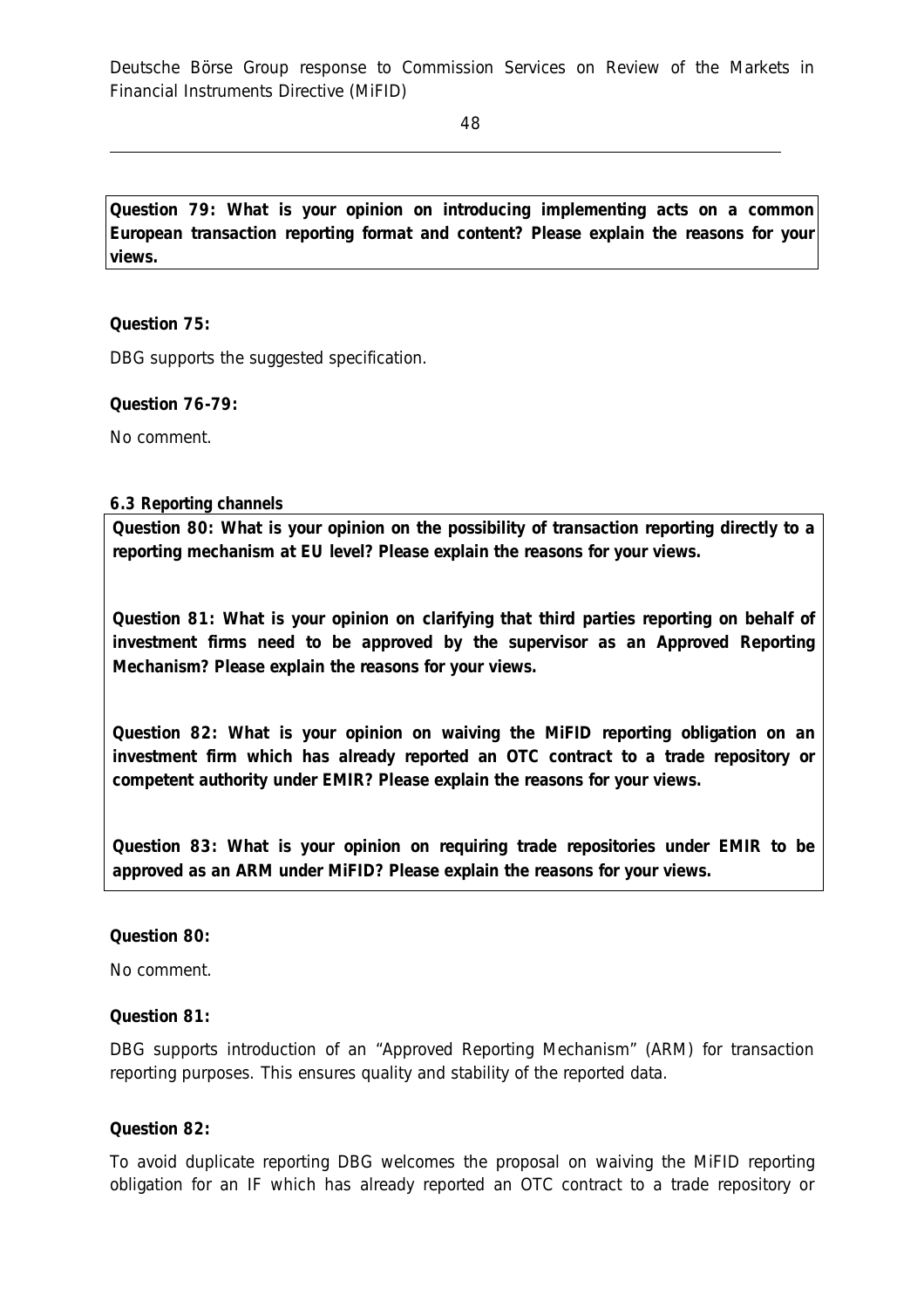competent authority under EMIR. However, companies subject to reporting requirements which prefer to report via the established channels according to article 25 MiFID ought to be left this option.

# **Question 83:**

Ideally the approval as ARM is granted based on the application requirements set for becoming a trade repository under EMIR. A separate and from a requirement perspective different application lacks efficiency. Should a separate application and approval process remain necessary, we believe that any endorsement of such a requirement for trade repositories should be linked to a requirement for IFs to include transaction reporting in these market infrastructures. The reason for this is that we believe it will be a natural trend for trade repositories to serve both position and transaction reporting obligations for instruments requiring position reporting under EMIR.

# **7 Investor protection and provision of investment services**

## *7.1 Scope of the Directive*

*7.1.1 Optional exemptions for some investment service providers* 

**Question 84: What is your opinion about limiting the optional exemptions under Article 3 of MiFID? What is your opinion about obliging Member States to apply to the exempted entities requirements analogous to the MiFID conduct of business rules for the provision of investment advice and fit and proper criteria? Please explain the reasons for your views.** 

#### No comment.

## *7.1.2 Application of MiFID to structured deposits*

**Question 85: What is your opinion on extending MiFID to cover the sale of structured deposits by credit institutions? Do you consider that other categories of products could be covered? Please explain the reasons for your views.** 

No comment.

## *7.1.3 Direct sales by investment firms and credit institutions*

**Question 86: What is your opinion about applying MiFID rules to credit institutions and investment firms when, in the issuance phase, they sell financial instruments they issue, even when advice is not provided? What is your opinion on whether, to this end, the definition of the service of execution of orders would include direct sales of financial instruments by banks and investment firms? Please explain the reasons for your views.**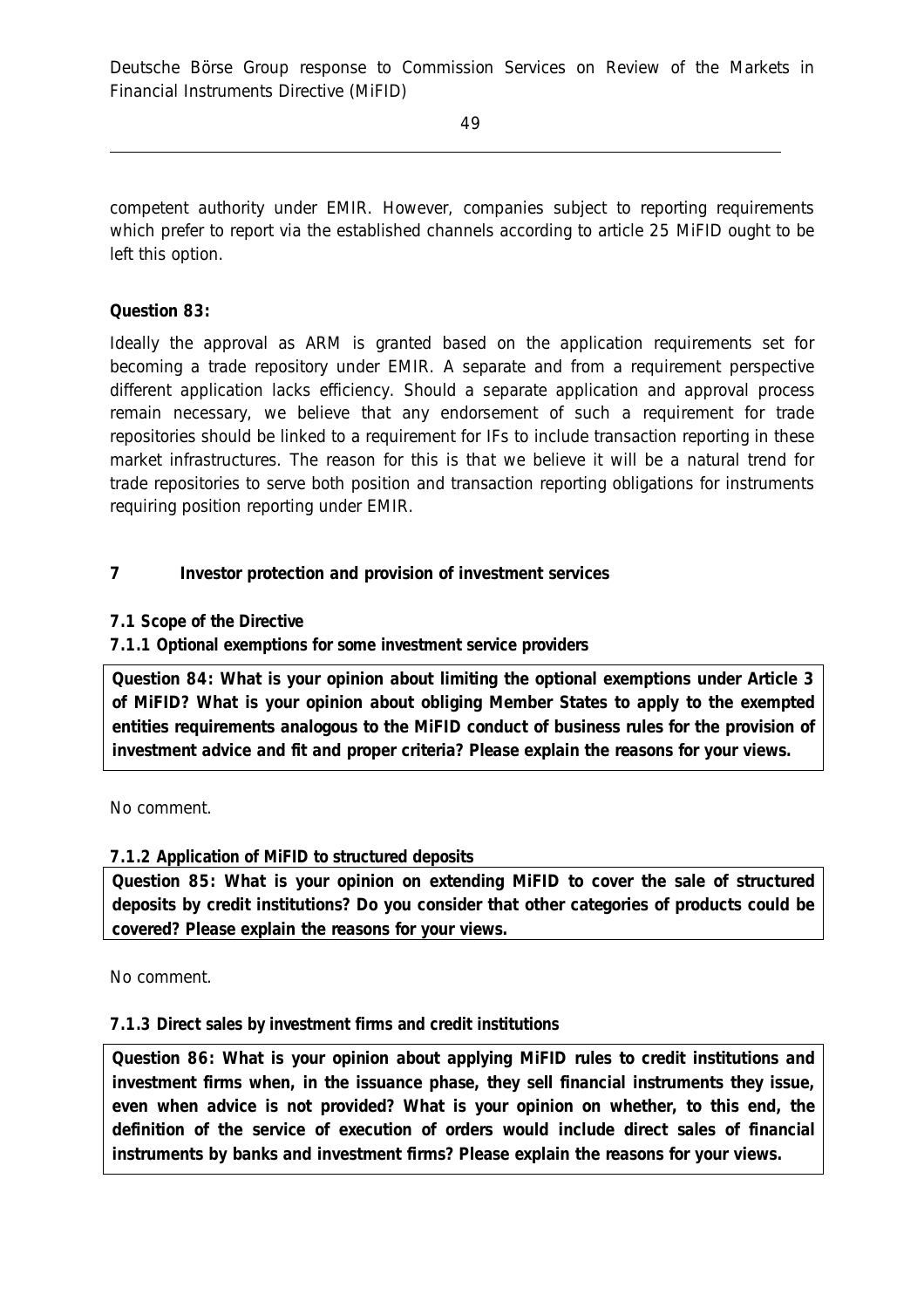**Question 86:** 

We welcome the proposed approach. We believe that the definition 'Execution Service' should apply to all trading forms including all following duties such as best execution or information search for advisory purposes. Otherwise, the legal consequence becomes immaterial.

## *7.2 Conduct of business obligations 7.2.1 "Execution only" services*

**Question 87: What is your opinion of the suggested modifications of certain categories of instruments (notably shares, money market instruments, bonds and securitised debt), in the context of so-called "execution only" services? Please explain the reasons for your views.** 

**Question 88: What is your opinion about the exclusion of the provision of "execution-only" services when the ancillary service of granting credits or loans to the client (Annex I, section B (2) of MiFID) is also provided? Please explain the reasons for your views.** 

**Question 89: Do you consider that all or some UCITS could be excluded from the list of non-complex financial instruments? In the case of a partial exclusion of certain UCITS, what criteria could be adopted to identify more complex UCITS within the overall population of UCITS? Please explain the reasons for your views.** 

**Question 90: Do you consider that, in the light of the intrinsic complexity of investment services, the "execution-only" regime should be abolished? Please explain the reasons for your views.** 

#### **Question 87:**

We welcome the described attempts. In addition we would further recommend to refine the 'execution only' application on product type modifications, as proposed in Option A, but also include the type of trading venue the products are traded on. Accordingly, 'execution only' should be granted for certain products only, when the execution occurs on transparent and orderly RMs or MTFs.

## **Question 89:**

We believe that the UCITS Directive ensures a high level of transparency by requiring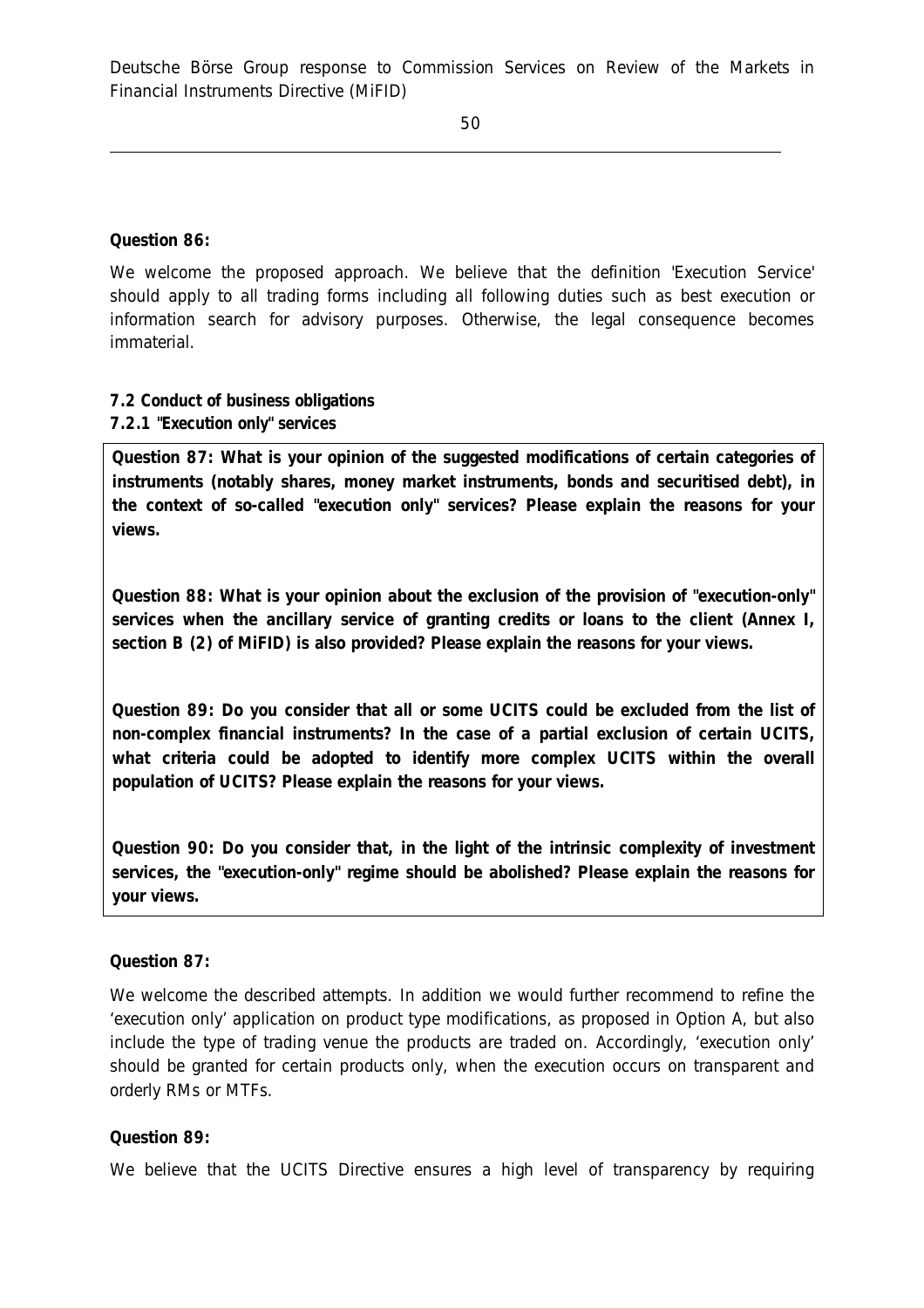prospectuses to include all information necessary for investors to be able to make an informed judgement of the investment, and, in particular, of the risks attached thereto. This is also apparent by the requirement that prospectuses shall include, independent of the instruments invested in a clear and easily understandable explanation of the fund's risk profile.

In addition, investment companies are required to publish key investor information documents that shall include appropriate information about the essential characteristics of the UCITS concerned with the objective to enable investors to understand the nature and the risks of the investment product and, consequently, to take investment decisions on an informed basis.

Therefore, we believe that investors are very well-positioned to take self-directed, educated investment decisions in UCITS instruments and hence there is no need to exclude all or some UCITS from the list of non-complex financial products. If some portfolio management techniques are considered complex, adequate transparency requirements could, for example, be established via a corresponding amendment of the UCITS Directive itself.

# **Question 90:**

We do not conceive abolishment of the "execution only" service as the right way forward as it would patronise well-informed, self-directed investors. Clients - including retail clients - who engage in equity or bonds trading usually are familiar with the specificities of the respective asset class.

## *7.2.2 Investment advice*

**Question 91: What is your opinion of the suggestion that intermediaries providing investment advice should: 1) inform the client, prior to the provision of the service, about**  the basis on which advice is provided; 2) in the case of advice based on a fair analysis of **the market, consider a sufficiently large number of financial instruments from different providers? Please explain the reasons for your views.** 

**Question 92: What is your opinion about obliging intermediaries to provide advice to specify in writing to the client the underlying reasons for the advice provided, including the explanation on how the advice meets the client's profile? Please explain the reasons for your views.** 

**Question 93: What is your opinion about obliging intermediaries to inform the clients about any relevant modifications in the situation of the financial instruments pertaining to them? Please explain the reasons for your views.**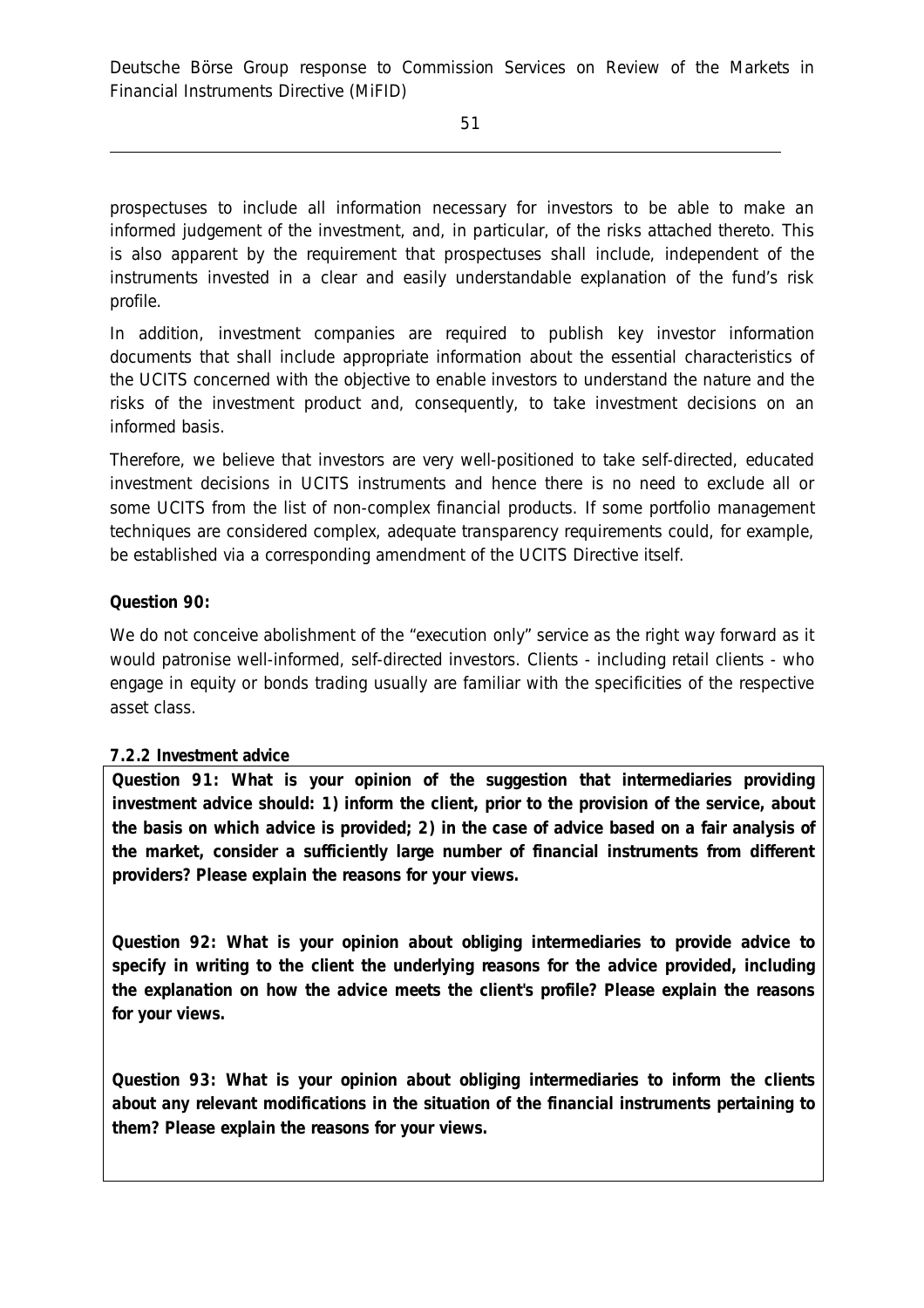**Question 94: What is your opinion about introducing an obligation for intermediaries providing advice to keep the situation of clients and financial instruments under review in order to confirm the continued suitability of the investments? Do you consider this obligation be limited to longer term investments? Do you consider this could be applied to all situations where advice has been provided or could the intermediary maintain the possibility not to offer this additional service? Please explain the reasons for your views.** 

We welcome the described attempts.

### *7.2.3. Informing clients on complex products*

**Question 95: What is your opinion about obliging intermediaries to provide clients, prior to the transaction, with a risk/gain and valuation profile of the instrument in different market conditions? Please explain the reasons for your views.** 

**Question 96: What is your opinion about obliging intermediaries also to provide clients with independent quarterly valuations of such complex products? In that case, what criteria should be adopted to ensure the independence and the integrity of the valuations?** 

**Question 97: What is your opinion about obliging intermediaries also to provide clients with quarterly reporting on the evolution of the underlying assets of structured finance products? Please explain the reasons for your views.** 

**Question 98: What is your opinion about introducing an obligation to inform clients about any material modification in the situation of the financial instruments held by firms on their behalf? Please explain the reasons for your views** 

**Question 99: What is your opinion about applying the information and reporting requirements concerning complex products and material modifications in the situation of financial instruments also to the relationship with eligible counterparties? Please explain the reasons for your views.** 

**Question 100: What is your opinion of, in the case of products adopting ethical or socially oriented investment criteria, obliging investment firms to inform clients thereof?** 

We would recommend daily reporting for retail investors. At least a valuation on a daily basis should be possible. For professional clients we do understand that sometimes very complex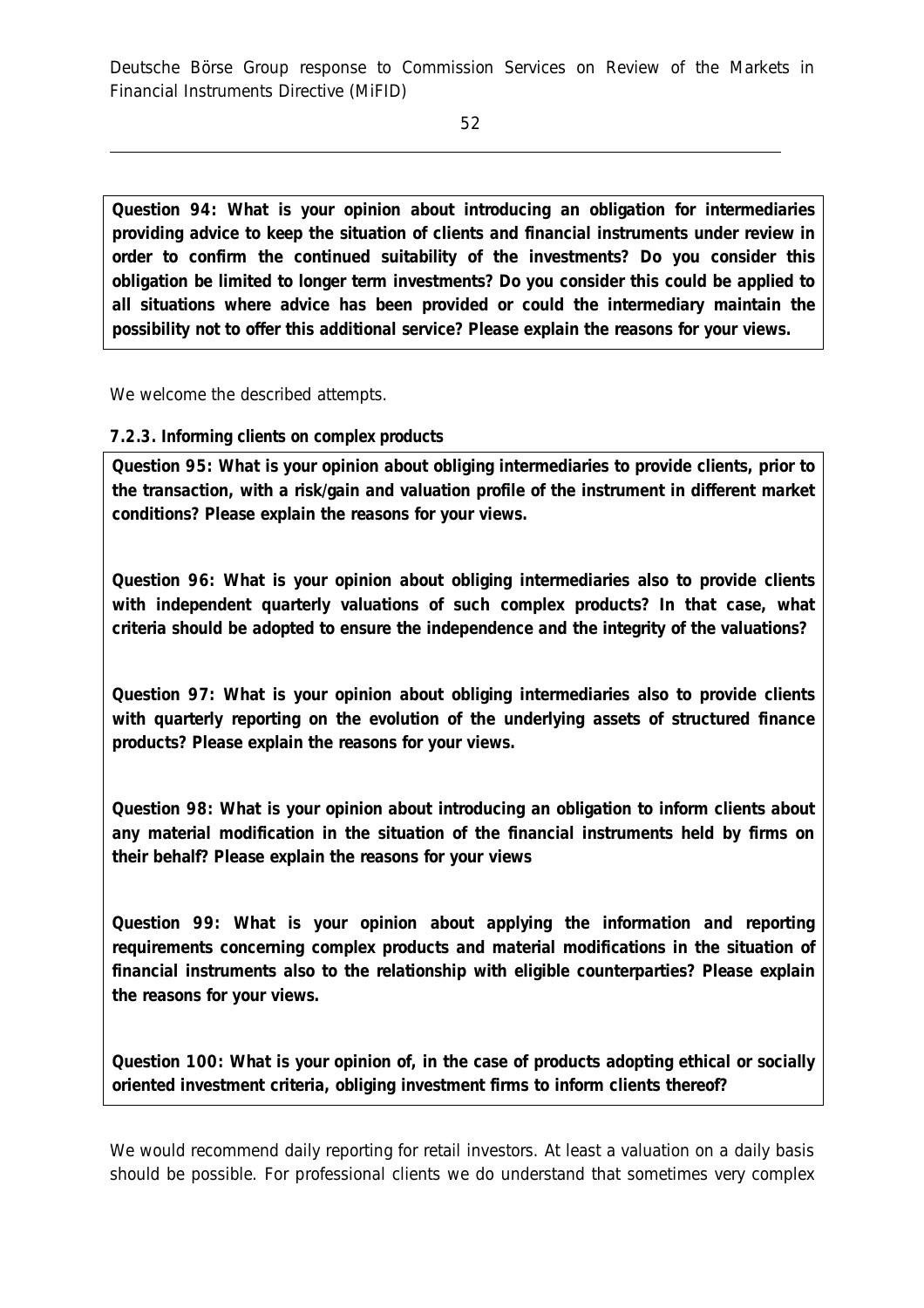structures are necessary with very long maturities, however, weekly, or at least monthly reports should be available as with regards to valuation.

However, additional information requirements for IFs may increase their cost base and could possibly translate in higher transaction costs for investors. A way forward to improve the information situation for the investor may be that the issuer of a financial instrument is obliged to create such profiles within the Key Investor Information (KII) document which can then be provided by the intermediary.

# *7.2.4 Inducements*

**Question 101: What is your opinion of the removal of the possibility to provide a summary disclosure concerning inducements? Please explain the reasons for your views.** 

**Question 102: Do you consider that additional ex-post disclosure of inducements could be required when ex-ante disclosure has been limited to information methods of calculating inducements? Please explain the reasons for your views.** 

**Question 103: What is your opinion about banning inducements in the case of portfolio management and in the case of advice provided on an independent basis due to the specific nature of these services? Alternatively, what is your opinion about banning them in the case of all investment services? Please explain the reasons for your views.** 

No comment.

## *7.2.5 Provision of services to non-retail clients and classification of clients*

**Question 104: What is your opinion about retaining the current client classification regime in its general approach involving three categories of clients (eligible counterparties, professional and retail clients)? Please explain the reasons for your views.** 

**Question 105: What are your suggestions for modificationin the following areas:** 

- **a) Introduce, for eligible counterparties, the high level principle to act honestly, fairly and professionally and the obligation to be fair, clear and not misleading when informing the client;**
- **b) Introduce some limitations in the eligible counterparties regime. Limitations may refer to entities covered (such as non-financial undertakings and/or certain financial institutions) or financial instruments traded (such as asset backed securities and non-standard OTC derivatives); and/or**
- **c) Clarify the list of eligible counterparties and professional clients per se in order**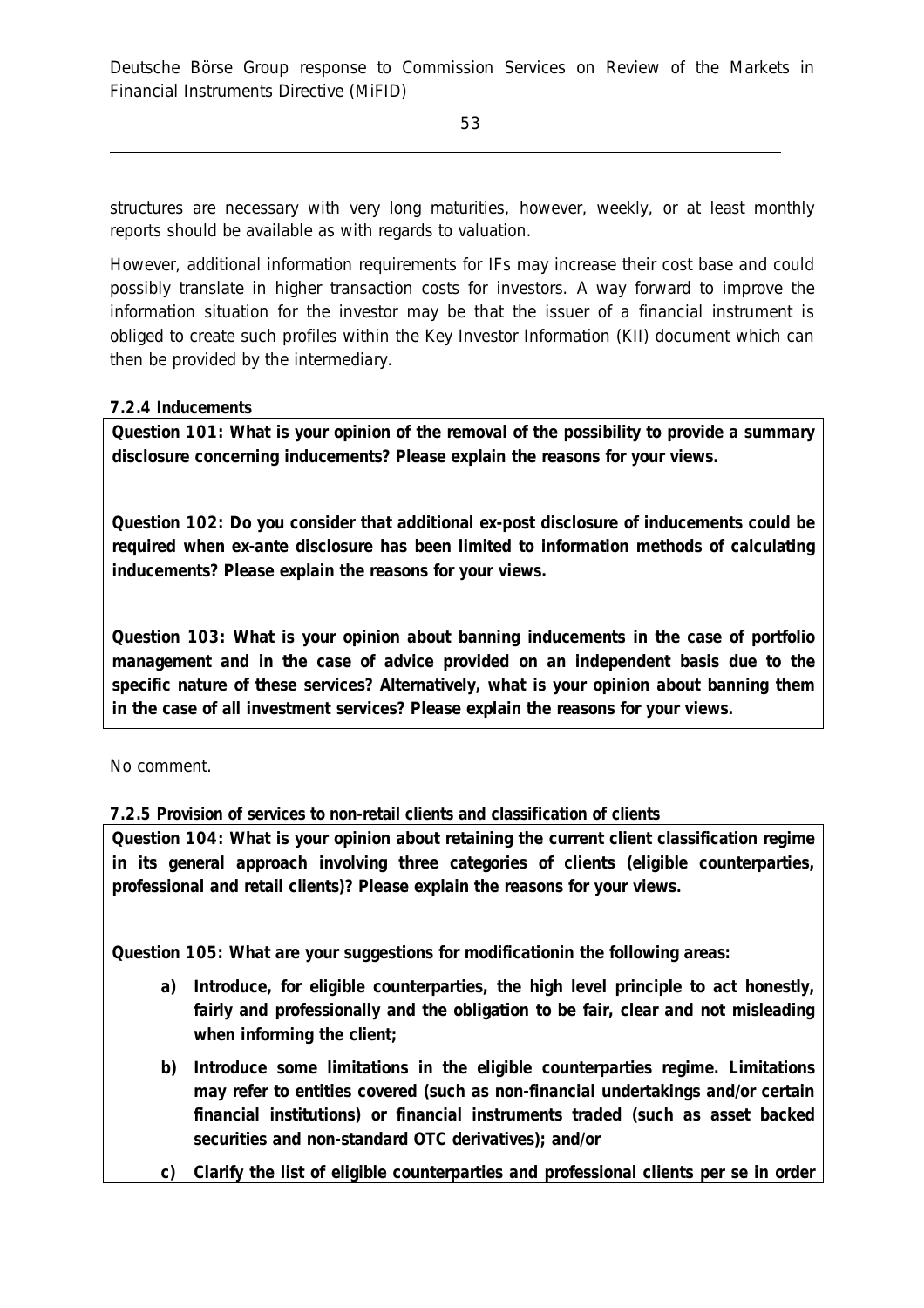54

**to exclude local public authorities/municipalities? Please explain the reasons for your views.** 

**Question 106: Do you consider that the current presumption covering the professional clients' knowledge and experience, for the purpose of the appropriateness and suitability test, could be retained? Please explain the reasons for your views.** 

We welcome the described attempts.

### *7.2.6 Liability of firms providing services*

**Question 107: What is your opinion on introducing a principle of civil liability applicable to investment firms? Please explain the reasons for your views.** 

**Question 108: What is your opinion of the following list of areas to be covered: information and reporting to clients, suitability and appropriateness test, best execution, client order handling? Please explain the reasons for your views.** 

No comment.

## *7.2.7 Execution quality and best execution*

**Question 109: What is your opinion about requesting execution venues to publish data on execution quality concerning financial instruments they trade? What kind of information would be useful for firms executing client orders in order to facilitate compliance with best execution obligations? Please explain the reasons for your views.** 

**Question 110: What is your opinion of the requirements concerning the content of execution policies and usability of information given to clients should be strengthened? Please explain the reasons for your views.** 

**Question 109:** 

Although it is fair to require the production of data on execution quality, it must be noted that the availability and quality of pre- and post-trade data is essential to assess the quality of execution of various execution venues. While pre- and post-trade transparency of RMs and MTFs is of high quality, availability and quality of OTC transparency is still rather weak.

Publishing execution quality data of OTC (internalisation, BCN) might blur the picture (usually, the IF offers price improvement to its client, compared to the public markets).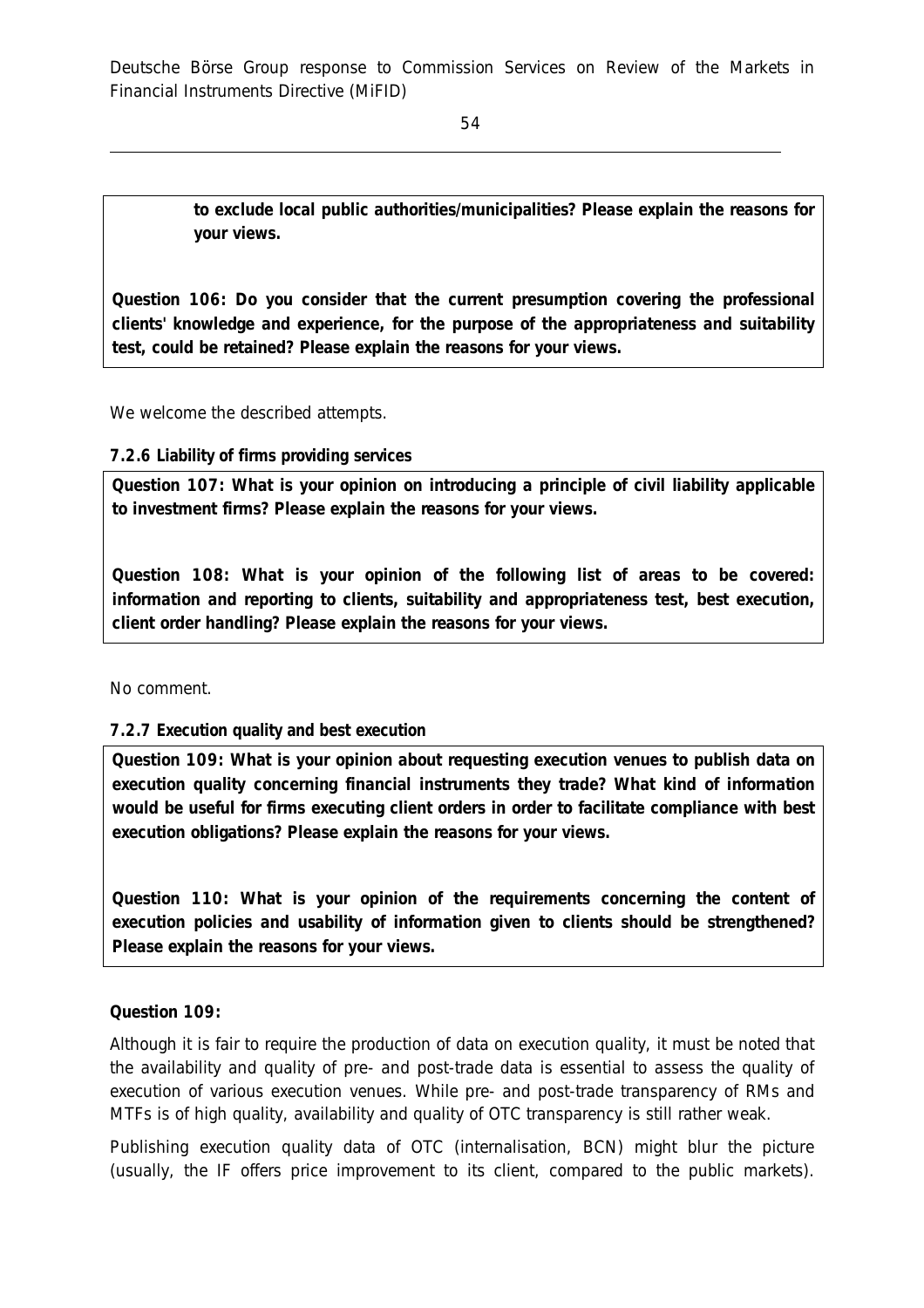Therefore, best execution reports must provide a clear distinction between the publicly accessible markets and markets that are available to the clients of an IF.

The usage of pre- and post-trade data provided by execution venues usually includes efforts on the customer side, like storing and aggregating the data in order to come up with respective best execution analytics. For the verification of consistent best execution of orders only a few market operators provide special best execution reports containing major key figures. The lack of data makes it hard to compare execution quality.

Establishing comparable reports of all available execution venues – on and off-exchange – with comparable and concretely defined key figures would be an efficient step to facilitate verification and back-testing of best execution principles.

Since Deutsche Börse AG established in 2007 Best Execution Reports with proven key figures, these may be used as a blueprint. They contain key figures with regard to liquidity: spreads and other implicit cost figures as well as qualitative key figures. These figures can be translated easily into best execution criteria.

## **Question 110:**

In general, best execution policies should be monitored more closely in order to determine whether they are really MiFID-compliant. Phrasings like "Order execution on a domestic exchange" in countries with several exchanges make it impossible for investors to determine on which venue his order will be executed. Moreover, there are strong reasons to believe that the interest of the investor is not always the most important factor during the process of drafting and reviewing best execution policies. As well, criteria and criteria weightings for best execution policies could be defined more precisely to reduce room for interpretation.

## *7.2.8 Dealing on own account and execution of client orders*

**Question 111: What is your opinion on modifying the exemption regime in order to clarify that firms dealing on own account with clients are fully subject to MiFID requirements? Please explain the reasons for your views.** 

**Question 112: What is your opinion on treating matched principal trades both as execution of client orders and as dealing on own account? Do you agree that this should not affect the treatment of such trading under the Capital Adequacy Directive? How should such trading be treated for the purposes of the systematic internaliser regime? Please explain the reasons for your views.**

## **Question 111:**

We generally welcome the proposal as this ensures that all firms executing client orders are now captured under MiFID.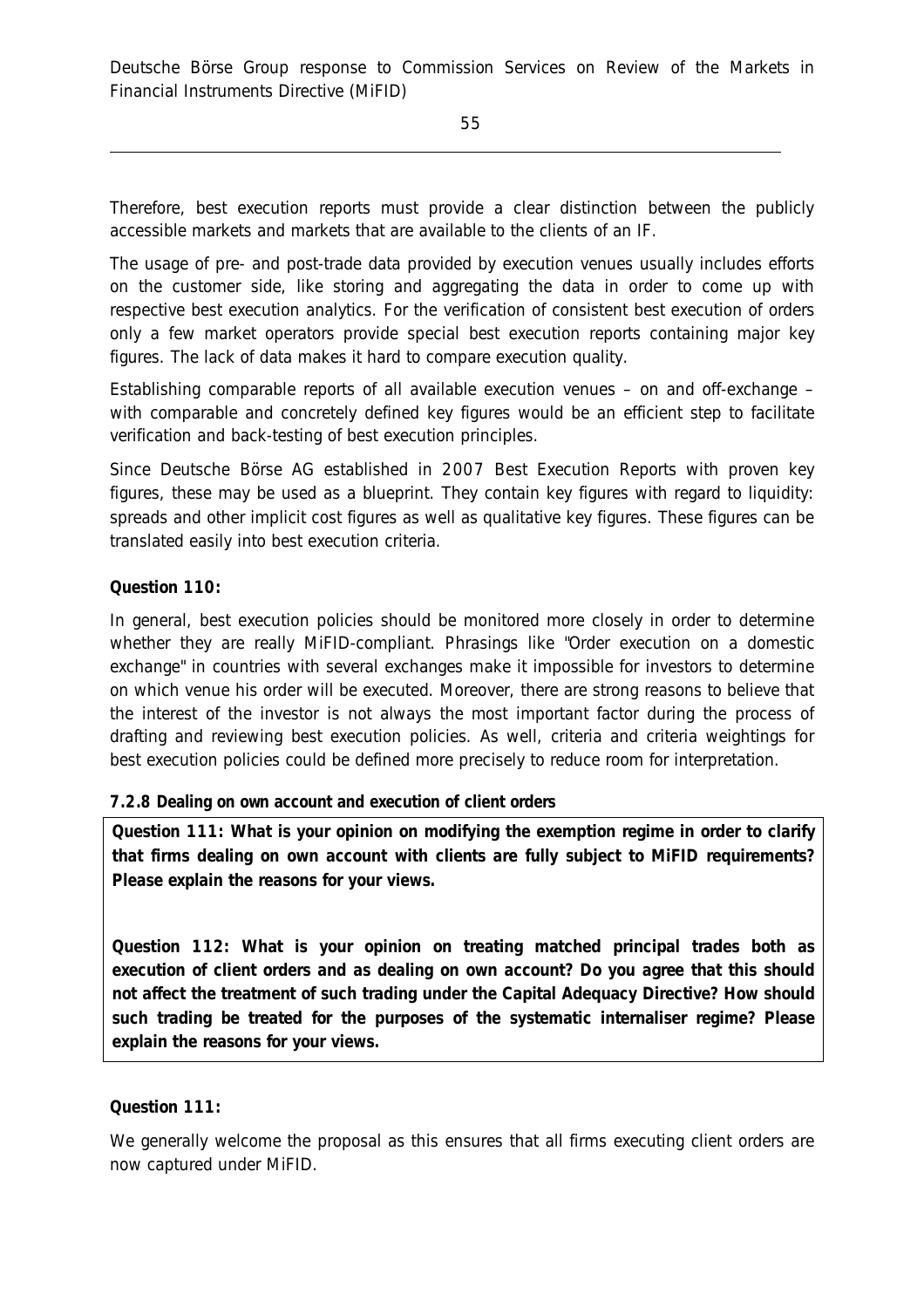# **Question 112:**

We welcome the proposal of treating matched principle trades both as execution of client orders and as dealing on own account. We also agree that this should not affect the treatment of such trading under the Capital Adequacy Directive.

# *7.3 Authorisation and organisational requirements*

## *7.3.1 Fit and proper criteria*

**Question 113: What is your opinion on possible MiFID modifications leading to the further strengthening of the fit and proper criteria, the role of directors and the role of supervisors? Please explain the reasons for your view.** 

## No comment.

## *7.3.2 Compliance, risk management and internal audit functions*

**Question 114: What is your opinion on possible MiFID modifications leading to the reinforcing of the requirements attached to the compliance, the risk management and the internal audit function? Please explain the reasons for your view.** 

## No comment.

## *7.3.3 Organisational requirements for the launch of products, operations and services*

**Question 115: Do you consider that organisational requirements in the implementing directive could be further detailed in order to specifically cover and address the launch of new products, operations and services? Please explain the reasons for your views.** 

**Question 116: Do you consider that this would imply modifying the general organisational requirements, the duties of the compliance function, the management of risks, the role of board members, the reporting to senior management and possibly to supervisors?** 

No comment.

## *7.3.4 Specific organisational requirements for the provision of the service of portfolio management*

**Question 117: Do you consider that specific organisational requirements could address the provision of the service of portfolio management? Please explain the reasons for your views.**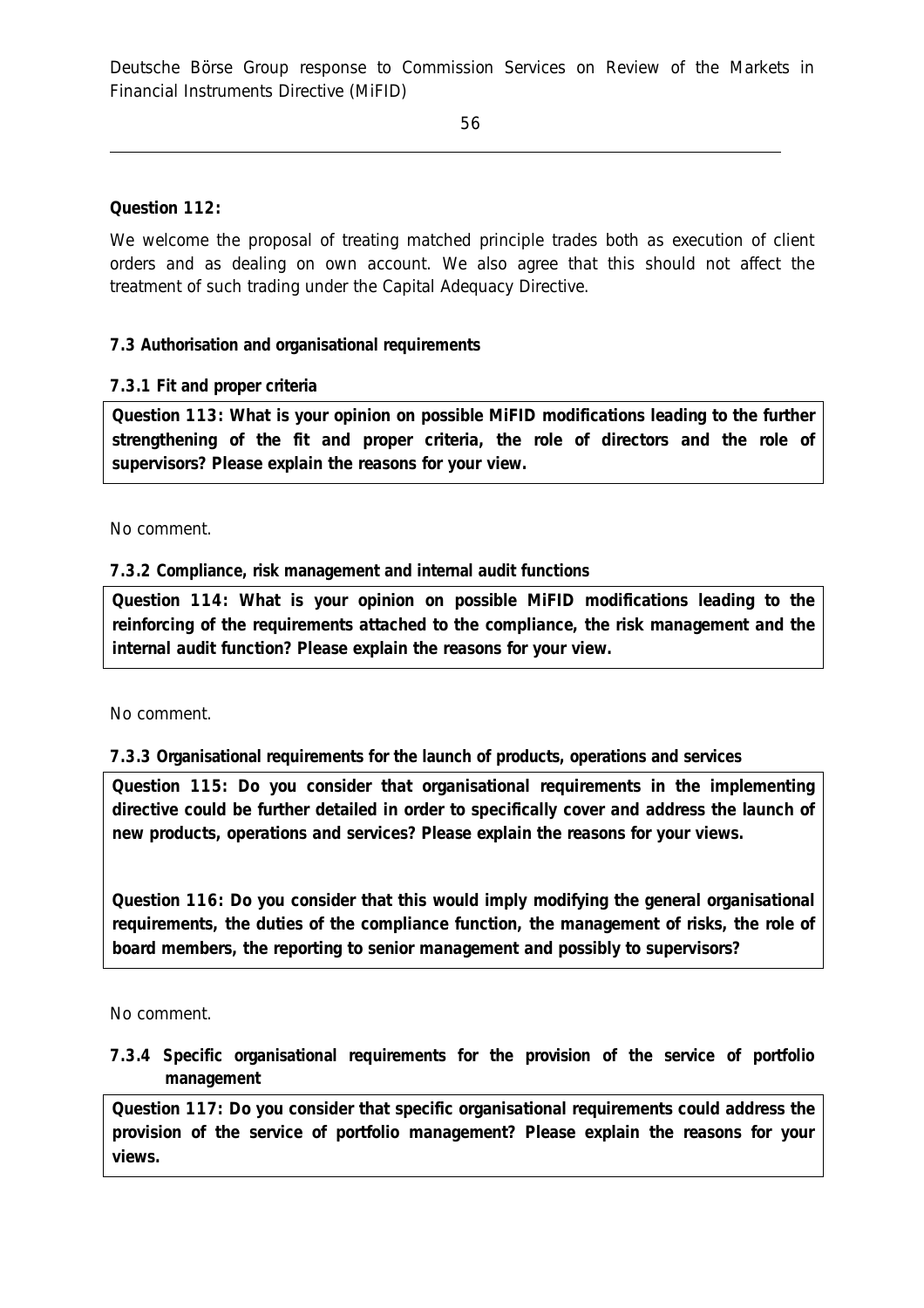No comment.

### *7.3.5 Conflicts of interest and sales process*

**Question 118: Do you consider that implementing measures are required for a more uniform application of the principles on conflicts of interest?**

No comment.

### *7.3.6 Segregation of client assets*

**Question 119: What is your opinion of the prohibition of title transfer collateral arrangements involving retail clients' assets? Please explain the reasons for your views.** 

**Question 120: What is your opinion about Member States be granted the option to extend the prohibition above to the relationship between investment firms and their non retail clients? Please explain the reasons for your views.** 

**Question 121: Do you consider that specific requirements could be introduced to protect retail clients in the case of securities financing transaction involving their financial instruments? Please explain the reasons for your views.** 

**Question 122: Do you consider that information requirements concerning the use of client financial instruments could be extended to any category of clients?** 

**Question 123: What is your opinion about the need to specify due diligence obligations in the choice of entities for the deposit of client funds?** 

### **Question 119:**

Title transfer collateral arrangements should be allowed in each case. Such collateral arrangements should be allowed when dealing with retail clients as well as with professional clients.

Background of the described ownership disputes in single Member States were not title transfer collateral arrangements as such, but poor operational standards of the involved firms and a lack of sufficient legal documentation. These mistakes caused problems not only in connection with title transfer collateral arrangements, but in other business areas as well.

Traditional and developed legal means of security provision should not be prohibited in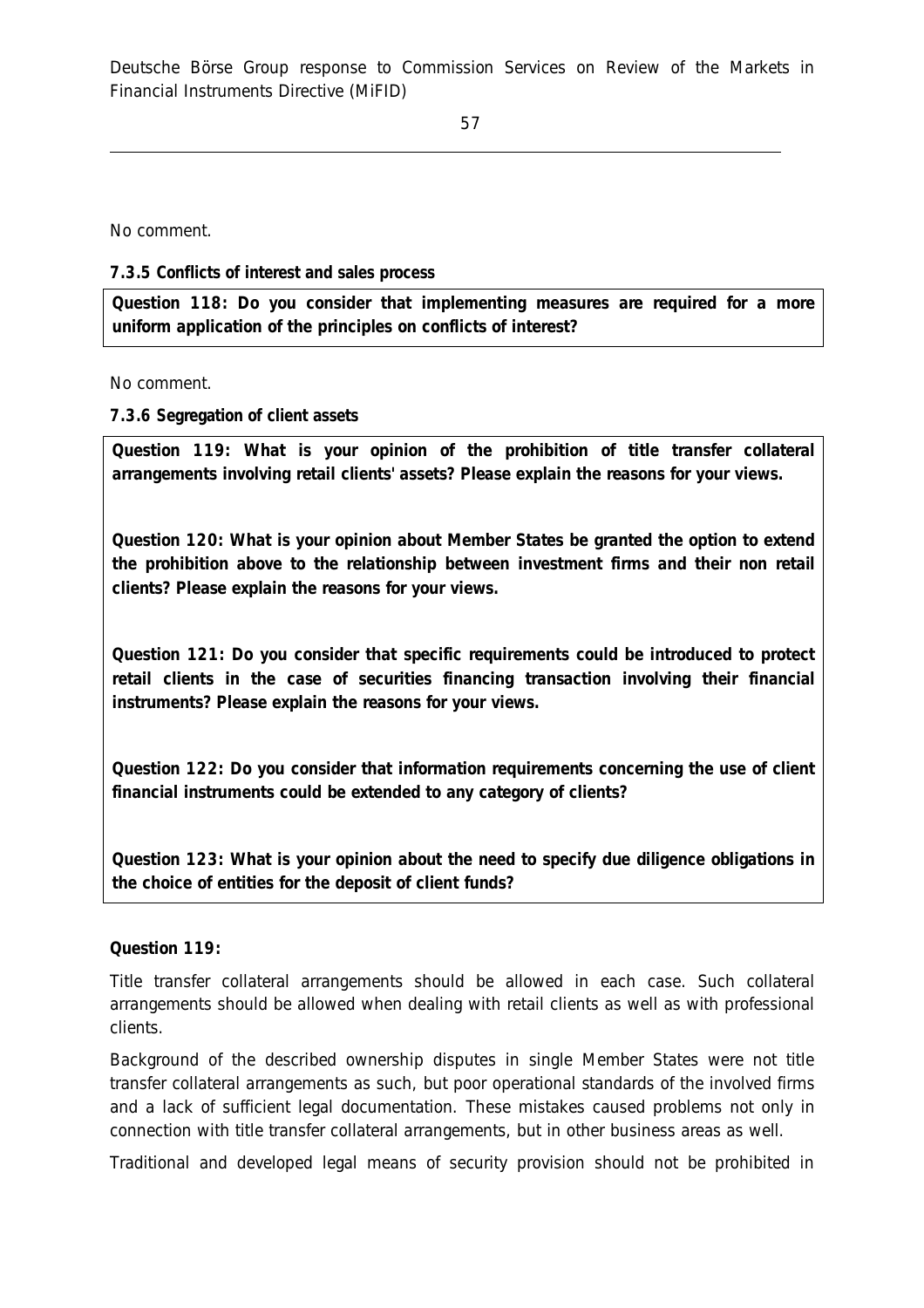general. The described ownership disputes can be prevented more efficiently by enhanced operational standards. Retail clients could be informed and protected by way of mandatory specific written warnings.

To allow a fair competition within Europe Member States should not be granted options to incorporate different rules. Otherwise a regulatory arbitrage would be possible as many firms offer their products in more than one Member State. In addition there is the concern that an option would further contribute to non-standardised procedures per jurisdiction.

In important business areas pledge constructs are the only alternative to title transfer collateral arrangements. National pledging laws across Europe are not harmonised. Therefore a pledge construct is difficult to be used for across Europe business solution. Title transfer collateral arrangements seem to be currently the only stable way of protected systems to offer European standard solutions.

## **Question 120:**

Member States should not be granted the option to incorporate different rules. For explanation see explanation to question 119.

## **Question 122:**

Information requirements could be extended to any category of clients. Such information would increase the transparency and give clients all necessary information to make reasonable decisions. In comparison with prohibitions information requirements are the preferred way forward.

**Question 123:** 

Members of Eurex Clearing AG hold their deposits of collateral (securities, cash or other) in depository entities at recognized collateral locations (CSDs, central banks, payment banks). Eurex Clearing appreciates due diligence obligations applicable to collateral depository entities, e.g. (International) Central Security Depositories or Global Custodians, to generally ensure security and quality, especially in terms of client asset protection, and in the context of T2S.

## *7.3.7 Underwriting and placing*

**Question 124: Do you consider that some aspects of the provision of underwriting and placing could be specified in the implementing legislation? Do you consider that the areas mentioned above (conflicts of interest, general organisational requirements, requirements concerning the allotment process) are the appropriate ones? Please explain the reasons for your views.** 

No comment.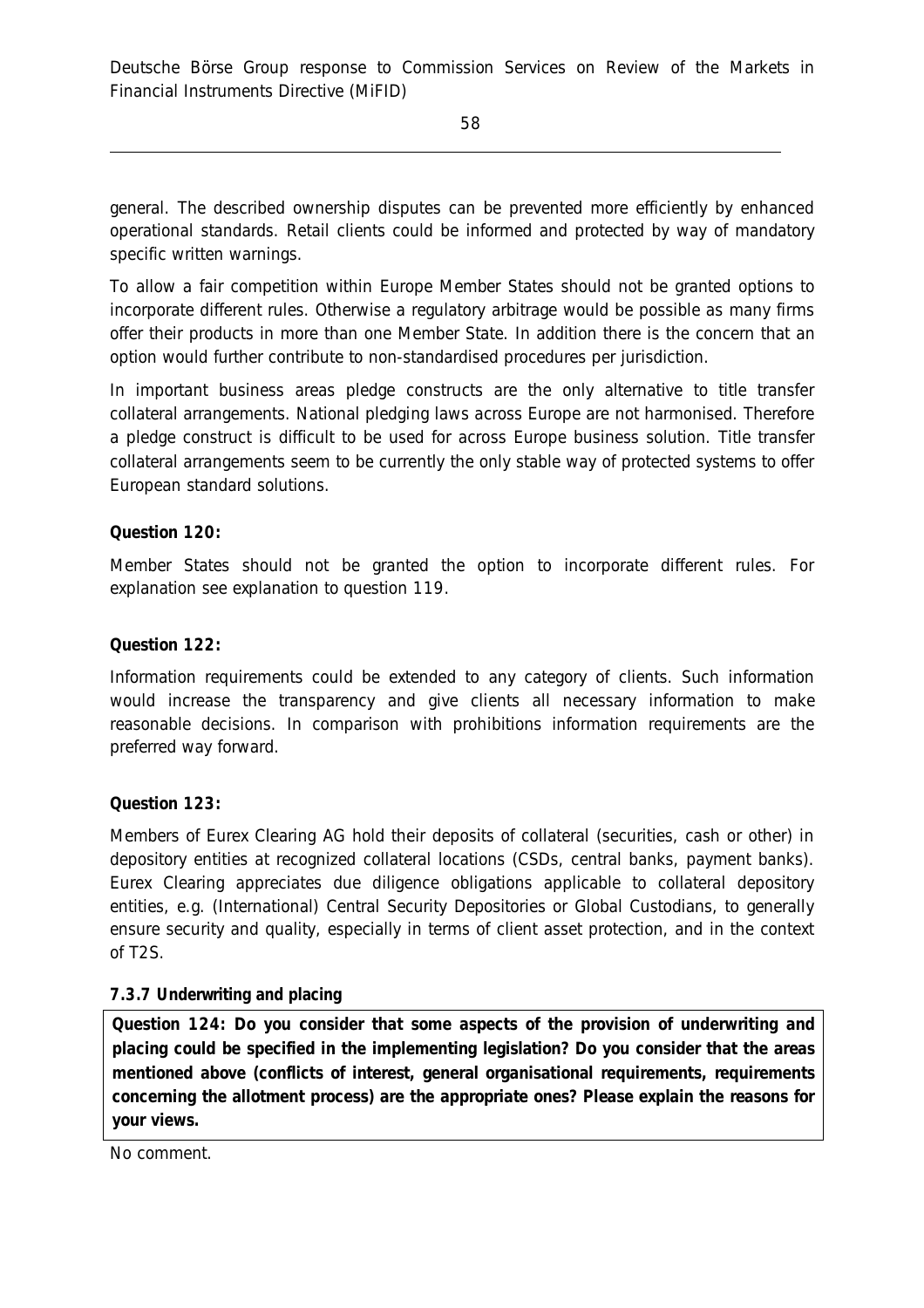## **8 Further convergence of the regulatory framework and of supervisory practices**

### *8.1 Options and discretions*

### *8.1.1 Tied agents*

**Question 125: What is your opinion of Member States retaining the option not to allow the use of tied agents?** 

**Question 126: What is your opinion in relation to the prohibition for tied agents to handle clients' assets?** 

**Question 127: What is your opinion of the suggested clarifications and improvements of the requirements concerning the provision of services in other Member States through tied agents?** 

**Question 128: Do you consider that the tied agents regime require any major regulatory modifications? Please explain the reasons for your views.** 

No comment.

## *8.1.2 Telephone and electronic recording*

**Question 129: Do you consider that a common regulatory framework for telephone and electronic recording, which should comply with EU data protection legal provisions, could be introduced at EU level? Please explain the reasons for your views.** 

**Question 130: If it is introduced do you consider that it could cover at least the services of reception and transmission of orders, execution of orders and dealing on own account? Please explain the reasons for your views.** 

**Question 131: Do you consider that the obligation could apply to all forms of telephone conversation and electronic communications? Please explain the reasons for your views.** 

**Question 132: Do you consider that the relevant records could be kept at least for 3 years? Please explain the reasons for your views.** 

No comment.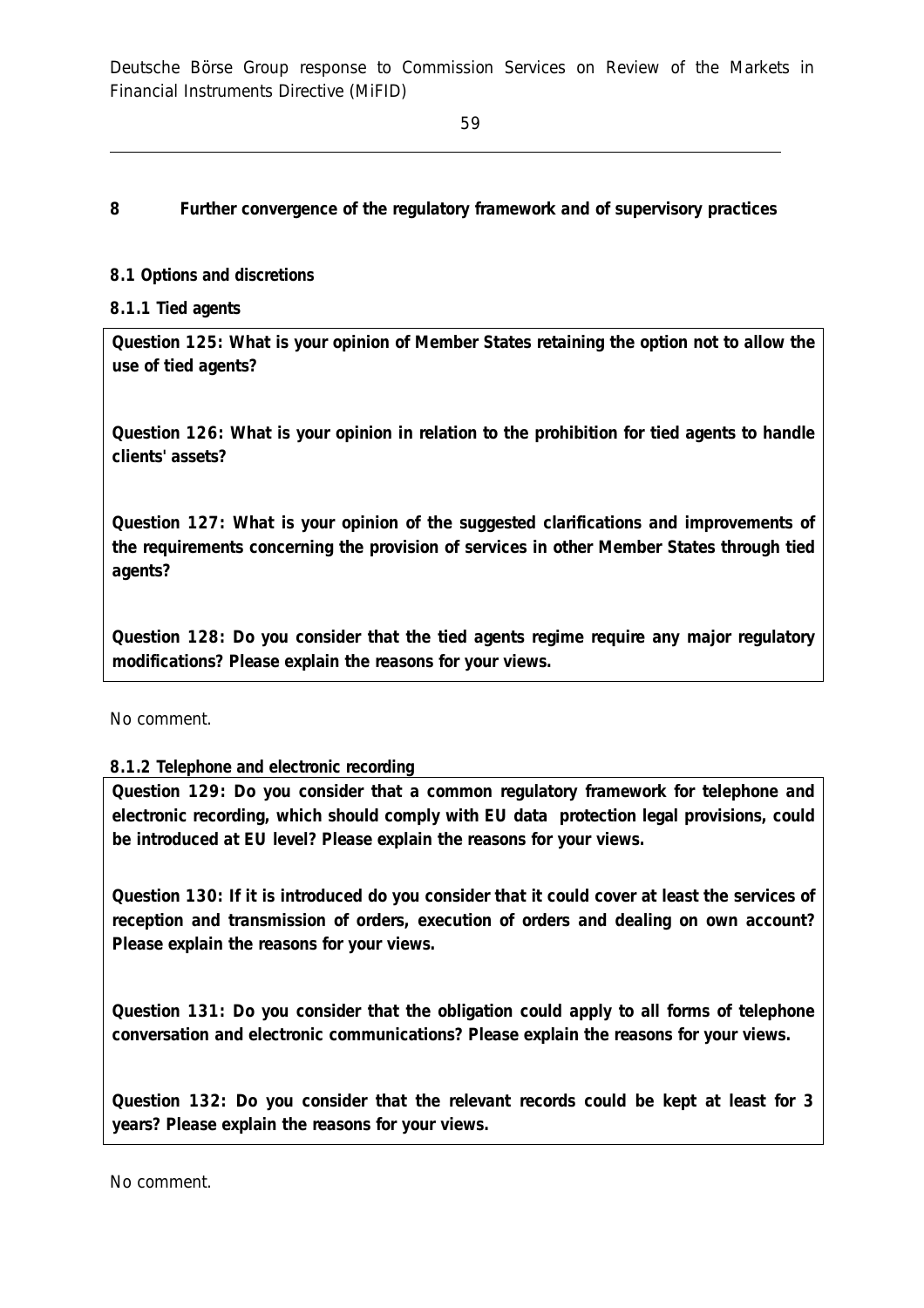## *8.1.3 Additional requirements on investment firms in exceptional cases*

**Question 133: What is your opinion on the abolition of Article 4 of the MiFID Implementing Directive and the introduction of an on-going obligation for Member States to communicate to the Commission any addition or modification in national provisions in the field covered by MiFID? Please explain the reasons for your views.** 

No comment.

## *8.2. Supervisory powers and sanctions 8.2.2. Sanctions (definition, amounts, publication)*

**Question 134: Do you consider that appropriate administrative measures should have at least the effect of putting an end to a breach of the provisions of the national measures implementing MiFID and/or eliminating its effect? How the deterrent effect of administrative fines and periodic penalty payments can be enhanced? Please explain the reasons for your views.** 

**Question 135: What is your opinion on the deterrent effects of effective, proportionate and dissuasive criminal sanctions for the most serious infringements? Please explain the reasons for your views.** 

**Question 136: What are the benefits of the possible introduction of whistleblowing programs? Please explain the reasons for your views.** 

**Question 137: Do you think that the competent authorities should be obliged to disclose to the public every measure or sanction that would be imposed for infringement of the provisions adopted in the implementation of MiFID? Please explain the reasons for your views.** 

No comment.

## *8.3 Access of third country firms to EU markets*

**Question 138: In your opinion, is it necessary to introduce a third country regime in MiFID based on the principle of exemptive relief for equivalent jurisdictions? What is your opinion on the suggested equivalence mechanism?**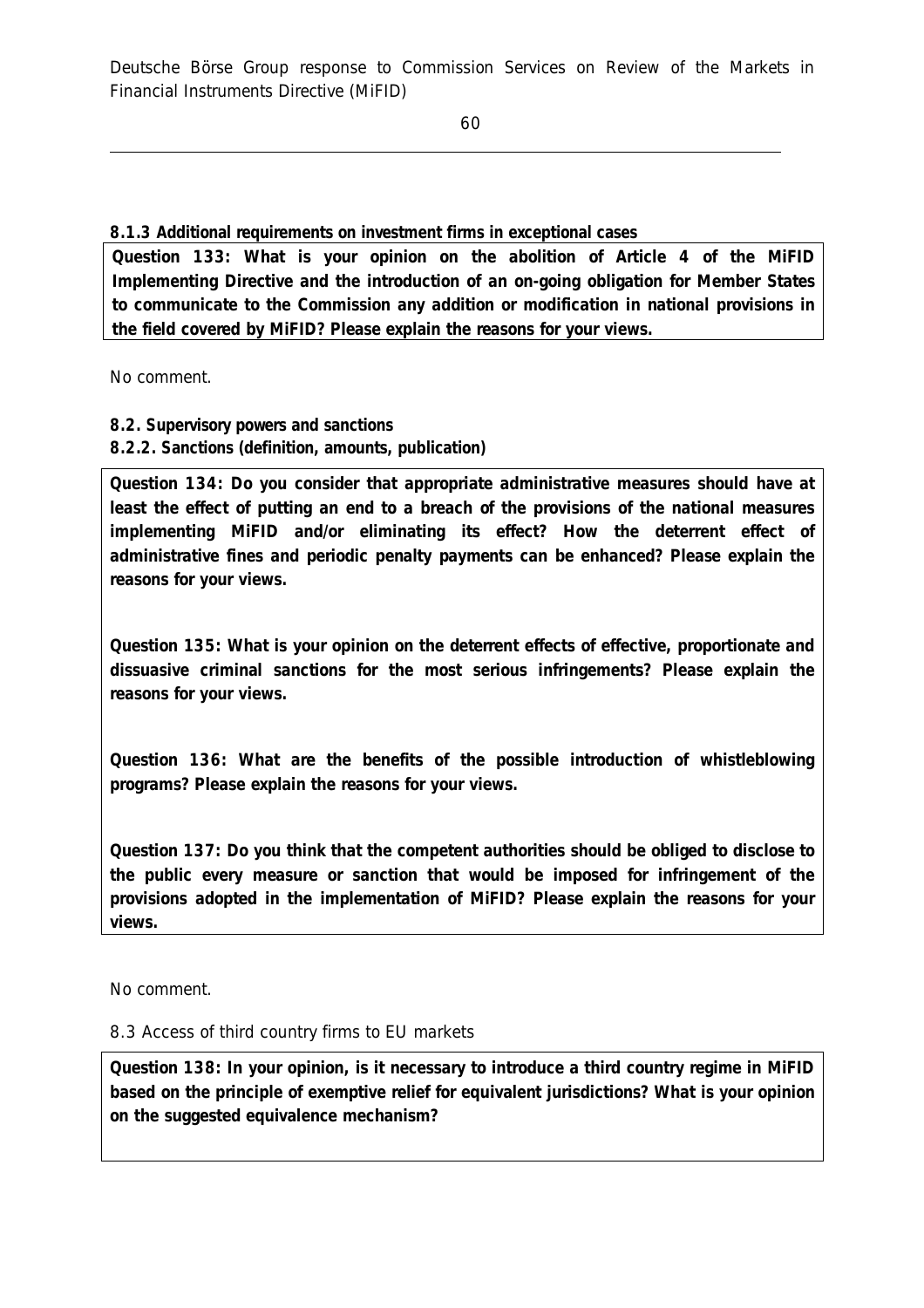**Question 139: In your opinion, which conditions and parameters in terms of applicable regulation in a third country should inform the assessment of equivalence? Please be specific.** 

**Question 140: What is your opinion concerning the access to investment firms and market operators only for non-retail business?** 

**Question 141:** 

## **Question 138:**

We support the idea of introducing a third country regime in MiFID based on the principle of exemptive relief for equivalent jurisdictions as this would provide for regulatory certainty and avoid loopholes for regulatory arbitrage. We also think that such a regime should be closely aligned with principles of third country access to EU capital markets in the context of EMIR.

## **9 Reinforcement of supervisory powers in key areas**

## *9.1 Ban on specific activities, products or practices*

**Question 142: What is your opinion on the possibility to ban products, practices or operations that raise significant investor protection concerns, generate market disorder or create serious systemic risk? Please explain the reasons for your views.** 

**Question 143: For example, could trading in OTC derivatives which competent authorities determine should be cleared on systemic risk grounds, but which no CCP offers to clear, be banned pending a CCP offering clearing in the instrument? Please explain the reasons for your views.** 

**Question 144: Are there other specific products which could face greater regulatory scrutiny? Please explain the reasons for your views.** 

We presume banning products, practices or operations that raise significant investor protection concerns or create serious systemic risk might be necessary. Especially in the light of the last crises, the example of Collateralised Debt Obligations (CDOs)–tranches has exactly shown the need for such a provision as those products generated systemic risk. By heavily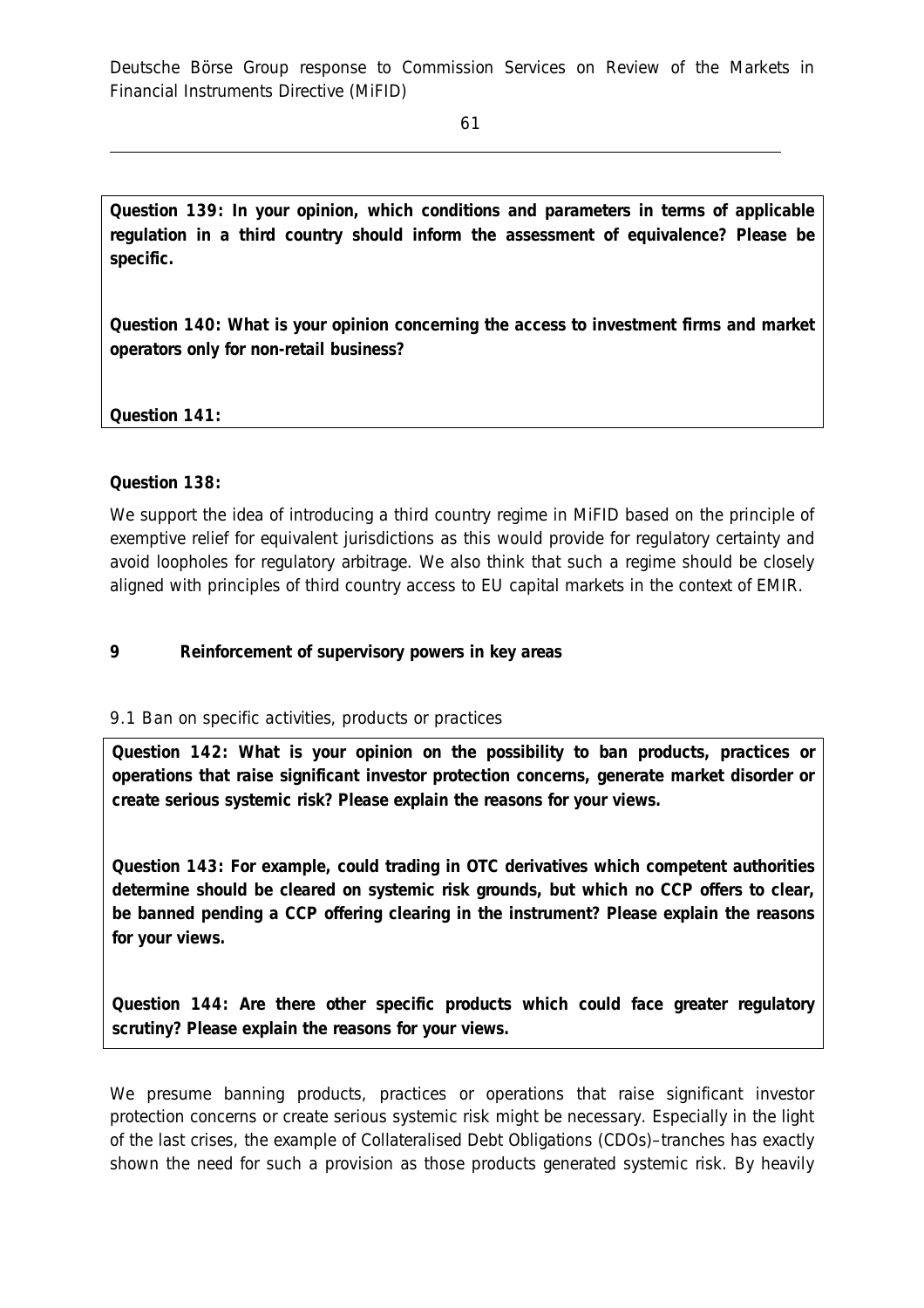relying on assumptions, correlation and other parameters were modelled in a way that they would justify the market prices rather than the risk associated with those products. The consequence was the creation of a bubble, with tremendous affects on the global economy. The risks associated with the whole construction was dense and obscure for the broad market.

As proposed in the MiFID review consultation paper, a ban should be carefully taken into consideration. Potentially, introducing measures to increase transparency would support the market and would not suspend the trading in the product.

## **Question 143:**

Once OTC derivatives reach a certain volume threshold (and therefore also with a potential to systematically impact the entire market), and no CCP is willing to accept the risk of those products, that would be a clear indication for a regulator to investigate and potentially ban or restrain such a product. Accordingly, we welcome the proposal.

# *9.2 Stronger oversight of positions in derivatives, including commodity derivatives*

**Question 145: If regulators are given harmonised and effective powers to intervene during the life of any derivative contract in the MiFID framework directive do you consider that they could be given the powers to adopt hard position limits for some or all types of derivative contracts whether they are traded on exchange or OTC? Please explain the reasons for your views.** 

**Question 146: What is your opinion of using position limits as an efficient tool for some or all types of derivative contracts in view of any or all of the following objectives: (i) to combat market manipulation; (ii) to reduce systemic risk; (iii) to prevent disorderly markets and developments detrimental to investors; (iv) to safeguard the stability and delivery and settlement arrangements of physical commodity markets. Please explain the reasons for your views.** 

**Question 147: Are there some types of derivatives or market conditions which are more prone to market manipulation and/or disorderly markets? If yes, please justify and provide evidence to support your argument.** 

**Question 148: How could the above position limits be applied by regulators:** 

**a) To certain categories of market participants (e.g. some or all types of financial participants or investment vehicles)?**